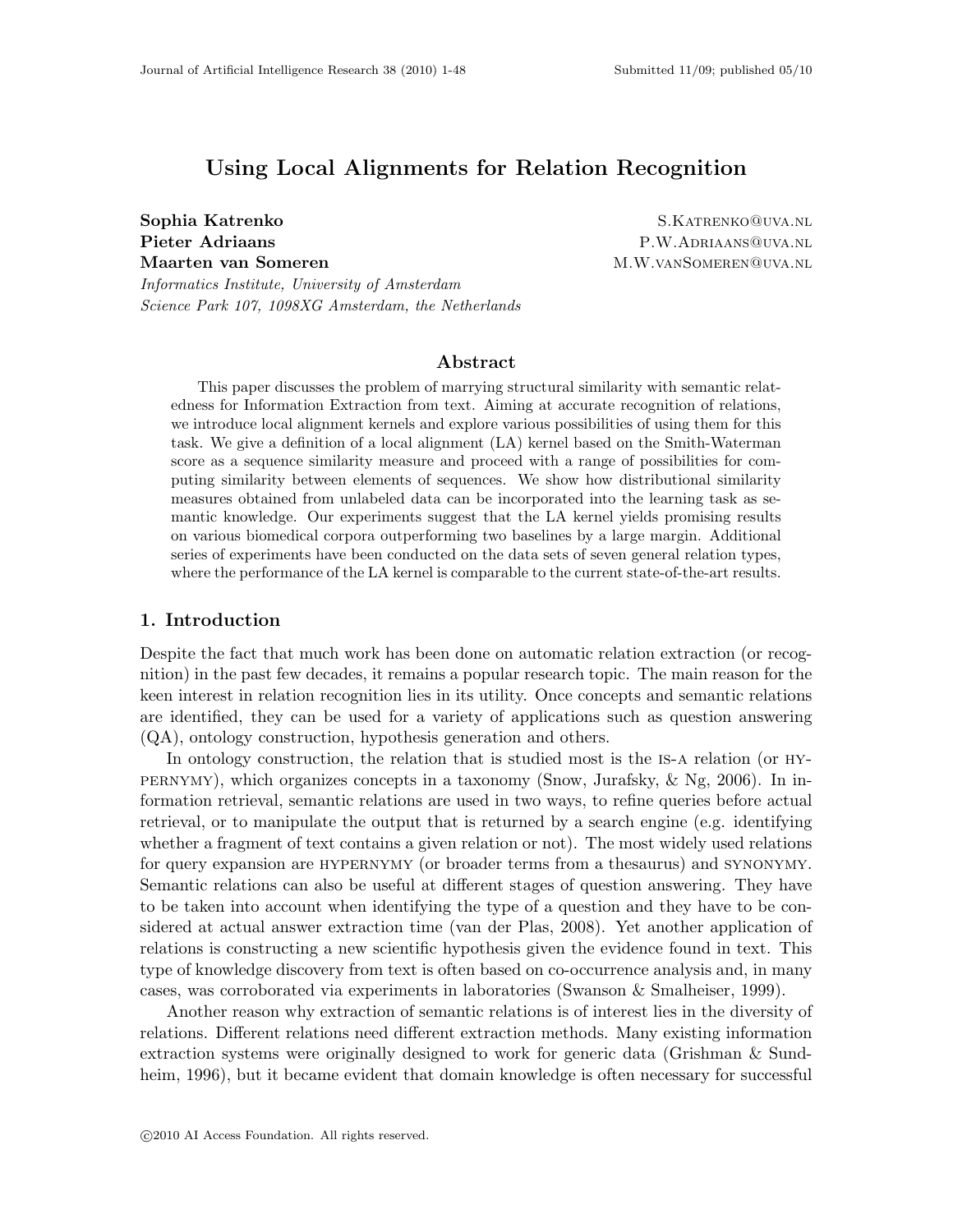extraction. For instance, relation extraction in the biomedical domain would require an accurate recognition of named entities such as gene names (Clegg, 2008), and in the area of food it needs information on relevant named entities such as toxic substances.

Also for generic relations syntactic information is often not sufficient. Consider, for instance, the following sentences (with the arguments of the relations written in italics):

- (1) Mary looked back and whispered: "I know every tree in this forest, every scent". (Part-Whole relation)
- (2) A person infected with a particular  $flu$  virus strain develops antibodies against that virus. (CAUSE-EFFECT relation)
- (3) The *apples* are in the *basket.* (CONTENT-CONTAINER relation)

All these sentences exemplify binary relations, namely Part-Whole (tree is part of a forest), CAUSE-EFFECT (virus causes  $flu$ ) and CONTENT-CONTAINER (apples are contained in basket). We can easily notice that the syntactic context in  $(1)$  and  $(3)$  is the same, namely, the arguments in both cases are connected to each other by the preposition 'in'. However, this context is highly ambiguous because even though it allows us to reduce the number of potential semantic relations, it is still not sufficient to be able to discriminate between PART - WHOLE and CONTENT - CONTAINER relation. In other words, world knowledge about 'trees', 'forests', 'apples' and 'baskets' is necessary to classify relations correctly. The situation changes even more drastically if we consider example (2). Here, there is no explicit indication for causation. Nevertheless, by knowing what 'a flu' and 'a virus' is, we are able to infer that CAUSE - EFFECT relation holds.

The examples in (1), (2) and (3) highlight several difficulties that characterize semantic relation extraction. Generic relations very often occur in nominal complexes such as 'flu virus' in (2) and lack of sentential context boosts such approaches as paraphrasing (Nakov, 2008). However, even for noun compounds one has to combine world knowledge with the compound's context to arrive at the correct interpretation.

Computational approaches to the relation recognition problem often rely on a two-step procedure. First, the relation arguments are identified. Depending on the relation at hand, this step often involves named entity recognition of the arguments of the relations. The second step is to check whether the relation holds. If relation arguments are provided (e.g., 'basket' and 'apples' in (3)), relation extraction is reduced to the second step. Previous work on relation extraction suggests that in this case the accuracy of relation recognition is much higher than in the case when they have to be discovered automatically (Bunescu et al., 2005). Furthermore, most existing solutions to relation extraction (including work presented in this paper) focus on relation examples that occur within a single sentence and do not consider discourse (McDonald, 2005). Recognizing relations from a wider scope is an interesting enterprise, but it would require to take into account anaphora resolution and other types of linguistic analysis.

Approaches to relation extraction that are based on hand-written patterns are timeconsuming and in many cases need an expert to formulate and test the patterns. Although patterns are often precise, they usually produce poor recall (Thomas et al., 2000). In general, hand-written patterns can be of two types. The first type is sequential and based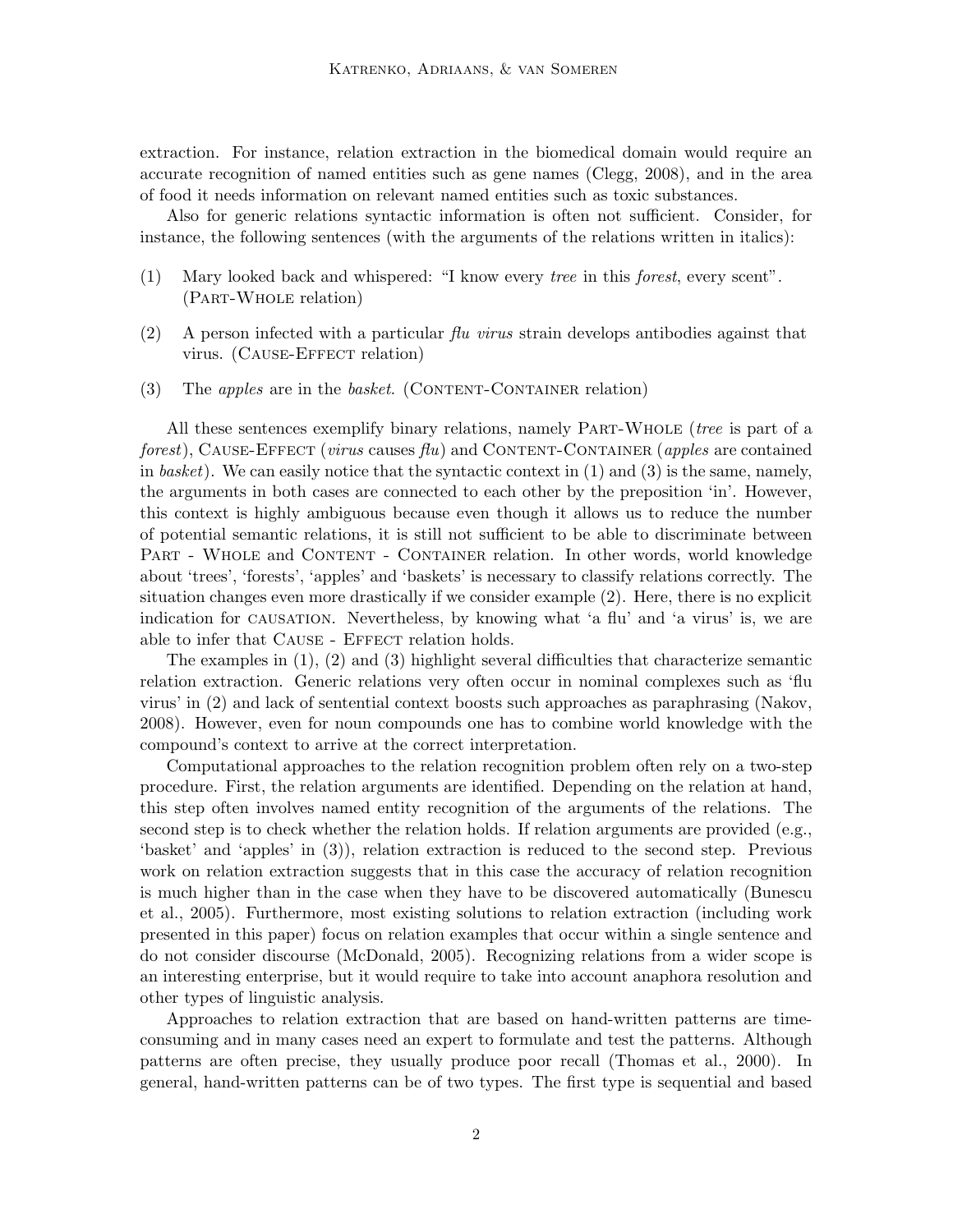on frequently occurring sequences of words in a sentence. Hand-written sequential patterns were initially used for extraction of Hypernymy (Hearst, 1992), with several attempts to extend them to other relations. The second type of patterns (Khoo, Chan, & Niu, 2000) take the syntactic structure of a sentence into account. The dependency structure of a sentence can usually be represented as a tree and the patterns then become subtrees. Such patterns are sometimes referred to as graphical patterns. To identify examples of the CAUSE-EFFECT relation, Khoo et al. (2000) applied this type of patterns to texts in the medical domain. This study showed that graphical patterns are sensitive to the errors made by the parsers, do not cover all examples in the test data and extract many spurious instances.

An alternative to using hand-written patterns is supervised Machine Learning. Then, relations are labeled and used to train a classifier that can recognize these relations in new texts. One approach is to learn generalized extraction patterns where patterns are expressed as characters, words or syntactic categories of words. Other approaches involve clustering based on co-occurrence (Davidov & Rappoport, 2008). In recent years kernel-based methods have become popular because they can handle high-dimensional problems (Zelenko et al., 2003; Bunescu & Mooney, 2006; Airola et al., 2008). These methods transform text fragments, complete sentences or segments around named entitites or verbs, to vectors, and apply Support Vector Machines to classify new fragments.

Some Machine Learning methods use prior knowledge that is given to the system in addition to labeled examples (Schölkopf, 1997, p. 17). The use of prior knowledge is often motivated by, for example, poor quality of data and data sparseness. Prior knowledge can be used in many ways, from changing the representation of existing training examples to adding more examples from unlabelled data. For NLP tasks, prior knowledge exists in the form of manually (or automatically) constructed ontologies or large collections of unannotated data. These enrich the textual data and thereby improve the recognition of relations (Sekimizu, Park, & Tsujii, 1998; Tribble & Fahlman, 2007). Recently, Zhang et al. (2008) showed that semantic correlation of words can be learned from unlabelled text collections, transferred among documents and used further to improve document classification. In general, while use of large collections of text allows us to derive almost any information needed, it is done with varying accuracy. In contrast, existing resources created by humans can provide very precise information, but it is less likely that they will cover all possible areas of interest.

In this paper, as in the work of Bunescu and Mooney (2006), we use the syntactic structure of sentences, in particular, dependency paths. This stems from the observation that linguistic units are organized in complex structures and understanding how words or word senses relate to each other often requires contextual information. Relation extraction is viewed as a supervised classification problem. A training set consists of examples of a given relation and the goal is to construct a model that can be applied to a new, unseen data set, to recognize all instances of the given relation in this new data set. For recognition of relations we use a kernel-based classifier that is applied to dependency paths. However, instead of a vector-based kernel we directly use similarity between dependency paths and show how information from existing ontologies or large text corpora can be employed.

The paper is organized as follows. We start by reviewing existing kernel methods that work on sequences (Section 2). In Section 3, we give the definition of a local alignment kernel based on the Smith-Waterman measure. We proceed by discussing how it can be used in the context of natural language processing (NLP) tasks, and particularly for extracting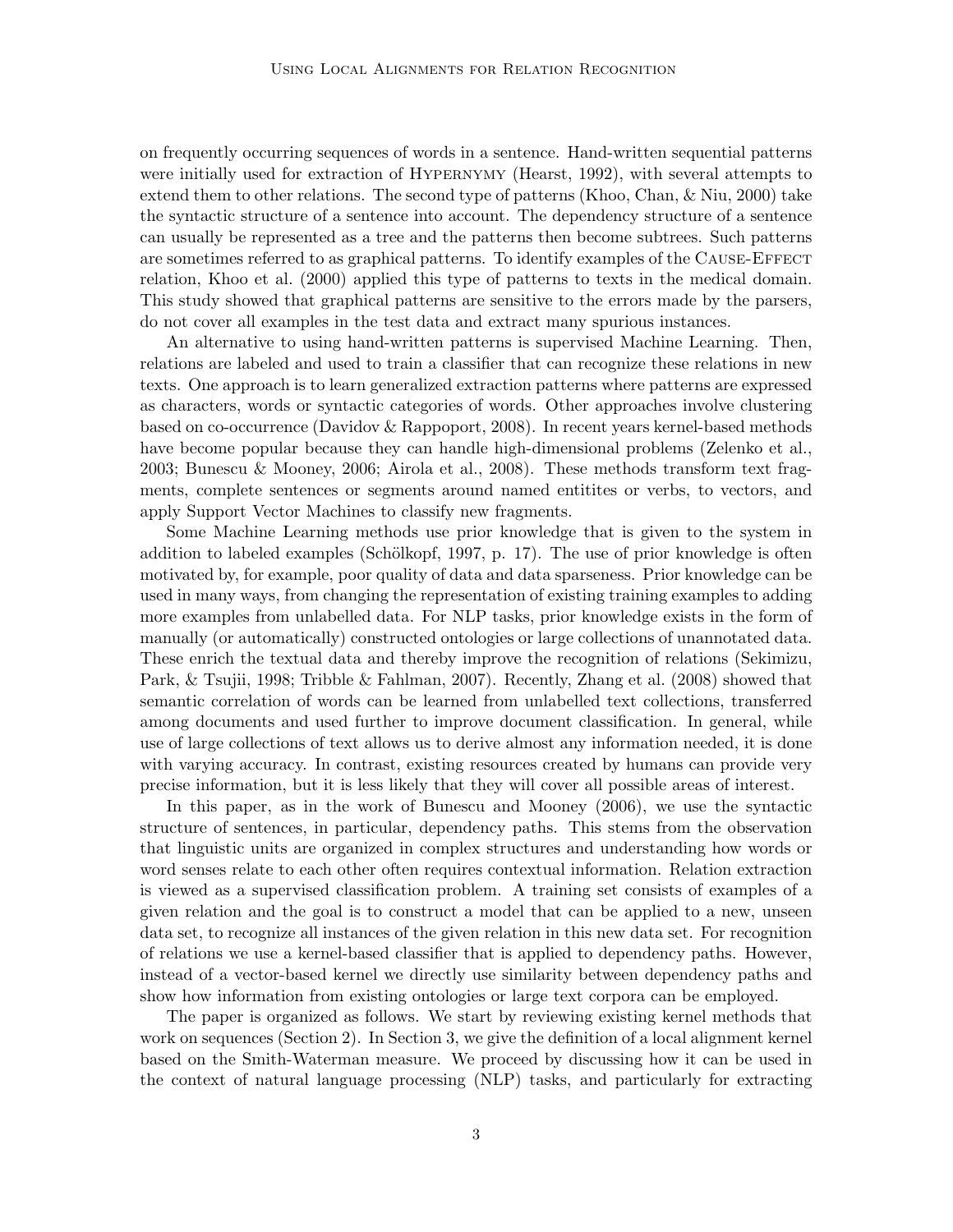relations from text (Section 3.2). Once the method is described, we report on two types of the data sets (biomedical and generic) used in the experiments (Section 4) and elaborate on our experiments (Sections 5 and 6). Section 7 discusses our findings in more detail. Section 8 concludes the paper by discussing possible future directions.

### 2. Kernel Methods

The past years have witnessed a boost of interest in kernel methods, their theoretical analysis and practical applications in various fields (Burges, 1998; Shawe-Taylor & Christianini, 2000). The idea of having a method that works with different structures and representations, starting from the simplest representation using a limited number of attributes to complex structures such as trees, seems indeed very attractive.

Before we define a kernel function, recall the standard setting for supervised classification. For a training set S of n objects (instances)  $(\mathbf{x}_1, y_1), \ldots, (\mathbf{x}_n, y_n)$  where  $\mathbf{x}_1, \ldots, \mathbf{x}_n \in \mathcal{X}$ are input examples in the input space X with their corresponding labels  $y_1, \ldots, y_n \in \{0,1\}$ , the goal is to infer a function  $h : \mathcal{X} \to \{0, 1\}$  such that it approximates a target function t. However, h can still err on the data which has to be reflected in a loss function,  $l(h(\mathbf{x_i}), y_i)$ . Several loss functions have been proposed in the literature so far, the best known of which is the zero-one loss. This loss is a function that outputs 1 each time a method errs on a data point  $(h(\mathbf{x_i}) \neq y_i)$ , and 0 otherwise.

The key idea of kernel methods lies in the implicit mapping of objects to a highdimensional space (by using some mapping function  $\phi$ ) and considering their inner product (similarity)  $k(\mathbf{x_i}, \mathbf{x_j}) = \langle \phi(\mathbf{x_i}), \phi(\mathbf{x_j}) \rangle$ , rather than representing them explicitly. Functions that can be used in kernel methods have to be symmetric and positive semi-definite, whereby positive semi-definiteness is defined by  $\sum_{i=1}^{n} \sum_{j=1}^{n} c_i c_j k(\mathbf{x_i}, \mathbf{x_j}) \geq 0$  for any  $n > 0$ , any objects  $x_1, \ldots, x_n \in \mathcal{X}$ , and any choice of real numbers  $c_1, \ldots, c_n \in \mathbb{R}$ . If a function is not positive semi-definite, the algorithm may not find the global optimal solution. If the requirements w.r.t. symmetry and positive semi-definiteness are met, a kernel is called valid.

Using the idea of a kernel mapping, Cortes and Vapnik (1995) introduced support vector machines (SVM) as a method which seeks the linear separation between two classes of the input points by a function  $f(x)$  such that  $f(x) = \mathbf{w}^T \phi(\mathbf{x}) + b$ ,  $\mathbf{w}^T \in \mathbb{R}^p$ ,  $b \in \mathbb{R}$  and  $h(x) = sign(f(x))$ . Here, w<sup>T</sup> stands for the slope of the linear function and b for its offset. Often, there can exist several functions that separate data well, but not all of them are equally good. A hyperplane that separates mapped examples with the largest possible margin would be the best option (Vapnik, 1982).

SVMs solve the following optimization problem:

$$
\underset{f(x) = \mathbf{w}^T x + b}{\text{argmin}} \frac{1}{2} \parallel \mathbf{w} \parallel^2 + C \sum_{i=1}^n l(h(x_i), y_i)
$$
(4)

In Equation 4, the first part of the equation corresponds to the margin maximization (by minimizing  $\frac{1}{2} \parallel \mathbf{w} \parallel^2$ ), while the second takes into account the error on the training set which has to be minimized (where  $C$  is a penalty term). The hyperplane that is found may correspond to a non-linear boundary in the original input space. There exist a number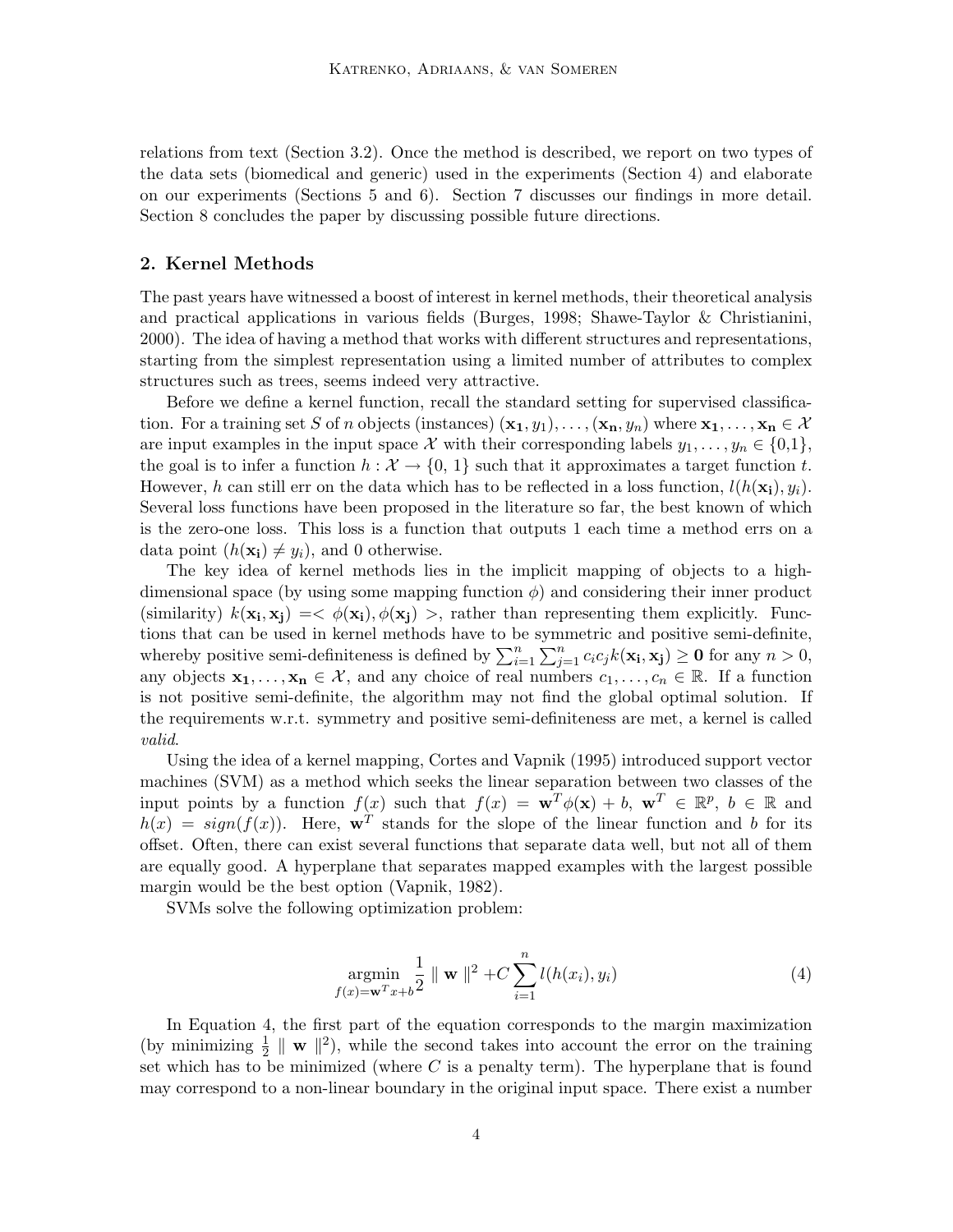of standard kernels such as the linear kernel, the Gaussian kernel and others. Information about the data or the problem can motivate the choice of a particular kernel. It has been shown by Haussler (1999) that a complex kernel (referred to as a *convolution kernel*) can be defined using simpler kernels.

Other forms of machine learning representations for using prior knowledge were defined along with the methods for exploiting it. Inductive logic programming offers one possible solution to use it explicitly, in the form of additional Horn clauses (Camacho, 1994). In the Bayesian learning paradigm information on the hypothesis without seeing any data is encoded in a Bayesian prior (Mitchell, 1997) or in a higher level distribution in a hierarchical Bayesian setting. It is less obvious though how to represent and use prior knowledge in other learning frameworks. In the case of SVMs, there are three possible ways of incorporating prior knowledge (Lauer & Bloch, 2008). These are named sampling methods (prior knowledge is used here to generate new data), kernel methods (prior knowledge is incorporated in the kernel function by, for instance, creating a new kernel), and optimization methods (prior knowledge is used to reformulate the optimization problem by, for example, adding additional constraints). The choice of a kernel can be based on general statistical properties of the domain, but an attractive possibility is to incorporate explicit domain knowledge into the kernel. This can improve a kernel by "smoothing" the space: instances that are more similar have a higher probability of belonging to the same class than with a kernel without prior knowledge.

In what follows, we review a number of kernels on strings that have been proposed in the research community over the past years. A very natural domain to look for them is the biomedical field where many problems can be formulated as string classification (protein classification and amino acid sequences, to name a few). Sequence representation is, however, not only applicable to the biomedical area, but can also be considered for many natural language processing tasks. After introducing kernels that have been used in biomedicine, we move to the NLP domain and present recent work on relation extraction employing kernel methods.

### 2.1 The Spectrum Kernel

Leslie, Eskin, and Noble (2002) proposed a discriminative approach to protein classification. For any sequence  $\mathbf{x} \in \mathcal{X}$ , the authors define the *m*-spectrum as the set S of all contiguous subsequences of x whose length is equal to m. All possible m-long subsequences  $q \in S$ are indexed by the frequency of their occurrence  $(\phi_q(\mathbf{x}))$ . Consequently, a feature map for a sequence **x** and alphabet A equals  $\Phi_m(x) = (\phi_q(\mathbf{x}))_{q \in A^m}$ . The spectrum kernel for two sequences  $x$  and  $y$  is defined as the inner product between the corresponding feature maps:  $k_S(x, y) = \langle \Phi_m(\mathbf{x}), \Phi_m(\mathbf{y}) \rangle.$ 

Now, even assuming contiguous subsequences for small  $m$ , the feature space to consider is very large. The authors propose to detect all subsequences of length  $m$  by using a suffix tree method which guarantees fast computation of the kernel matrix. The spectrum kernel was tested on the task of protein homology detection, where the best results were achieved by setting m to a relatively small number  $(3)$ . The novelty of Leslie et al.'s  $(2002)$  method lies in its generality and its low computational complexity.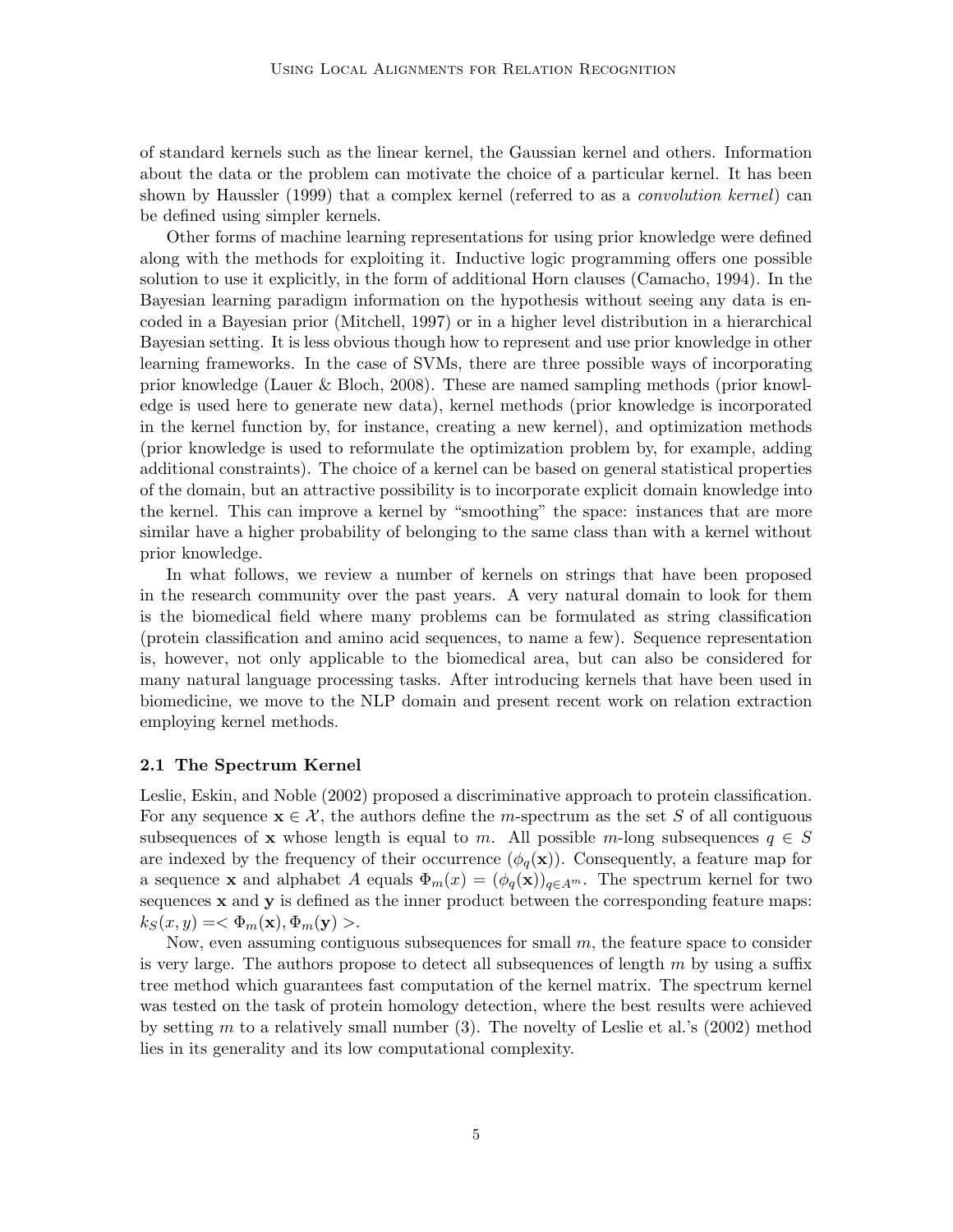### 2.2 Mismatch Kernels

The mismatch kernel that was introduced later by Leslie et al. (2004) is essentially an extension of the latter. An obvious limitation of the spectrum kernel is that all considered subsequences are contiguous and should match exactly. In the mismatch kernel the contiguity is preserved while the match criterion is changed. In other words, instead of looking for all possible subsequences of length  $m$  for a given subsequence, one is searching for all possible subsequences of length  $m$  allowing up to  $r$  mismatches. Such a comparison will result in a larger subset of subsequences, but the kernels defined in this way can still be calculated rather fast. The kernel is formulated similarly to the spectrum kernel and the only major difference is in computing the feature map for all sequences. More precisely, a feature map for a sequence **x** is defined as  $\Phi_{m,r}(\mathbf{x}) = \sum_{q \in S} \Phi_{m,r}(q)$  where  $\Phi_{m,r}(q) = (\phi_{\beta}(q))_{\beta \in A^m}$ .  $\phi_{\beta}(q)$  is binary and indicates whether sequence  $\beta$  belongs to the set of m-length sequences that differ from q at most in r elements (1) or it does not (0). It is clear that if r is set to 0, the mismatch kernel is reduced to the spectrum kernel. The complexity of the mismatch kernel computation is linear with respect to the sum of the sequence lengths.

The authors also show that the mismatch kernel not only yields state-of-the-art performance on a protein classification task but also outputs subsequences that are informative from a biological point of view.

### 2.3 Kernel Methods and NLP

One of the merits of kernel methods is the possibility of designing kernels for different structures, such as strings or trees. In the NLP field (and in relation extraction, in particular) most work roughly falls into two categories. In the first, kernels are defined over the plain text using sequences of words. The second uses linguistic structures such as dependency paths or trees or the output of shallow parsing. In this short review we do not take a chronological perspective but rather start with the methods that are based on sequences and proceed with the approaches that make use of syntactic information.

In the same year in which the spectrum kernel was designed, Lodhi et al. (2002) introduced string subsequence kernels that provide flexible means to work with text data. In particular, subsequences are not necessarily contiguous and are weighted according to their length (using a decay factor  $\lambda$ ). The length of the subsequences is fixed in advance. The authors claim that even without the use of any linguistic information their kernels are able to capture semantic information. This is reflected in the better performance on the text classification task compared to the bag-of-words approach. While Lodhi et al.'s (2002) kernel works on sequences of characters, a kernel proposed by Cancedda et al. (2003) is applied to word sequences. String kernels can be also extended to syllable kernels which proved to do well on text categorization (Saunders, Tschach, & Shawe-Taylor, 2002).

Because all these kernels can be defined recursively, their computation is efficient. For instance, the time complexity of Lodhi et al.'s (2002) kernel is  $O(n|s||t)$ , where n is the length of the subsequence, and  $t$  and  $s$  are documents.

### 2.3.1 Subsequence Kernels

In the recognition of binary relations, the most natural way is to consider words located around and between relation arguments. This approach was taken by Bunescu and Mooney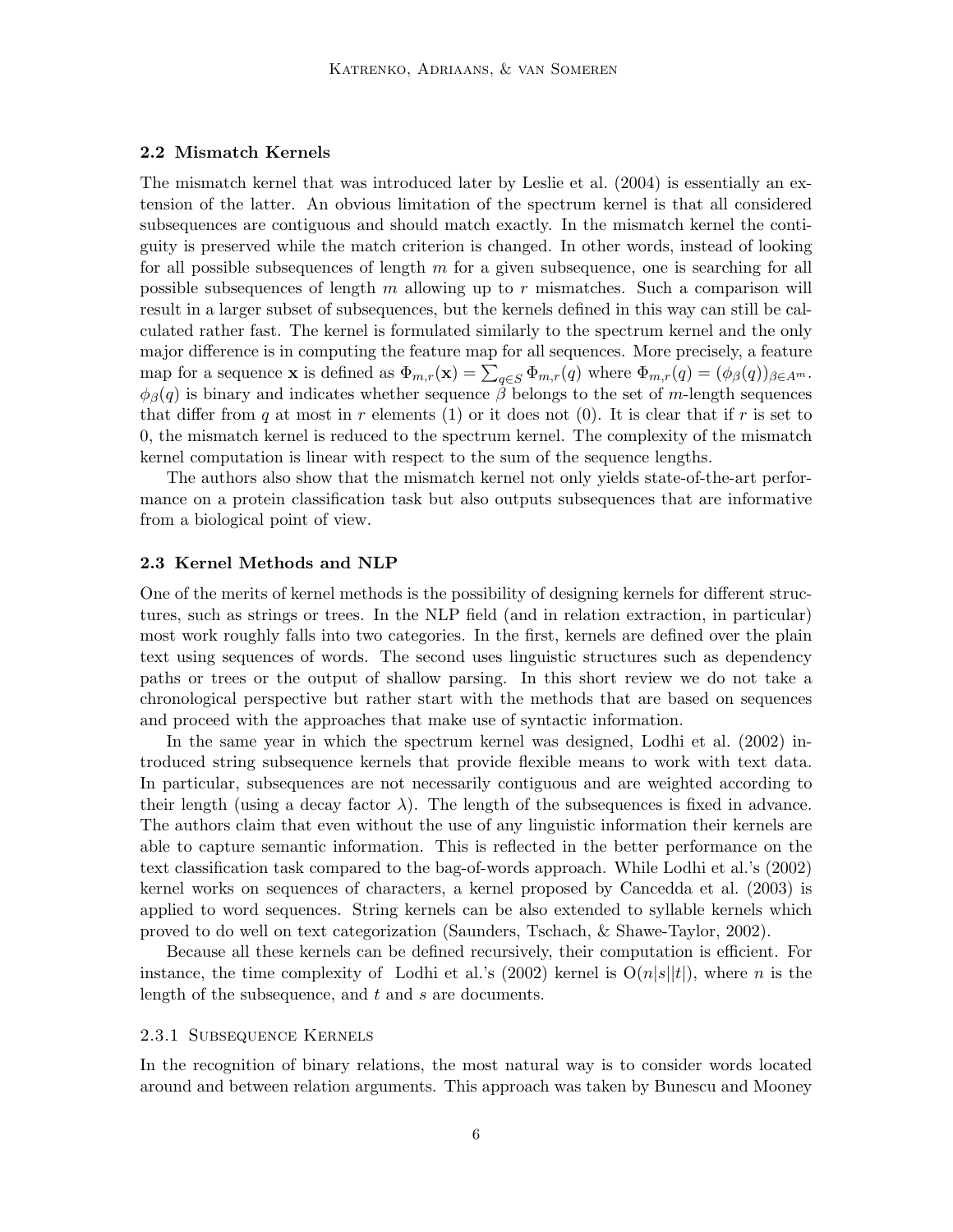(2005b) whose choice of sequences was motivated by textual patterns found in corpora. For instance, they observed that some relations are expressed by 'subject-verb-object' constructions while others are part of the noun and prepositional phrases. As a result, three types of sequences were considered: fore-between (words before and between two named entities), between (words only between two entities) and between-after (words between and after two entities). The length of sequences is restricted. To handle data sparseness, the authors generalize over existing sequences using PoS tags, entity types and WordNet synsets. A generalized subsequence kernel is recursively defined as the number of weighted sparse subsequences that two sequences share. In the absence of syntactic information, an assumption is made that long subsequences are not likely to represent positive examples and as such are penalized. This subsequence kernel is computed for all three types of sequences and the resulting relation kernel is defined as a sum over the three subkernels. Experimental results on a biomedical corpus are encouraging, showing that the relation kernel performs better than manually written patterns and an approach based on longest common subsequences.

A method proposed by Giuliano et al. (2006) was largely inspired by the work of Bunescu and Mooney (2005b). However, instead of looking for subsequences in three types of sequences, the authors treat them as a bag-of-words and define what is called a global kernel as follows. First, each sequence type (pattern)  $P$  is represented by a vector whose elements are counts of how many times each token was used in  $P$ . A local kernel is defined similarly but only using words surrounding named entities (left and right context). A final shallow linguistic kernel is defined as the combination of the global and the local kernels. Experiments on biomedical corpora suggest that this kernel outperforms the subsequence kernel by Bunescu and Mooney.

### 2.3.2 Distributional Kernels

Recently, O Séaghdha and Copestake (2008) introduced distributional kernels on co- occurrence probability distributions. The co-occurrence statistics they use are in the form of either syntactic relations or  $n$ -grams. They show that it is possible to derive kernels from such distances as Jensen-Shannon divergence (JSD) or Euclidean distance  $(L_2)$  (Lee, 1999). JSD is a smoothed version of the Kullback-Leibler divergence, an information-theoretic measure of the dissimilarity between two probability distributions. The main motivation behind this approach lies in the fact that distributional similarity measures proved to be useful for NLP tasks. To extract co-occurrence information, the authors use two corpora, the British National Corpus (BNC) and the Web 1T 5-Gram Corpus (which contains 5-grams with their observed frequency counts and was collected from the Web). Distributional kernels proved to be successful for a number of tasks such as compound interpretation, relation extraction and verb classification. On all of them, the JSD kernel clearly outperforms Gaussian and linear kernels. Moreover, estimating distributional similarity on the BNC corpus yields performance similar to the results obtained on the Web 1T 5-Gram Corpus. This is an interesting finding because the BNC corpus was used to estimate similarity from syntactic relations whereas the latter corpus contains  $n$ -grams only. Most importantly, the method of  $\dot{\text{O}}$  Séaghdha and Copestake provides empirical support for the claim that using distributional similarity is beneficial for relation extraction.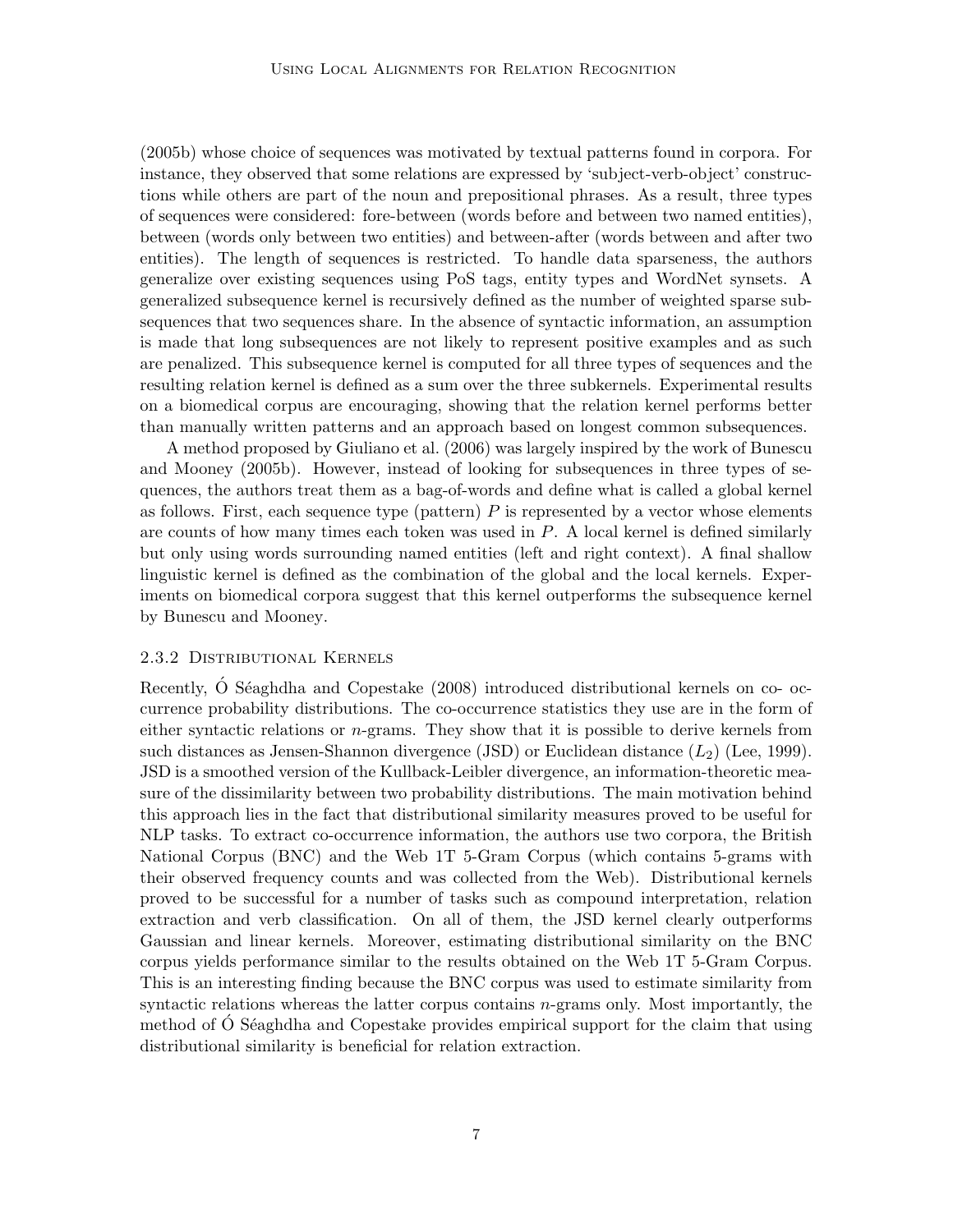# 2.3.3 Kernels for Syntactic Structures

Kernels defined for unpreprocessed text data seem attractive because they can be applied directly to text from any language. However, as general as they are, they can lose precision when compared to the methods that use syntactic analysis. Re-ranking parsing trees (Collins & Duffy, 2001) was one of the first applications of kernel methods to NLP problems. To accomplish this goal, the authors rely on the subtrees that a pair of trees have in common. Later on, Moschitti (2006) explored convolution kernels on dependency and constituency structures to do semantic role labeling and question classification. This work introduces a novel kernel which is called a partial tree kernel (PT). It is essentially built on two kernels proposed before, the subtree kernel (ST) that contains all descendant nodes from a target root (including leaves) and the subset tree kernel (SST) that is more flexible and allows internal subtrees which do not necessarily encompass leaves. A partial tree is a generalization of a subset tree whereby partial structures of a grammar are allowed (i.e., parts of the production rules such as [VP [V]] form a valid PT). Moschitti demonstrated that PTs obtain better performance on dependency structures than SSTs, but the latter yield better results on constituent trees.

#### 2.3.4 Kernel on Shallow Parsing Output

Zelenko et al. (2003) use shallow parsing and designed kernels to extract relations from text. In contrast to full parsing, shallow parsing produces partial interpretations of sentences. Each node in such a tree is enriched with information on roles (that correspond to the arguments of a relation). The similarity of two trees is determined by the similarity of their nodes. Depending on how similarity is computed, Zelenko et al. define two types of kernels, contiguous subtree kernels and sparse kernels. Both types were tested on two types of relations, 'person-affiliation' and 'organization-location' exhibiting good performance. In particular, sparse kernels outperform contiguous subtree kernels leading to the conclusion that partial matching is important when dealing with typically sparse natural language data. However, the computation of the sparse kernel takes  $O(mn^3)$  time (where m and n are the number of children of two relation examples, i.e. shallow trees, under consideration,  $m \geq n$ , while the algorithm for the contiguous subtree kernel runs in time  $O(mn)$ .

#### 2.3.5 Shortest Path Kernel

Bunescu and Mooney's (2005a) shortest path kernel represents yet another approach for relation extraction that is kernel-based and relies on information found in dependency trees. A main assumption here is that not the entire dependency structure is relevant, and one can focus on the path that is connecting two relation arguments instead. The more similar these paths are, the more likely two relation examples belong to the same category. In spirit with their previous work, Bunescu and Mooney seek generalizations over existing paths by adding information sources like part of speech (PoS) categories or named entity types.

The shortest path between relation arguments is extracted and a kernel between two sequences (paths)  $\mathbf{x} = \{x_1, \ldots, x_n\}$  and  $\mathbf{x}' = \{x'_1, \ldots, x'_m\}$  is computed as follows: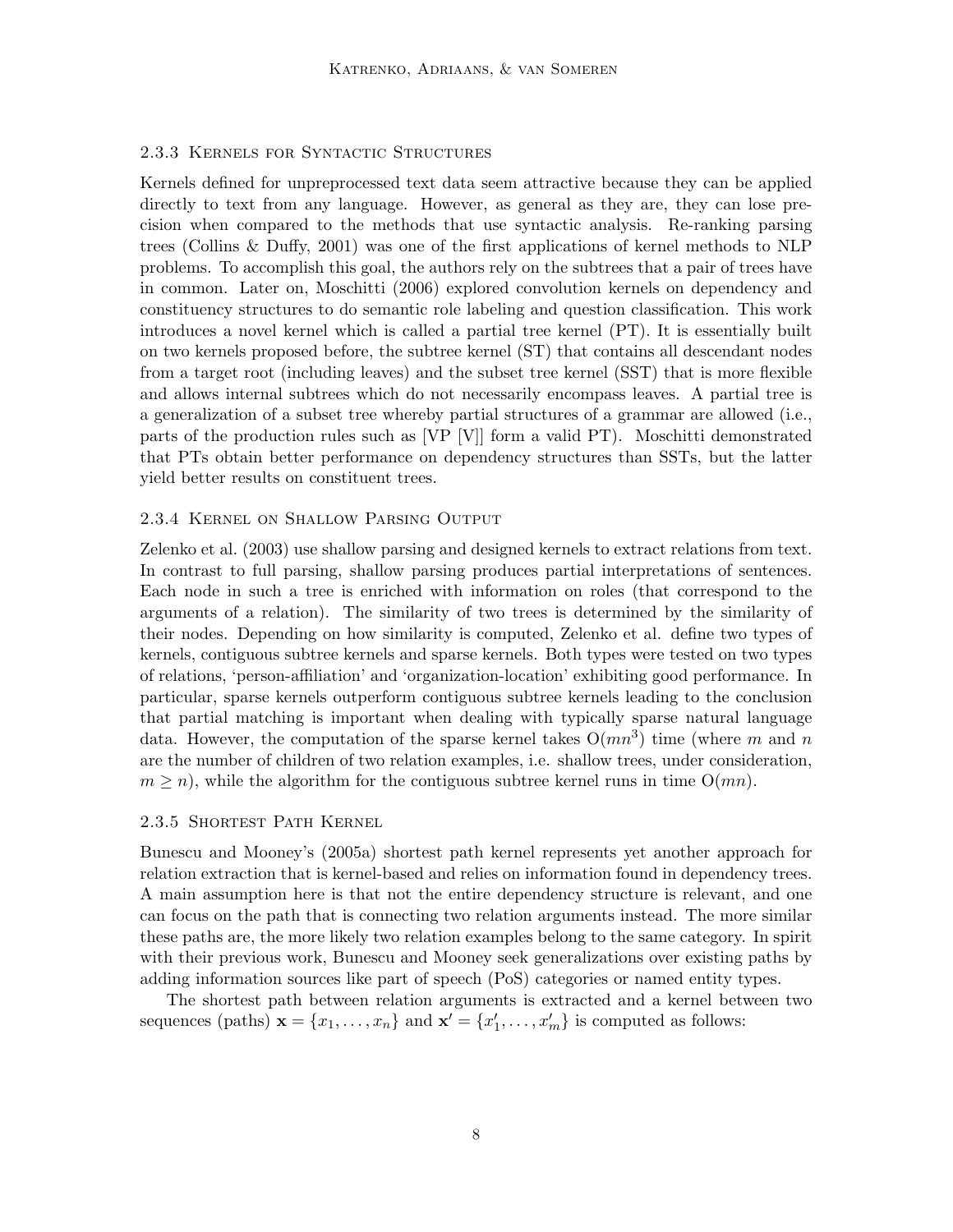$$
k_B(\mathbf{x}, \mathbf{x}') = \begin{cases} 0 & m \neq n \\ \prod_{i=1}^n f(x_i, x'_i) & m = n \end{cases}
$$
(5)

In Equation 5,  $f(x_i, x'_i)$  is the number of features shared by  $x_i$  and  $x'_i$ . Bunescu and Mooney (2005a) use several features such as word (e.g.,  $protesters$ ), part of speech tag (e.g.,  $NNS$ , generalized part of speech tag (e.g.,  $Noun$ ), and entity type (e.g.,  $PERSON$ ) if applicable. In addition, a direction feature  $(\rightarrow$  or  $\leftarrow$ ) is employed. Here we reproduce an example from their paper.

**Example 1** Given two dependency paths that exemplify the relation Located such as 'his  $\rightarrow$  actions  $\leftarrow$  in  $\leftarrow$  Brcko' and 'his  $\rightarrow$  arrival  $\leftarrow$  in  $\leftarrow$  Beijing', both paths are expanded by additional features as those mentioned above. It is easy to see that comparing path  $(6)$  to path (7) gives us a score of 18  $(3 \times 1 \times 1 \times 2 \times 1 \times 3 = 18)$ .

$$
\begin{bmatrix} his \ PRP \\ PERSON \end{bmatrix} \times [\rightarrow] \times \begin{bmatrix} actions \\ NNS \\ Noun \end{bmatrix} \times [\leftarrow] \times \begin{bmatrix} in \\ IN \end{bmatrix} \times [\leftarrow] \times \begin{bmatrix} Breko \\ NNP \\ Noun \\ LOCATION \end{bmatrix}
$$
 (6)

$$
\begin{bmatrix} his \ PRP \\ PERSON \end{bmatrix} \times [\rightarrow] \times \begin{bmatrix} arrival \\ NN \\ Noun \end{bmatrix} \times [\leftarrow] \times \begin{bmatrix} in \\ IN \\ IN \end{bmatrix} \times [\leftarrow] \times \begin{bmatrix} Beijing \\ NNP \\ Noun \\ LOCATION \end{bmatrix}
$$
 (7)

The time complexity of the shortest path kernel is  $O(n)$ , where n stands for the length of the dependency path.

Dependency paths are also considered in other recent work on relation recognition (Erkan, Ozgür,  $\&$  Radev, 2007). Here, Erkan et al. (2007) use dependency paths as input and compare them by means of cosine similarity or edit distance. The authors motivate their choice by the need to compare dependency paths of different length. Further, various machine learning methods are used to do classification, including SVM and transuctive SVM (TSVM), which is an extension of SVM (Joachims, 1999). In particular, TSVM makes use of labeled and unlabeled data by first classifying the unlabeled examples and then searching for the maximum margin that separates positive and negative instances from both sets. The authors conclude that edit distance performs better than the cosine similarity measure, and that TSVM slightly outperforms SVM.

Airola et al. (2008) propose a graph kernel which makes use of the entire dependency structure. In their work, each sentence is represented by two subgraphs, one of which is built from the dependency analysis, and the other corresponds to the linear structure of the sentence. Further, a kernel is defined on all paths between any two vertices in the graph. The method by Airola et al. (2008) achieves state-of-the-art performance on biomedical data sets, and is further discussed, together with the shortest path kernel and the work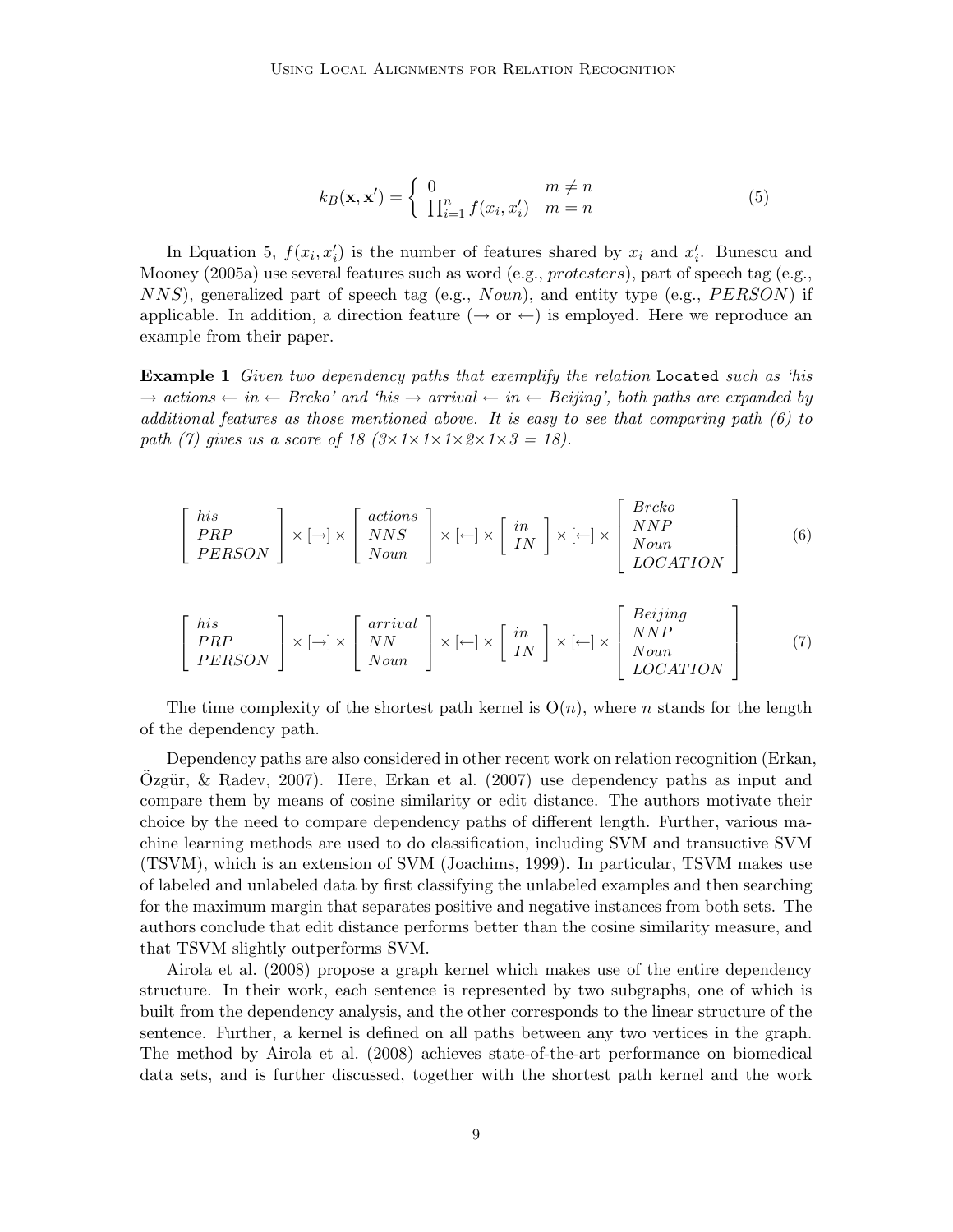by Erkan et al. (2007), in Section 5 on relation extraction in the biomedical domain in this paper.

Finally, kernels can be defined not only on graphs of syntactic structures, but also on graphs of a semantic network. This is illustrated by  $\acute{O}$  Séaghdha (2009), who uses graph kernels on the graph built from the hyponymy relations in WordNet. Even though no syntactic information is utilized, such kernels proved to perform well on the extraction of various generic relations.

All kernels that we reviewed in this section deal with sequences or trees albeit in different ways. The empirical findings suggest that kernels that allow partial matching usually perform better when compared to methods where similarity is defined on an exact match. To alleviate the problem of exact matching, some researchers suggested generalizing over elements in existing structures (Bunescu & Mooney, 2005a) while others opted for a flexible comparison. In our view, these types of methods can complement each other (Saunders et al., 2002). As flexible as the partial matching methods are, they may suffer from low precision when the penalization of the mismatch is low. The same holds for approaches that use generalization strategies because they may easily overgeneralize. A possible solution would be to combine both, provided that mismatches are penalized well and generalizations are semantically plausible rather than based on part of speech categories. This idea is further explored in the present paper and evaluated on the relation recognition task.

In a nutshell, the goals of this paper are the following: (i) a study of the possibilities of using the local alignment kernel for relation extraction from text, (ii) an exploration of the use of prior knowledge in the alignment kernel and (iii) an extensive evaluation with automatic recognition of two types of relations, biomedical and generic.

# 3. A Local Alignment Kernel

One can note from our short overview of the kernels designed for NLP above that many researchers use partial structures and propose variants such as subsequence kernels (Bunescu & Mooney, 2005b), a partial tree kernel (Moschitti, 2006), or a kernel on shallow parsing output (Zelenko et al., 2003) for relation extraction. In this paper we focus on dependency paths as input and formulate the following requirements for a kernel function:

- it should allow partial matching so that the similarity can be measured for paths of different length
- it should be possible to incorporate prior knowledge

Recall that by prior knowledge we mean information that comes either from larger corpora or from existing resources such as ontologies. For instance, knowing that 'development' is synonymous to 'evolution' in some contexts can help to recognize that two different words are close semantically. Such information is especially useful if the meaning is relevant for detecting relations that may differ in form.

In the following subsection we will define a local alignment kernel that satisfies these requirements and show how to incorporate prior knowledge.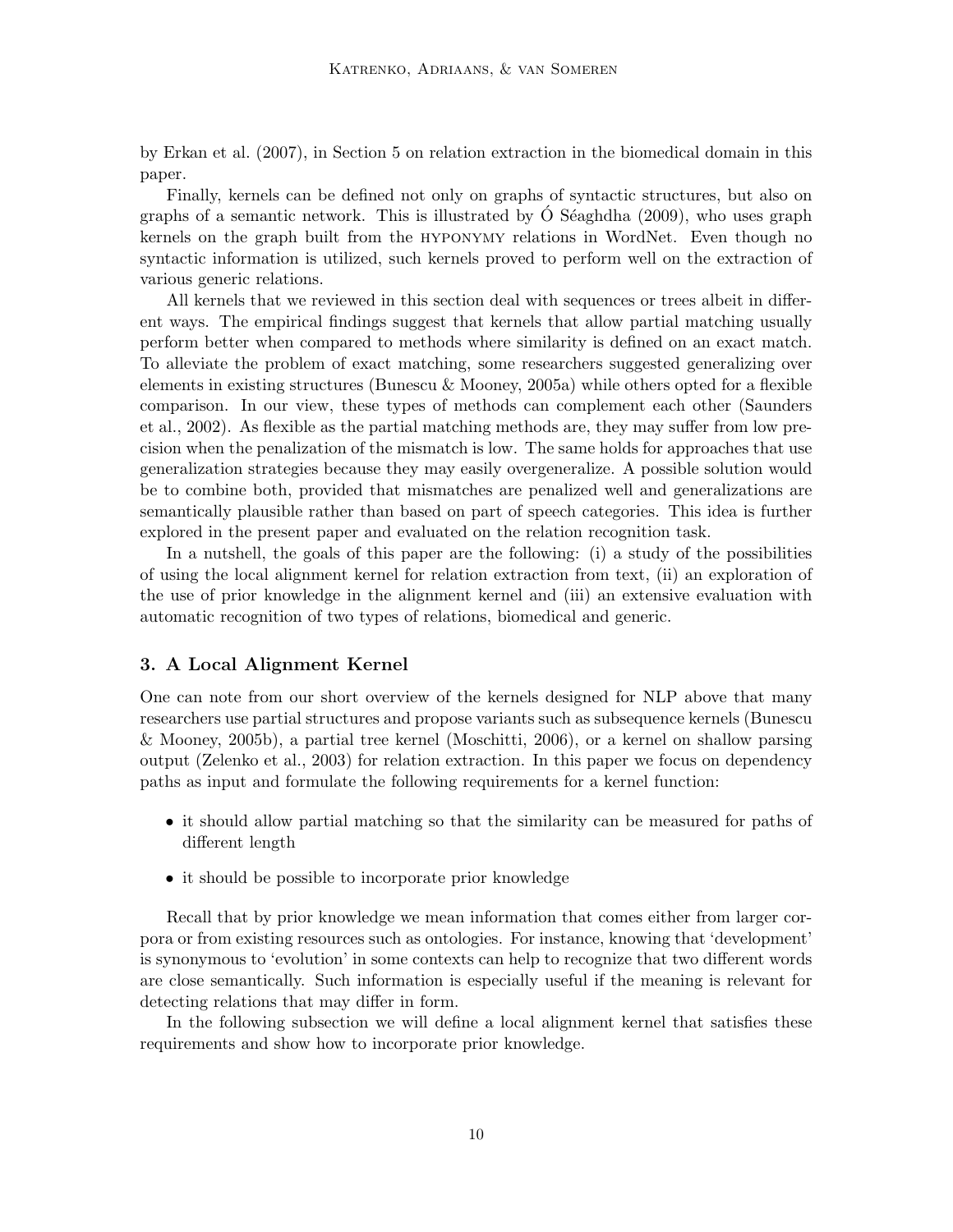#### 3.1 Smith-Waterman Measure and Local Alignments

Our work here is motivated by the recent advances in the biomedical field. It has been shown that it is possible to design valid kernels based on a similarity measure for strings (Saigo, Vert, & Akutsu, 2006). For example, Saigo, Vert, Ueda, and Akutsu (2004) consider the Smith-Waterman (SW) similarity measure (Smith & Waterman, 1981) (see below) to measure the similarity between two sequences of amino acids.

String distance measures can be divided into measures based on terms, edit-distance and Hidden Markov models (HMM) (Cohen, Ravikumar, & Fienberg, 2003). Term-based distances such as measures based on the TF-IDF score, consider a pair of word sequences as two sets of words ignoring their order. In contrast, string edit distances (or string similarity measures) treat entire sequences and compare them using transformation operations, which convert a sequence  $x$  into a sequence  $x'$ . Examples of these are the Levenshtein distance, and the Needleman-Wunsch (Needleman & Wunsch, 1970) and Smith-Waterman (Smith & Waterman, 1981) measures. The Levenshtein distance has been used in the natural language processing field as a component in a variety of tasks, including semantic role labeling (Sang et al., 2005), construction of paraphrase corpora (Dolan, Quirk, & Brockett, 2004), evaluation of machine translation output (Leusch, Ueffing, & Ney, 2003), and others. The Smith-Waterman measure is mostly used in the biological domain, there are, however, some applications of a modified Smith-Waterman measure to text data as well (Monge & Elkan, 1996; Cohen et al., 2003). HMM-based measures present probabilistic extensions of edit distances (Smith, Yeganova, & Wilbur, 2003).

Our hypothesis is that string similarity measures are the best basis for a kernel for relation extraction. In this case, the order in which words appear is likely to be relevant and sparse data usually prevents estimation of probabilities (as in the work of Smith et al., 2003). In general, two sequences can be aligned in several possible ways. It is possible to search either for an alignment which spans entire sequences (global alignment), or for an alignment which is based on similar subsequences (local alignment). Both in the case of sequences of amino acids and in relation extraction, local patterns are likely to be the most important factor that determines similarity. Therefore we need a similarity measure that emphasizes local alignments.

Formally, we define a pairwise alignment  $\pi$  of at most L elements for two sequences  $\mathbf{x} = x_1 x_2 ... x_n$  and  $\mathbf{x}' = x'_1 x'_2 ... x'_m$ , as a pairing  $\pi = {\pi_l(i, j)}$ ,  $l = 1, ..., L, 1 \le i \le n$ ,  $1 \leq j \leq m, 1 \leq l \leq n, 1 \leq l \leq m$ . In Example 2 (ii), the third element of the first sequence is aligned with the first element of the second one, which is denoted by  $\pi_1(3, 1)$ .

**Example 2** Given the sequences  $\mathbf{x} =$ abacde and  $\mathbf{x}' =$ ace, two possible alignments (with gaps indicated by '-') are as follows.

(i) global alignment

$$
\begin{array}{cccccc}\na & b & a & c & d & e \\
a & - & - & c & - & e\n\end{array}\nAlignment: \quad \pi = {\pi_1(1,1), \pi_2(4,2), \pi_3(6,3)}
$$

(ii) local alignment

a b a c d e  
\n*a* a *b* a *c* d *e*  
\n*a* a *c* - *e*  
\n*Alignment:* 
$$
\pi = {\pi_1(3, 1), \pi_2(4, 2), \pi_3(6, 3)}
$$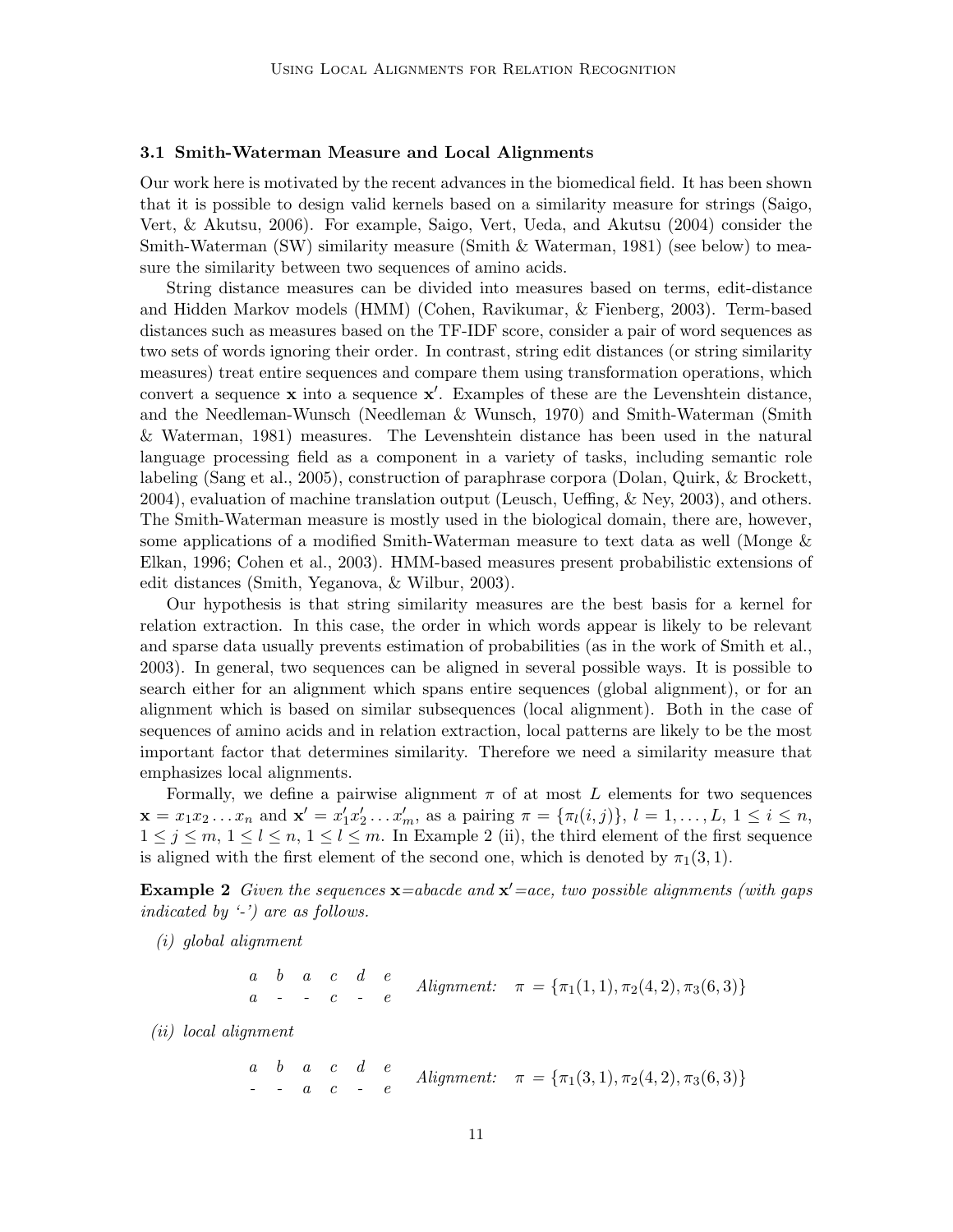In this example, the number of gaps inserted in  $x'$  to align it with x and the number of elements that match is the same in both cases. Yet, both in the biological and in the linguistic context we may prefer alignment (ii), because closely matching substrings, local alignments, are a better indicator for similarity than shared items that are far apart. It is, therefore, better to use a measure that puts less or no weight on gaps before the start or after the end of strings (as in Example 2 (ii)). This can be done using a local alignment mechanism that searches for the most similar subsequences in two sequences. Local alignments are employed when sequences are dissimilar and are of different length, while global alignments are considered when sequences are of roughly the same length. From the measures we have mentioned above, the Smith-Waterman measure is a local alignment measure, and the Needleman-Wunsch measure compares two sequences based on global alignments.

**Definition 1 (Global alignment)** Given two sequences  $\mathbf{x} = x_1 \dots x_n$  and  $\mathbf{x}' = x'_1 \dots x'_m$ , their global alignment is a pair of sequences  $y$  and  $y'$  both of the same length, which are obtained by inserting zero or more gaps before the first element of either  $x$  or  $x'$ , and after each element of  $x$  and of  $x'$ .

**Definition 2 (Local alignment)** Given two sequences  $\mathbf{x} = x_1 \dots x_n$  and  $\mathbf{x}' = x'_1 \dots x'_m$ , their local alignment is a pair of subsequences  $\alpha$  of  $\mathbf{x}$  and  $\gamma$  of  $\mathbf{x}'$ , whose similarity is maximal.

To clarify what we mean by local and global alignments, we give a definition of both the Smith-Waterman and Needleman-Wunsch measures. Given two sequences  $\mathbf{x} = x_1 x_2 \dots x_n$ and  $\mathbf{x}' = x'_1 x'_2 \dots x'_m$  of length n and m respectively, the Smith-Waterman measure is defined as a similarity score of their best local alignment:

$$
sw(\mathbf{x}, \mathbf{x}') = \max_{\pi \in A(\mathbf{x}, \mathbf{x}')} s(\mathbf{x}, \mathbf{x}', \pi)
$$
(8)

In the equation above,  $s(\mathbf{x}, \mathbf{x}', \pi)$  is a score of a local alignment  $\pi$  of sequence x and  $\mathbf{x}'$ and  $A$  denotes the set of all possible alignments. The best local alignment can be efficiently found using dynamic programming. To do this, one fills in a matrix SW with partial alignments as follows:

$$
\text{SW}_{1 \le i \le n, \atop 1 \le j \le m} (i, j) = \max \begin{cases} 0\\ \text{SW}(i - 1, j - 1) + d(x_i, x'_j) \\ \text{SW}(i - 1, j) - G \\ \text{SW}(i, j - 1) - G \end{cases} \tag{9}
$$

In Equation 9,  $d(x_i, x'_j)$  denotes a substitution score between two elements  $x_i$  and  $x'_j$  and G stands for a gap penalty. Using this equation it is possible to find partial alignments, that are stored in a matrix in which the cell  $(i, j)$  reflects the score for alignment between  $x_1 \ldots x_i$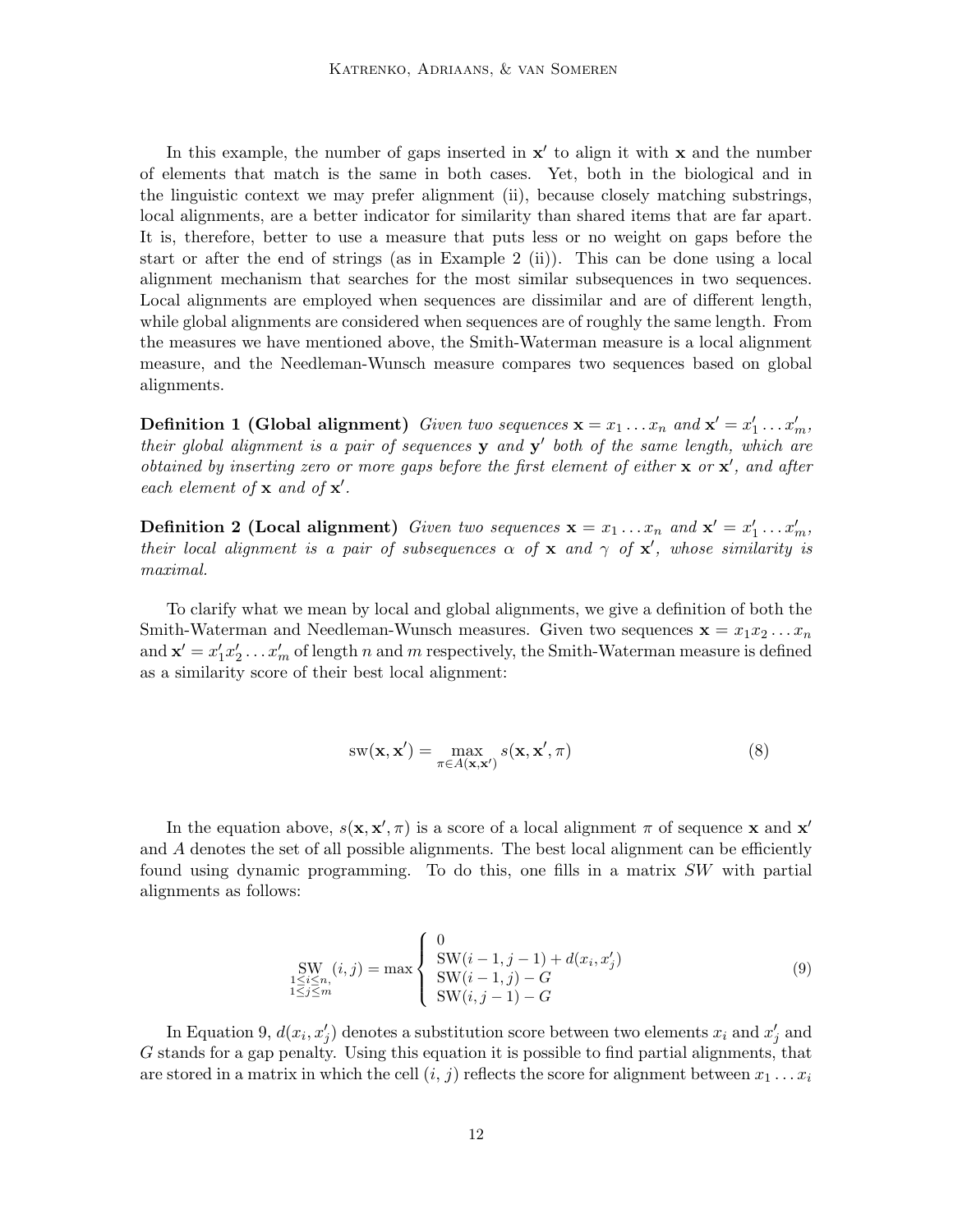|  |  |  | abac de                                                            |  |  |  |  | abac de                                                        |  |
|--|--|--|--------------------------------------------------------------------|--|--|--|--|----------------------------------------------------------------|--|
|  |  |  | $\begin{pmatrix} 0 & 0 & \mathbf{0} & 0 & 0 & 0 & 0 \end{pmatrix}$ |  |  |  |  | $\begin{bmatrix} 0 & 0 & 0 & 0 & 0 & 0 & 0 \end{bmatrix}$      |  |
|  |  |  | $a \begin{bmatrix} 0 & 2 & 1 & 2 & 1 & 0 & 0 \end{bmatrix}$        |  |  |  |  | $a \begin{bmatrix} 0 & 2 & 1 & 0 & -1 & -1 & -1 \end{bmatrix}$ |  |
|  |  |  | c   0 1 1 1 4 3 2                                                  |  |  |  |  | c   0 1 1 0 2 1 0                                              |  |
|  |  |  | e   0 0 0 0 3 3 5                                                  |  |  |  |  | e   0 0 0 0 1 1 3                                              |  |
|  |  |  | (a) Smith-Waterman measure                                         |  |  |  |  | (b) Needleman-Wunsch measure                                   |  |

Table 1: Matrices for computing Smith-Waterman and Needleman-Wunsch scores for sequences **x**=abacde and **x'**=ace, a gap  $G = 1$ , substitution score  $d(x_i, x'_j) = 2$  for  $x_i = x'_j$ , and  $d(x_i, x'_j) = -1$  for  $x_i \neq x'_j$ .

and  $x'_1 \ldots x'_j$ . The cell with the largest value in the matrix contains the Smith-Waterman score.

The Needleman-Wunsch measure, which searches for global alignments, is defined similarly, except for the fact that the cells in a matrix can contain negative scores:

$$
\text{NW}_{1 \le i \le n, \atop 1 \le j \le m} (i, j) = \max \left\{ \begin{array}{ll} \text{NW}(i - 1, j - 1) + d(x_i, x'_j) \\ \text{NW}(i - 1, j) - G \\ \text{NW}(i, j - 1) - G \end{array} \right. \tag{10}
$$

The Smith-Waterman measure can be seen as a modification of the Needleman-Wunsch method. By disallowing negative scores in a matrix, the regions of high dissimilarity are avoided and, as a result, local alignments are preferred. Moreover, while the Needleman-Wunsch score equals the largest value in the last column or last row, the Smith-Waterman similarity score corresponds to the largest value in the matrix.

Let us reconsider Example 2 and show how the global and local alignments for alignments for two sequences  $\mathbf{x}$ =abacde and  $\mathbf{x}'$ =ace are obtained. To arrive at actual alignments, one has to set the gap parameter  $G$  and the substitution scores. Assume we use the following settings: a gap  $G = 1$ , substitution score  $d(x_i, x'_j) = 2$  for  $x_i = x'_j$ , and  $d(x_i, x'_j) = -1$ for  $x_i \neq x'_j$ . These values have been chosen for illustrative purpose only, but in a realistic case, e.g., alignment of protein sequences, the choice of the substitution scores is usually motivated by biological evidence. For gapping, Smith and Waterman (1981) suggested to use a gap value which is at least equal to the difference between a match  $(d(x_i, x'_j))$ ,  $x_i = x'_j$ ) and a mismatch  $(d(x_i, x'_j), x_i \neq x'_j)$ . Then, the Smith-Waterman and Needleman-Wunsch similarity scores between  $x$  and  $x^{\prime}$  can be calculated according to Equation 9 and Equation 10 as given in Table 1.

First, the first row and the first column in the matrix are initialized to 0. Then, the matrix is filled in by computing the maximum score for each cell as defined in Equation 9 and Equation 10. The score of the best local alignment is equal to the largest element in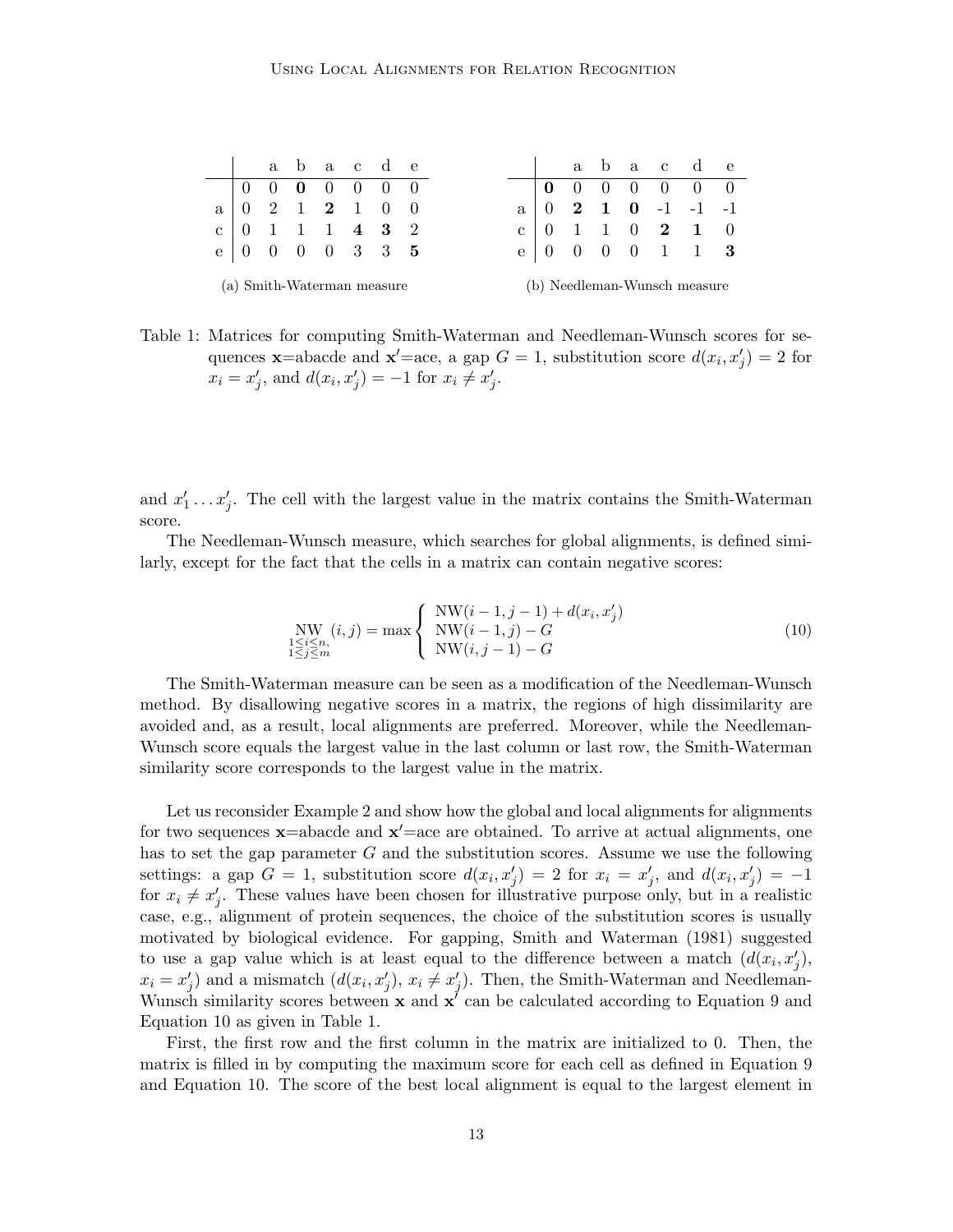the matrix (5), and the Needleman-Wunsch score is 3. Note that it is possible to trace back which steps are taken to arrive at the final alignment (the cells in boldface). A left-right step corresponds to an insertion, a top-down step to a deletion (these lead to gaps), and a diagonal step implies an alignment of two sequences' elements.

Since we prefer to use local alignments on dependency paths, a natural choice would be to use the Smith-Waterman measure as a kernel function. However, Saigo et al. (2004) observed that the Smith-Waterman measure may not result in a valid kernel because it may not be positive semi-definite. They give a definition of the LA kernel, which states that two sequences are similar if they have many local alignments with high scores, as in Equation 11.

$$
k_L(\mathbf{x}, \mathbf{x}') = \sum_{\pi \in A(\mathbf{x}, \mathbf{x}')} e^{\beta \cdot s(\mathbf{x}, \mathbf{x}', \pi)}
$$
(11)

Here,  $s(\mathbf{x}, \mathbf{x}', \pi)$  is a local alignment score and  $\beta(\geq 0)$  is a scaling parameter.

To define the LA kernel  $k_L$  (as in Equation 11) for two sequences **x** and **x'**, it is needed to take into account all transformation operations that are used in local alignments. First, one has to define a kernel on elements that corresponds to individual alignments,  $k_a$ . Second, since this type of alignment allows gaps, there should be another kernel for gapping,  $k_q$ . Last but not least, recall that by local alignments only parts of the sequences may be aligned, and some elements of  $x$  and  $x'$  may be left out. These elements do not influence the alignment score and a kernel used in these cases,  $k_0$ , can be set to a constant,  $k_0(\mathbf{x}, \mathbf{x}') = 1$ . Finally, the LA kernel is a composition of several kernels  $(k_0, k_a, \text{ and } k_q)$ , which is in the spirit of convolution kernels (Haussler, 1999).

According to Saigo et al. (2004), similarity of the aligned sequences' elements  $(k_a \text{ kernel})$ is defined as follows:

$$
k_a(\mathbf{x}, \mathbf{x}') = \begin{cases} 0 & \text{if } |\mathbf{x}| \neq 1 \text{ or } |\mathbf{x}'| \neq 1\\ e^{\beta \cdot d(\mathbf{x}, \mathbf{x}')} & \text{otherwise} \end{cases}
$$
(12)

If either  $x$ , or  $x'$  has more than one element, this kernel would result in 0. Otherwise, it is calculated using the substitution score  $d(\mathbf{x}, \mathbf{x}')$  of x and  $\mathbf{x}'$ . This score reflects how similar two sequences' elements are and, depending on the domain, can be computed using prior knowledge from the given domain.

The 'gapping' kernel is defined similarly to the alignment kernel in Equation 12, whereby the scaling parameter  $\beta$  is preserved, but the gap penalties are used instead of a similarity function between two elements:

$$
k_g(\mathbf{x}, \mathbf{x}') = e^{\beta(g(|\mathbf{x}|) + g(|\mathbf{x}'|))}
$$
\n(13)

Here, g stands for the gap function. Naturally, for a gap of length 0 this function returns zero. For gaps of length n, it is reasonable to define a gap in terms of a gap opening  $o$  and a gap extension e,  $g(n) = o + e * (n - 1)$ . In this case it is possible to decide whether longer gaps should be penalized more than the shorter ones, and how much. For instance, if there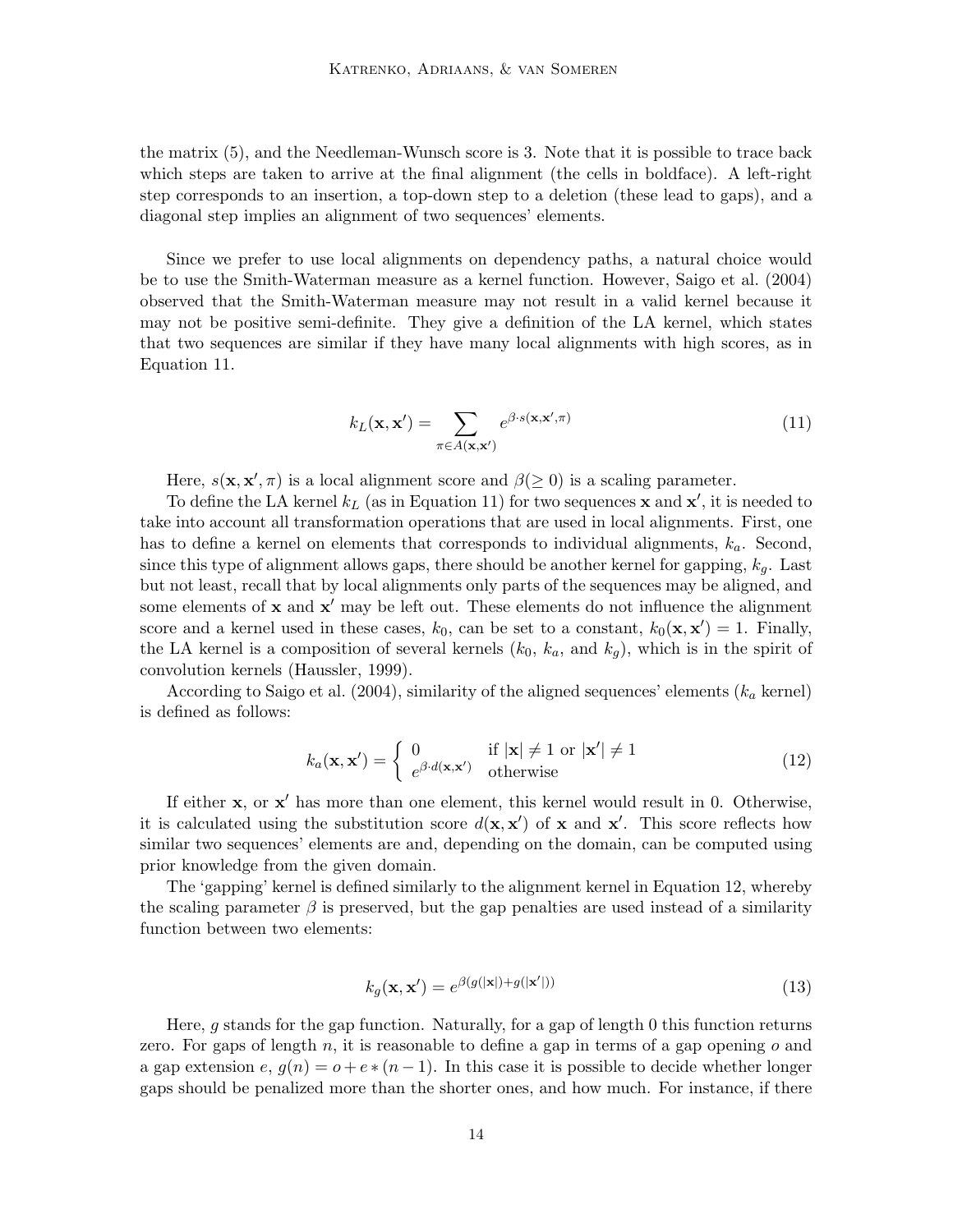are three consecutive gaps in the alignment, the first gap is counted as a gap opening, and the other two as a gap extension. If in consecutive gaps (i.e., gaps of length  $n > 1$ ) each gap is of equal importance, the gap opening has to be equal to the gap extension. If, however, the length of gaps does not matter, one would prefer to penalize the gap opening more, and to give a little weight to the gap extension.

All these kernels can be combined as follows:

$$
k_{(r)}(\mathbf{x}, \mathbf{x}') = k_0 * (k_a * k_g)^{r-1} * k_a * k_0
$$
\n(14)

In Equation 14,  $k_{(r)}(\mathbf{x}, \mathbf{x}')$  stands for an alignment of r elements in **x** and **x'** with possibly  $r-1$  gaps. Similarity of the aligned elements is calculated by  $k_a$ , and gapping by  $k_a$ . Since there could be up to  $r - 1$  gaps, this corresponds to the following part of the equation:  $(k_a * k_g)^{r-1}$ . Further, because there is the rth aligned element, one more  $k_a$  is added. Given the discussion above,  $k_0$  is added to the initial and final part. As follows from Equation 14, if there are no elements in **x** and **x'** aligned,  $k_{(r)}$  equals  $k_0$ , which is 1. If all elements of **x** and **x'** are aligned with no gaps, the value of  $k_{(r)}$  is  $(k_a)^r$ .

Finally, the LA kernel is equal to the sum taken over all possible local alignments for sequences  $\mathbf x$  and  $\mathbf x'$ :

$$
k_L(\mathbf{x}, \mathbf{x}') = \sum_{i=0}^{\infty} k_{(i)}(\mathbf{x}, \mathbf{x}')
$$
 (15)

The results in the biological domain suggest that kernels based on the Smith-Waterman distance are more relevant for the comparison of amino acids than string kernels (Saigo et al., 2006). It is not clear whether this holds when applied to natural language processing tasks. In our view, it could depend on the parameters which are used, such as the substitution matrix and the penalty gaps.

# 3.1.1 COMPUTATIONAL COMPLEXITY

The LA kernel, as many other kernels discussed in Section 2, can be efficiently calculated using dynamic programming. For any two sequences **x** and **x'**, of length n and m respectively, its complexity is proportional to  $n \times m$ . Additional costs may come from the substitution matrix, which, unlike in the biomedical domain, can become very large. However, the look-up of the substitution scores can be done in an efficient manner as well, which leads to fast kernel computation. For instance, calculating a kernel matrix for the largest data set used in this paper, AImed (3,763 instances), takes 805 seconds on a 2.93 GHz Intel(R) Core(TM)2 machine.

### 3.2 Designing a Local Alignment Kernel for Relation Extraction

The Smith-Waterman measure is based on transformations, in particular deletions of elements that are different between strings. However, elements that are different may still be similar to some degree. These similarities can be used as part of the similarity measure. For example, if two elements are words that are different but that are synonyms, then we count them as less different than when they are completely unrelated. We will call these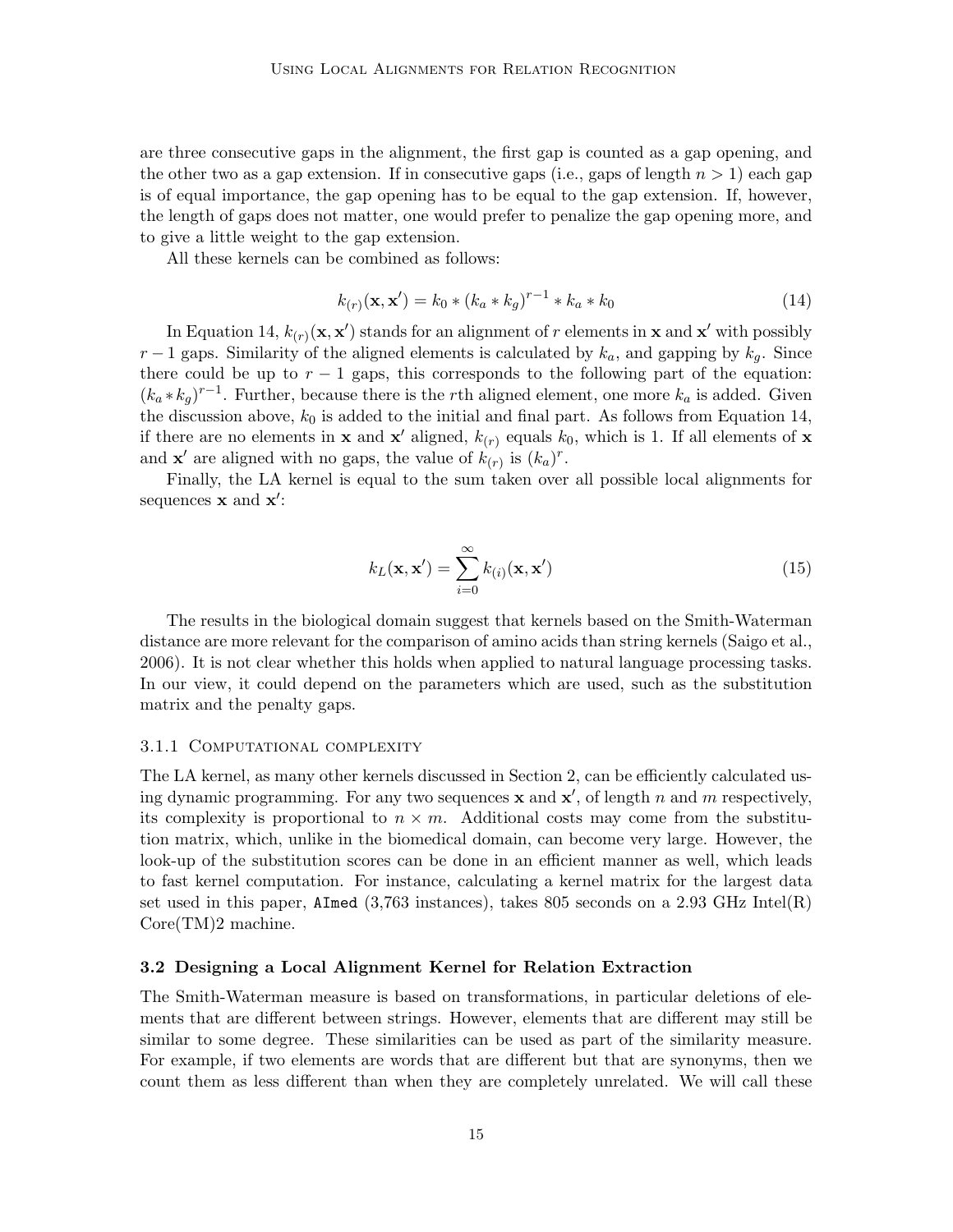similarities "substitution scores" (Equation 12) and define them in two different ways: on the basis of distributional similarity and on the basis of semantic relatedness in an ontology. For Example 1 we would like to be able to infer that 'Brcko' is similar to 'Beijing', even though these two words do not match exactly. Furthermore, if we have phrases "his arrival in Beijing" and "his arrival in January", then we would like our kernel to say that 'Brcko' is more similar to 'Beijing' than to 'January'. The use of such information as prior knowledge makes it possible to measure similarity between two words, one in the test set and the other in the training set, even if they do not match exactly. Below we review two types of measures that are based on statistical distributions and on relatedness in WordNet.

#### 3.2.1 Distributional Similarity Measures

There are a number of distributional similarity measures proposed over the years, including Cosine, Dice and Jaccard coefficients. Distributional similarity measures have been extensively studied before (Lee, 1999; Weeds, Weir, & McCarthy, 2004). The main hypothesis behind distributional measures is that words occurring in the same context should have similar meaning (Firth, 1957). Context can be defined either using proximity in text, or employing grammatical relations. In this paper, we use the first option where context is a sequence of words in text and its length is set in advance.

| Measure | Formula                                                                                                               |
|---------|-----------------------------------------------------------------------------------------------------------------------|
| Cosine  | $\overline{d(x_i, x'_j)} = \frac{\sum_{c} P(c x_i) \cdot P(c x'_j)}{\sqrt{\sum_{c} P(c x_i)^2 \sum_{c} P(c x'_j)^2}}$ |
| Dice    | $d(x_i, x'_j) = \frac{2 \cdot F(x_i) \cap F(x'_j)}{F(x_i) \cup F(x'_j)}$                                              |
| 1.2     | $d(x_i, x'_j) = \sqrt{\sum_c (P(c x_i) - P(c x'_j))^2}$                                                               |

Table 2: A list of functions used to estimate distributional similarity measures.

We have chosen the following measures: *Dice, Cosine* and L<sub>2</sub> (Euclidean) whose definitions are given in Table 2. In the definition of  $Cosine$  and  $L2$ , it is possible to use either frequency counts or probability estimates derived from unsmoothed relative frequencies. Here, we adopt the definitions given by Lee (1999), which are based on probability estimates P. Recall that  $x$  and  $x'$  are two sequences we would wish to compare, with their corresponding elements  $x_i$  and  $x'_j$ . Further, c stands for a context. In the definition of the Dice coefficient,  $F(x_i) = \{c : P(c|x_i) > 0\}$ . We are mainly interested in symmetric measures  $(d(x_i, x'_j) = d(x'_j, x_i))$  because a symmetric positive semi-definite matrix is required by kernel methods. The Euclidean measure as defined in Table 2 does not necessarily vary from 0 to 1. For this reason, given a list of pairs of words  $(x_i, x'_j)$  where  $x_i$  is fixed and  $j = 1, \ldots, s$ with their corresponding L2 score, the maximum value  $\max_j d(x_i, x'_j)$  is detected and used to normalize all scores on the list. Furthermore, unlike *Dice* and *Cosine*, which return 1 in the case two words are equal, the *Euclidean* score equals 0. In the next step, we substract the obtained normalized value from 1 to ascertain that all scores are within an interval  $[0,1]$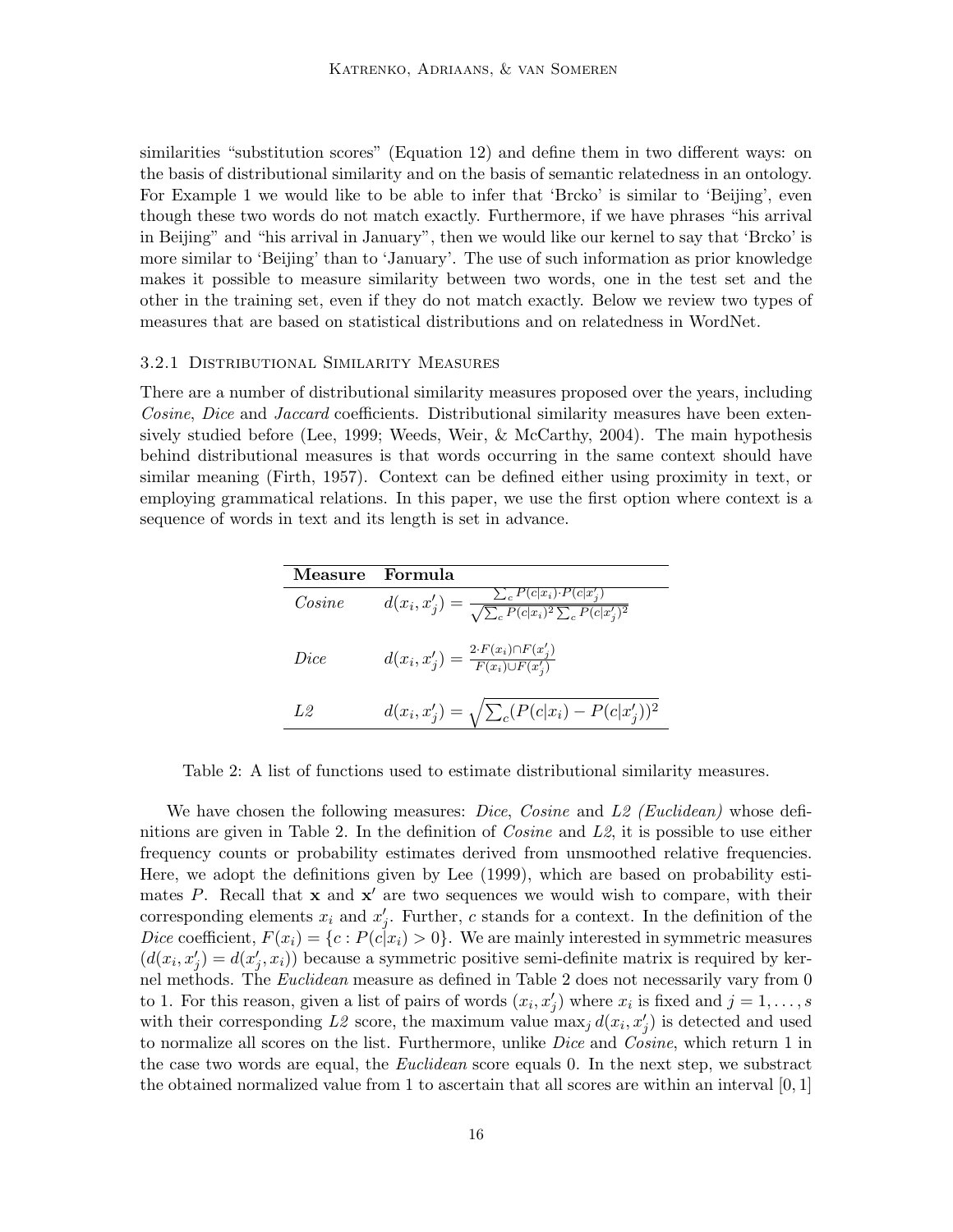and the largest value (1) is assigned to identical words. In our view, this procedure will make a comparison of the selected distributional similarity measures with respect to their influence on the LA kernel more transparent.

Distributional similarity measures are very suitable if no other information is available. In the case that data is annotated by means of some taxonomy (e.g., WordNet), it is possible to consider measures defined over this taxonomy. Availability of hand-crafted resources, such as WordNet, that comprise various relations between concepts, enables making distinctions between different concepts in a subtle way.

### 3.2.2 WordNet Relatedness Measures

For generic relations, the most commonly used resource is WordNet (Fellbaum, 1998), which is a lexical database for English. In WordNet, words are grouped together in synsets where a synset "consists of a list of synonymous words or collocations (e.g., 'fountain pen'), and pointers that describe the relations between this synset and other synsets" (Fellbaum, 1998). WordNet can be employed for different purposes such as studying semantic constraints for certain relation types (Girju, Badulescu, & Moldovan, 2006; Katrenko & Adriaans, 2008), or enriching the training set (Giuliano et al., 2007; Nulty, 2007).

To compare two concepts given their synsets  $c_1$  and  $c_2$  we use five different measures that have been proposed in the past years. Most of them rely on the notions of the length of the shortest path between two concepts  $c_1$  and  $c_2$ ,  $len(c_1, c_2)$ , the depth of a node in the WordNet hierarchy (which is equal to the length of the path from the root to the given synset  $c_i$ ),  $dep(c_i)$ , and a least common subsumer (or lowest super-ordinate) between  $c_1$ and  $c_2$ ,  $lcs(c_1, c_2)$ , which in turn is a synset. To the measures that are exclusively based on these notions belong conceptual similarity proposed by Palmer and Wu (1995) ( $sim_{wup}$ in Equation 16) and the formula of scaled semantic similarity introduced by Leacock and Chodorow (1998) ( $sim_{lch}$  in Equation 17). <sup>1</sup> The major difference between them lies in the fact that  $sim_{lch}$  does not consider the least common subsumer of  $c_1$  and  $c_2$  but uses the maximum depth of the WordNet hierarchy instead. Conceptual similarity ignores this and focuses on the subhierarchy that includes both synsets.

$$
sim_{wap}(c_1, c_2) = \frac{2 * dep(lcs(c_1, c_2))}{len(c_1, lcs(c_1, c_2)) + len(c_2, lcs(c_1, c_2)) + 2 * dep(lcs(c_1, c_2))}
$$
(16)

$$
sim_{lch}(c_1, c_2) = -\log \frac{len(c_1, c_2)}{2 * \max_{c \in WordNet} dep(c)}
$$
\n
$$
(17)
$$

Aiming at combining information from several sources, Resnik (1995) introduced yet another measure that is grounded in information content ( $\textit{sim}_{res}$  in Equation 18). Intuitively, if two synsets  $c_1$  and  $c_2$  are located deeper in the hierarchy and the path from one synset to another is short, they should be similar. If the path between two synsets is long and their least common subsumer is placed relatively close to the root, this indicates that the synsets

<sup>1.</sup> In all equations of similarity measures defined over WordNet, subscripts refer to the similarity measure itself (e.g., *lch*, *wup* in  $\text{sim}_{\text{lch}}$  and in  $\text{sim}_{\text{wup}}$ , respectively)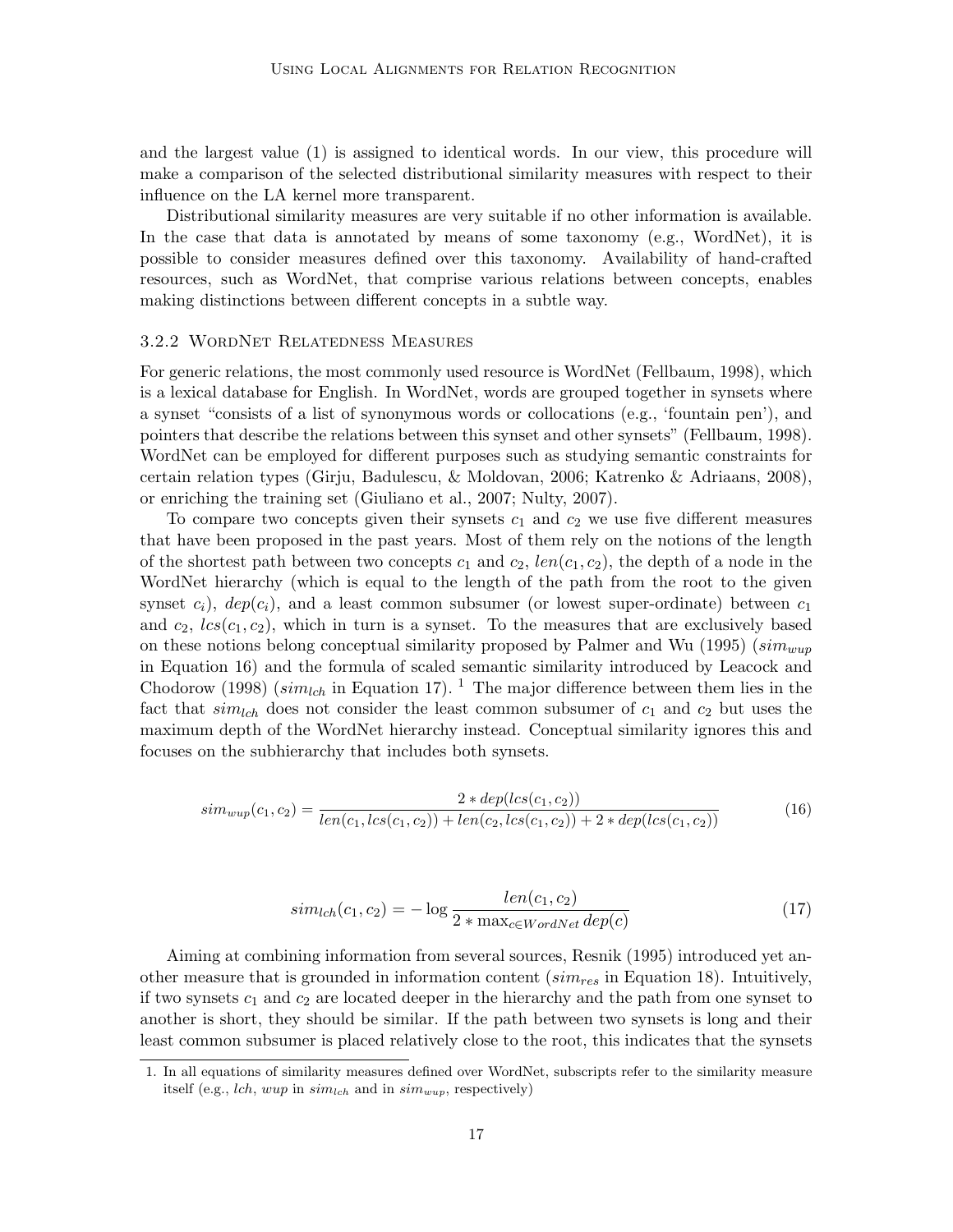$c_1$  and  $c_2$  do not have much in common. To quantify this intuition, it is necessary to derive a probability estimate for  $lcs(c_1, c_2)$  which can be done by employing existing corpora. More precisely,  $p(lcs(c_1, c_2))$  stands for the probability of encountering an instance of a concept  $lcs(c_1, c_2)$ .

$$
sim_{res}(c_1, c_2) = -\log p(lcs(c_1, c_2))
$$
\n(18)

One of the biggest shortcomings of Resnik's method is the fact that only the least common subsumer appears in Equation 18. One can easily imagine a full-blown hierarchy where the relatedness of the concepts subsumed by the same  $lcs(c_i, c_j)$  can heavily vary. In other words, by using lcs only, one is not able to make subtle distinctions between two pairs of concepts that share the least common subsumer. To overcome this, Jiang and Conrath (1997) proposed a solution that takes into account information about the synsets being compared ( $sim<sub>ion</sub>$  in Equation 19). By comparing Equation 19 against Equation 18, we will notice that now the equation incorporates not only the probability of encountering  $lcs(c_1, c_2)$ , but also the probability estimates for  $c_1$  and  $c_2$ .

$$
sim_{jcn}(c_1, c_2) = 2\log p(lcs(c_1, c_2)) - (\log p(c_1) + \log p(c_2))
$$
\n(19)

Lin (1998) defined the similarity between two concepts using how much commonality and differences between them are involved. Similarly to the two previous approaches, he uses information theoretic notions and derives the similarity measure  $sim_{lin}$  given in Equation 20.

$$
sim_{lin}(c_1, c_2) = \frac{2 * \log p(lcs(c_1, c_2))}{\log p(c_1) + \log p(c_2)}
$$
\n(20)

In the past, semantic relatedness measures were evaluated on different NLP tasks (Budanitsky & Hirst, 2006; Ponzetto & Strube, 2007) and it can be concluded that no measure performs the best for all problems. In our evaluation, we use semantic relatedness for the validation of generic relations and study in depth how they contribute to the final results.

#### 3.2.3 Substitution Matrix for Relation Extraction

Until now, we have discussed two possible ways of calculating the substitution score  $d(\cdot, \cdot)$ , by using either distributional similarity measures, or measures defined on WordNet. However, dependency paths which are generated by parsers may contain not only words (or lemmata), but also syntactic functions such as subjects, objects, modifiers, and others. To take this into account, we revise the definition of  $d(\cdot, \cdot)$ . We assume sequences  $\mathbf{x} = x_1 x_2 \dots x_n$  and  $\mathbf{x}' = x'_1 x'_2 \dots x'_m$  to contain words  $(x_i \in W$  where W refers to a set of words) and syntactic functions accompanied by direction  $(x_i \notin W)$ . The elements of W are unique words (or lemmata) which are found in the dependency paths, for instance, for the paths 'his  $\rightarrow$ actions  $\leftarrow$  in  $\leftarrow$  Brcko' and 'his  $\rightarrow$  arrival  $\leftarrow$  in  $\leftarrow$  Beijing' in Example (1) in Section 2.3.5,  $W = \{his, actions, in, Brcko, arrival, Beijing\}.$  The dependency paths we use in the present work include information on syntactic functions, for instance 'awareness  $\stackrel{prep\_from}{\longleftarrow}$  come  $\stackrel{nsubj}{\rightarrow}$ joy'. In this case,  $W = \{ \text{ awareness}, \text{ come}, \text{joy} \}$  and  $\bar{W} = \{ \begin{matrix} \text{prep\_from} & \text{nsubj} \\ \leftarrow & \cdots \end{matrix} \}$ .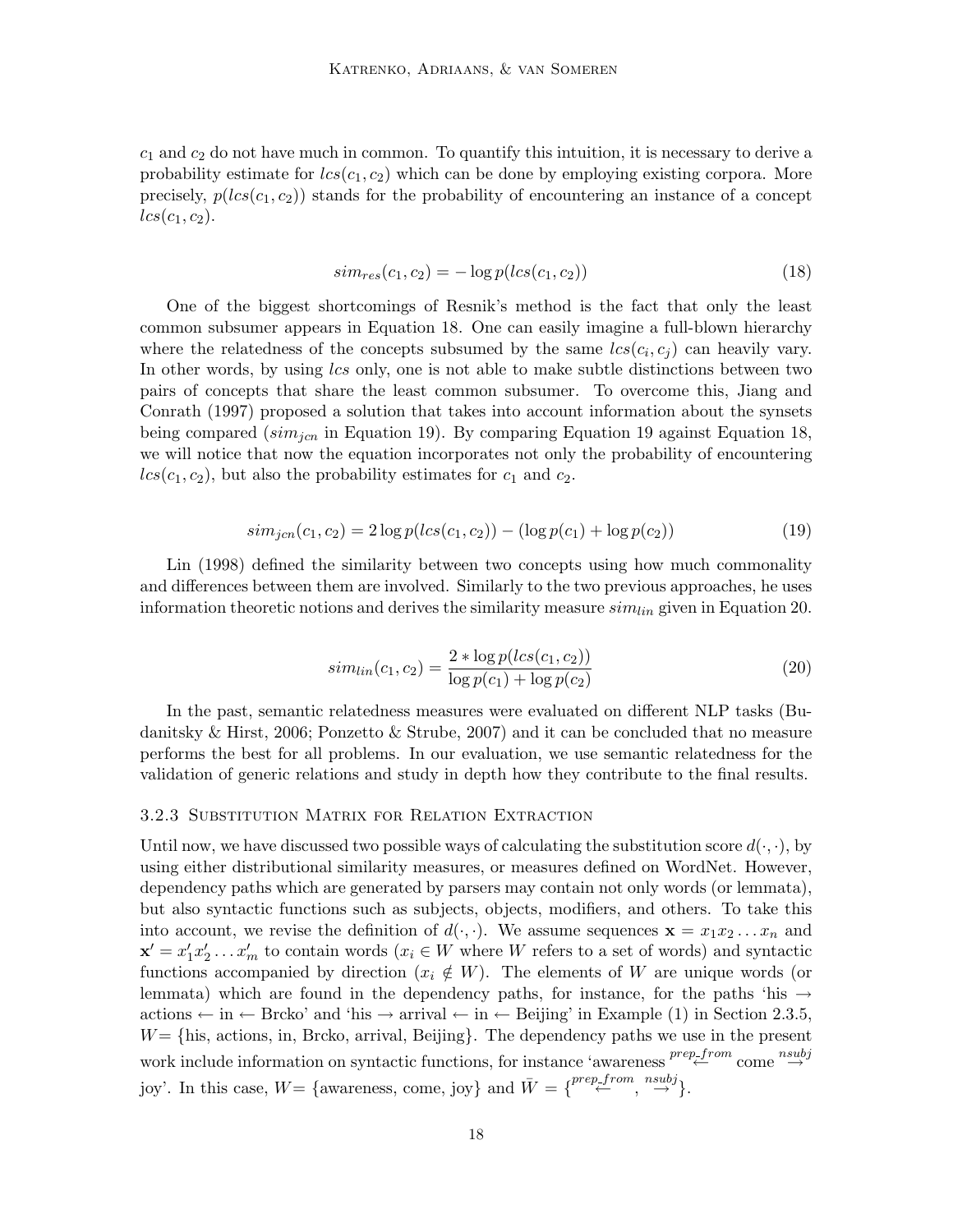Then,

$$
d'(x_i, x'_j) = \begin{cases} d(x_i, x'_j) & x_i, x'_j \in W \\ 1 & x_i, x'_j \notin W \& x_i = x'_j \\ 0 & x_i, x'_j \notin W \& x_i \neq x'_j \\ 0 & x_i \in W \& x'_j \notin W \\ 0 & x_i \notin W \& x'_j \in W \end{cases}
$$
(21)

Equation (21) states that whenever the element  $x_i$  of the sequence **x** is compared against the element  $x'_j$  of the sequence  $\mathbf{x}'$ , their substitution score is equal either to (i) the similarity score in the case both elements are words (lemmata), or to (ii) 1, if both elements are the same syntactic function, or to (iii) 0, in any other case.

As follows from our discussion on similarity measures above, there are two ways to define  $d(x_i, x'_j)$ , using either distributional similarity between  $x_i$  and  $x'_j$  (Section 3.2.1), or their WordNet similarity, provided that they are annotated with WordNet synsets (Section 3.2.2).

# 4. Experimental Set-up

In this section, we describe the data sets that we have used in the experiments and provide information on the data collections used for estimating distributional similarity.

### 4.1 Data

To evaluate the performance of the LA kernel, we consider two types of text data, domainspecific data, which comes from the biomedical domain and generic or domain-independent data which represents a variety of well-known and widely used relations such as Part-Whole and Cause-Effect.

Like other work, we extract a dependency path between two nodes corresponding to the arguments of a binary relation. We also assume that each analysis results in a tree and since it is an acyclic graph, there exists a unique path between each pair of nodes. We do not consider, however, other structures that might be derived from the full syntactic analysis as in, for example, subtrees (Moschitti, 2006).

### 4.1.1 Biomedical Relations

Corpora We use three corpora that come from the biomedical field and contain annotations of either interacting proteins - BC-PPI<sup>2</sup> (1,000 sentences), AImed (Bunescu & Mooney, 2005b) or the interactions among proteins and genes LLL (77 sentences in the training set and 87 in the test set, Nédellec, 2005). The BC-PPI corpus was created by sampling sentences from the BioCreAtive challenge, the AImed corpus was sampled from the Medline collection. The LLL corpus was composed by querying Medline with the term *Bacillus sub*tilis. The difference among all three corpora lies in the directionality of interactions. As Table 3 shows, relations in the AImed corpus are strictly symmetric, in LLL they are asymmetric and BC-PPI contains both types. The differences in the number of training instances for the AImed corpus can be explained by the fact that they correspond to the dependency

<sup>2.</sup> Available from http://www2.informatik.hu-berlin.de/~hakenber/.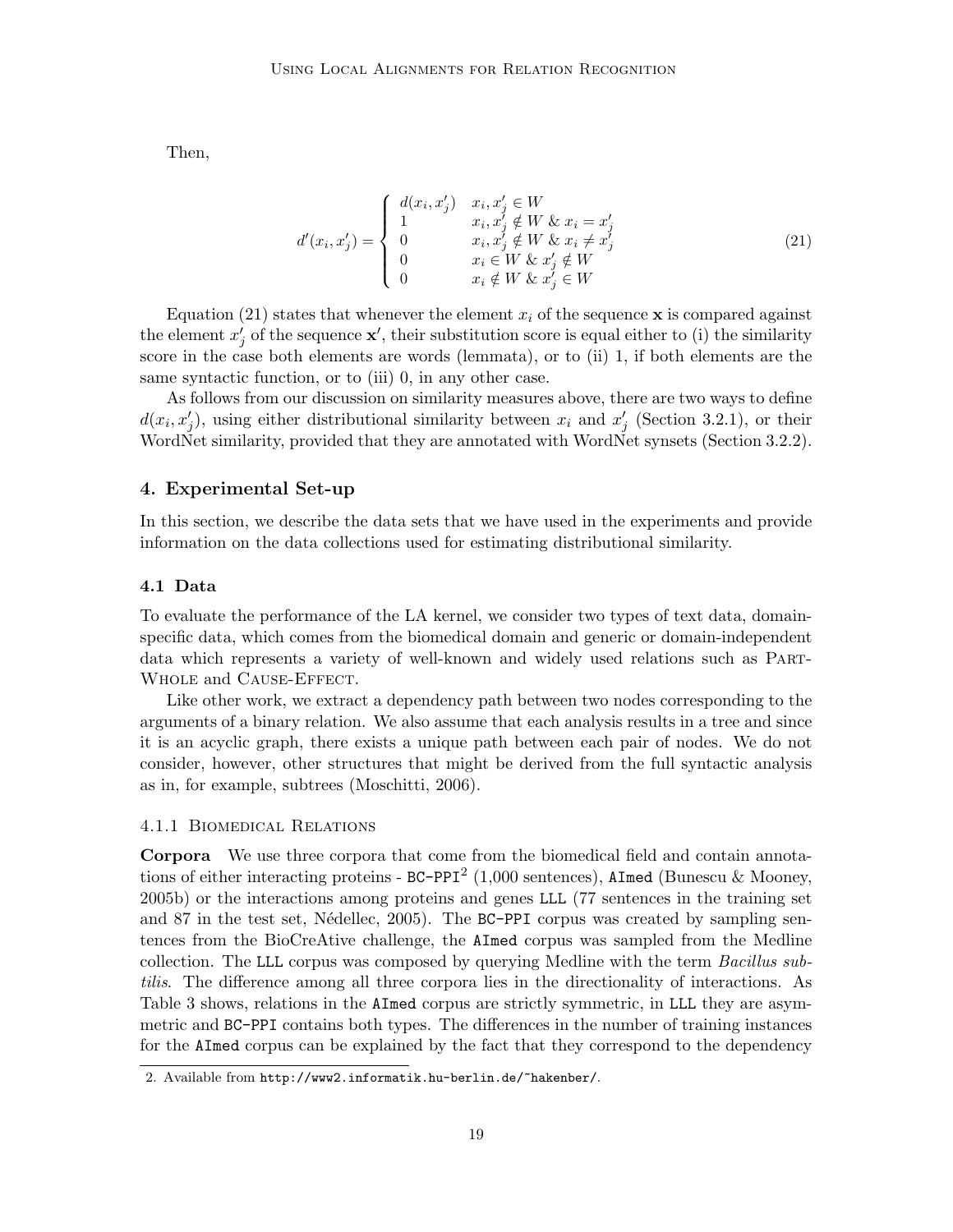| Parser     | Data set    | $\#\text{examples}$ | #pos            | direction  |
|------------|-------------|---------------------|-----------------|------------|
| LinkParser | LLL (train) | 618                 | 153             | asymmetric |
| LinkParser | LLL (test)  | 476                 | 83 <sup>a</sup> | asymmetric |
| Stanford   | BC-PPI      | 664                 | 250             | mixed      |
| Stanford   | AImed       | 3763                | 922             | symmetric  |
| Enju       | AImed       | 5272                | 918             | symmetric  |

paths between named entities. If parsing fails or produces several disconnected graphs per sentence, no dependency path is extracted.

a. Even though the actual annotations for the test data are not given, the number of interactions in the test data set is provided by the LLL organizers.

Table 3: Statistics of the biomedical data sets LLL, BC-PPI, and AImedd. In this table, #pos stands for the number of positive examples per data set and #examples indicates the number of examples in total.

The goal of relation extraction in all three cases is to output all correct interactions between biomedical entities (genes and proteins) that can be found in the input data. The biomedical entities are already provided, so there is no need for named entity recognition.

There is a discrepancy between the training and the test sets used for the LLL challenge. Unlike the training set, where each sentence has an example of at least one interaction, the test set contains sentences with no interaction. The organizers of the LLL challenge distinguish between sentences with and without coreferences. Sentences with coreferences are usually appositions, as shown in one of the examples below. The first sentence in (4.1.1) is an example of a sentence without coreferences (with interaction between 'ykuD' and 'SigK'), whereas the second one is a sentence with coreference (with interaction between 'spoIVA' and 'sigmaE'). More precisely, 'spoIVA' refers to the phrase 'one or more genes' which are known to interact with 'sigmaE'. We can therefore infer that 'spoIVA' interacts with 'sigmaE'. Sentences without coreferences form a subset, which we refer to as LLL-nocoref, and sentences with coreferences are part of the separate subset LLL-coref.

- (22) ykuD was transcribed by  $\mathcal{S}iqK$  RNA polymerase from T4 of sporulation.
- (23) Finally, we show that proper localization of SpoIVA required the expression of one or more genes which, like spoIVA, are under the control of the mother cell transcription factor sigmaE.

It is assumed here that relations in the sentences with coreferences are harder to recognize. To show how the LA kernel performs on both subsets, we report the experimental results on the full set of test data (LLL-all), and on its subsets (LLL-coref and LLL-nocoref).

Syntactic analysis We analyzed the BC-PPI corpus with the Stanford parser. The LLL corpus has already been preprocessed by the LinkParser and its output was checked by experts. To enable comparison with the previous work, we used the AImed corpus parsed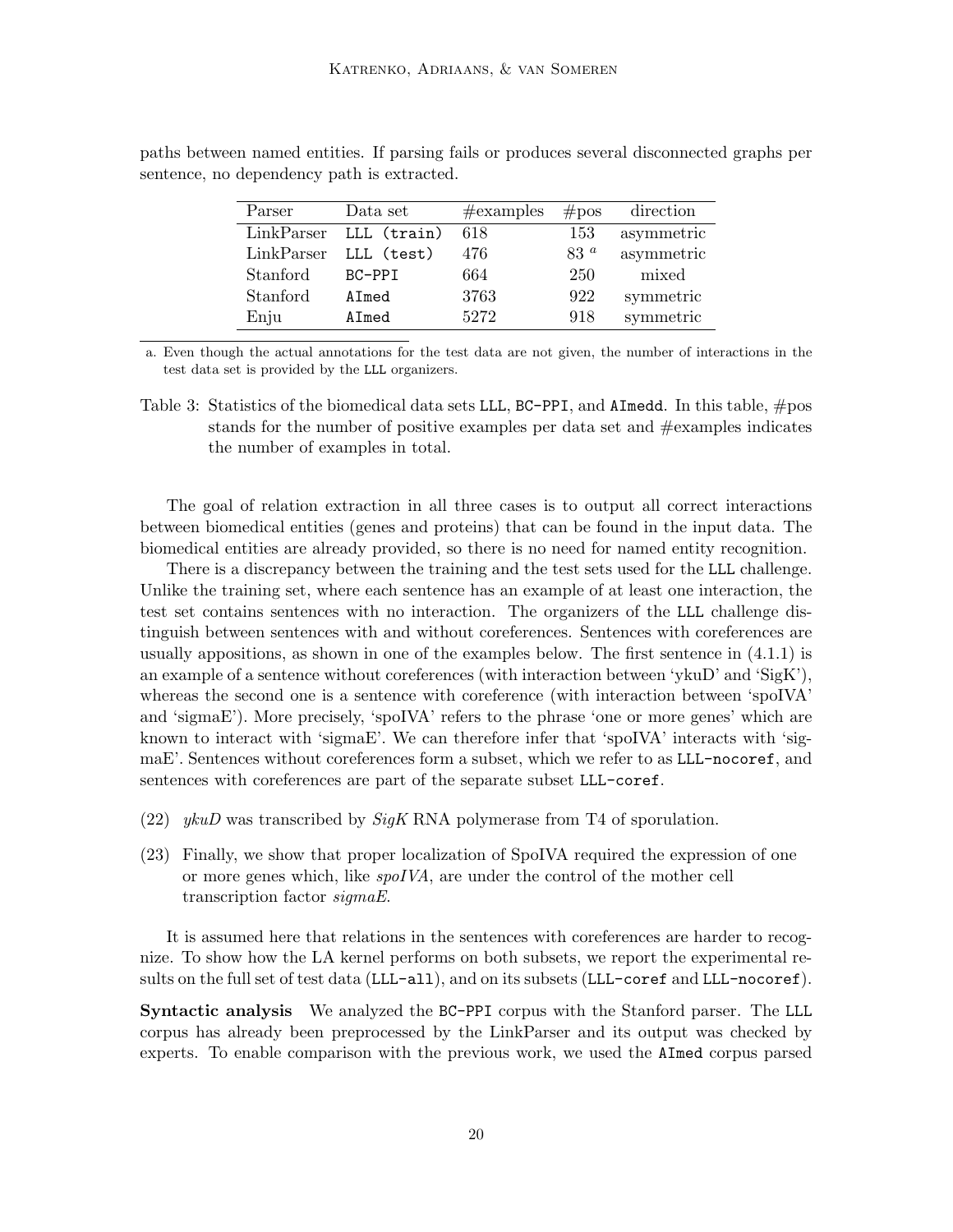by the Stanford parser  $3$  and by the Enju parser  $4$  (which exactly correspond to the input in the experiments by Erkan et al., 2007 and Sætre et al., 2008). Unlike the Stanford parser, Enju is based on a Head-driven Phrase Structure Grammar (HPSG). The output of the Enju parser can be presented in two ways, either as predicate argument structure or as a phrase structure tree. Predicate argument structures describe relations between words in a sentence, while phrase structure presents a sentence structure in the form of clauses and phrases. In addition, Enju was trained on the GENIA corpus and includes a model for parsing biomedical texts.

(24) Cbf3 contains three proteins, Cbf3a, Cbf3b and Cbf3c.



Figure 1: Stanford parser output and representation for Example (24).

Figure 1 shows a dependency tree obtained by the Stanford parser for the sentence in (24). This sentence mentions three interactions among proteins, more precisely, between 'Cbf3' and 'Cbf3a', 'Cbf3' and 'Cbf3b', and 'Cbf3' and 'Cbf3c'. All three dependency paths contain words (lemmata) and syntactic functions (such as subj for a subject) plus the direction of traversing the tree. Figure 2 presents the output for the same sentence provided by the Enju parser. The upper part refers to the phrase structure tree and the lower part shows the paths extracted from the predicate argument structure. The two parsers clearly differ in their output. First, the Stanford parser conveniently generates the same paths for all three interaction pairs while the Enju analyzer does not. Second, the output of the Stanford parser excludes prepositions or conjunctions that are attached to the syntactic functions whereas the Enju analyzer lists them in the parsing results. Such differences

<sup>3.</sup> Available from http://nlp.stanford.edu/software/lex-parser.shtml.

<sup>4.</sup> Available from http://www-tsujii.is.s.u-tokyo.ac.jp/enju/.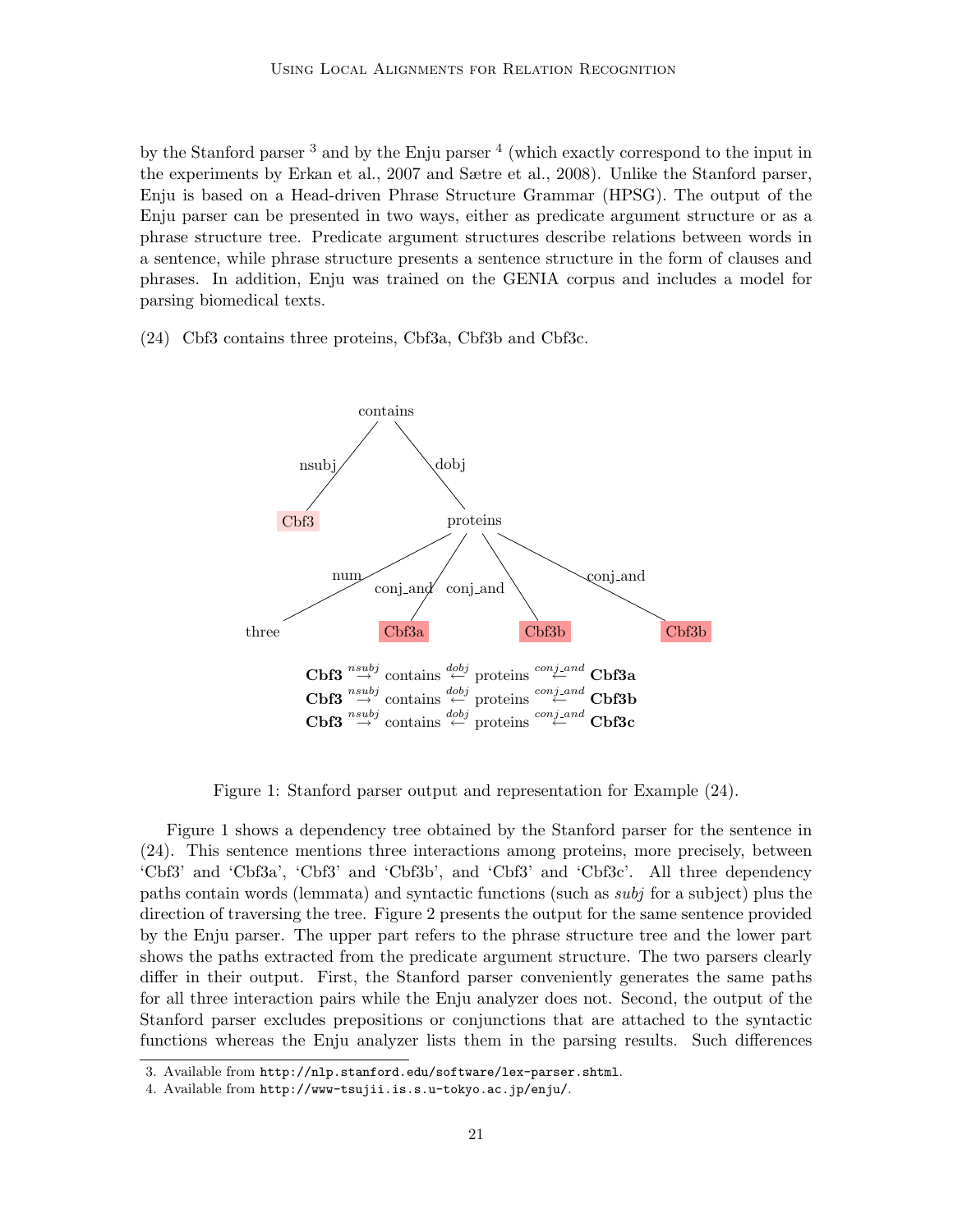lead to different input sequences that are later fed into the LA kernel. Consequently, the variations in input may translate into differences in the final performance.



 $\textbf{Cbf3} \stackrel{ARG1/verb}{\leftarrow} \text{contain} \stackrel{ARG2/verb}{\rightarrow} \text{protein} \stackrel{ARG1/app}{\leftarrow} , \stackrel{ARG2/app}{\rightarrow} \textbf{Cbf3a}$  $\text{Cbf3} \stackrel{ARG1/verb}{\leftarrow} \text{contain} \stackrel{ARG2/verb}{\rightarrow} \text{protein} \stackrel{ARG1/app}{\leftarrow} \cdot \stackrel{ARG2/app}{\rightarrow} \text{Cbf3a} \stackrel{ARG1/coord}{\leftarrow} \cdot \stackrel{ARG2/coord}{\rightarrow} \text{Cbf3b}$  $\text{Cbf3} \stackrel{ARG1/verb}{\leftarrow} \text{contain} \stackrel{ARG2/verb}{\rightarrow} \text{protein} \stackrel{ARG1/app}{\leftarrow} \cdot \stackrel{ARG2/app}{\rightarrow} \text{Ch63a} \stackrel{ARG1/coord}{\leftarrow} \text{and} \stackrel{ARG2/coord}{\rightarrow} \text{Ch63c}$ 

Figure 2: Enju's output and representation for Example (24).

In addition, in most work employing AImed, the dependency paths such as these in Figure 1 and Figure 2 are preprocessed in the following way. The actual named entities that are the arguments of the relation are replaced by a label, e.g. PROTEIN. Consequently, the first path in Figure 1 becomes 'PROTEIN"  $\stackrel{nsubj}{\rightarrow}$  contains  $\stackrel{dobj}{\leftarrow}$  proteins  $\stackrel{conj\_and}{\leftarrow}$  PROTEIN'. To be able to compare our results on AImed with the performance reported in the work of Erkan et al. (2007) and Sætre et al. (2008), we use exactly the same dependency paths with argument labels. However, to study whether using labels instead of actual named entities has an impact on the final results for the LLL data set, we carry out two experiments. In the first one, the dependency paths contain named entities, whereas in the second they contain labels. The second experiment is referred to by adding a word 'LABEL' to its name (as LLL-all-LABEL in Table 7).

#### 4.1.2 Generic Relations

The second type of relations that we consider are generic relations. Their arguments are sometimes annotated using external resources such as WordNet, which makes it possible to use semantic relatedness measures defined over them. An example of such an approach is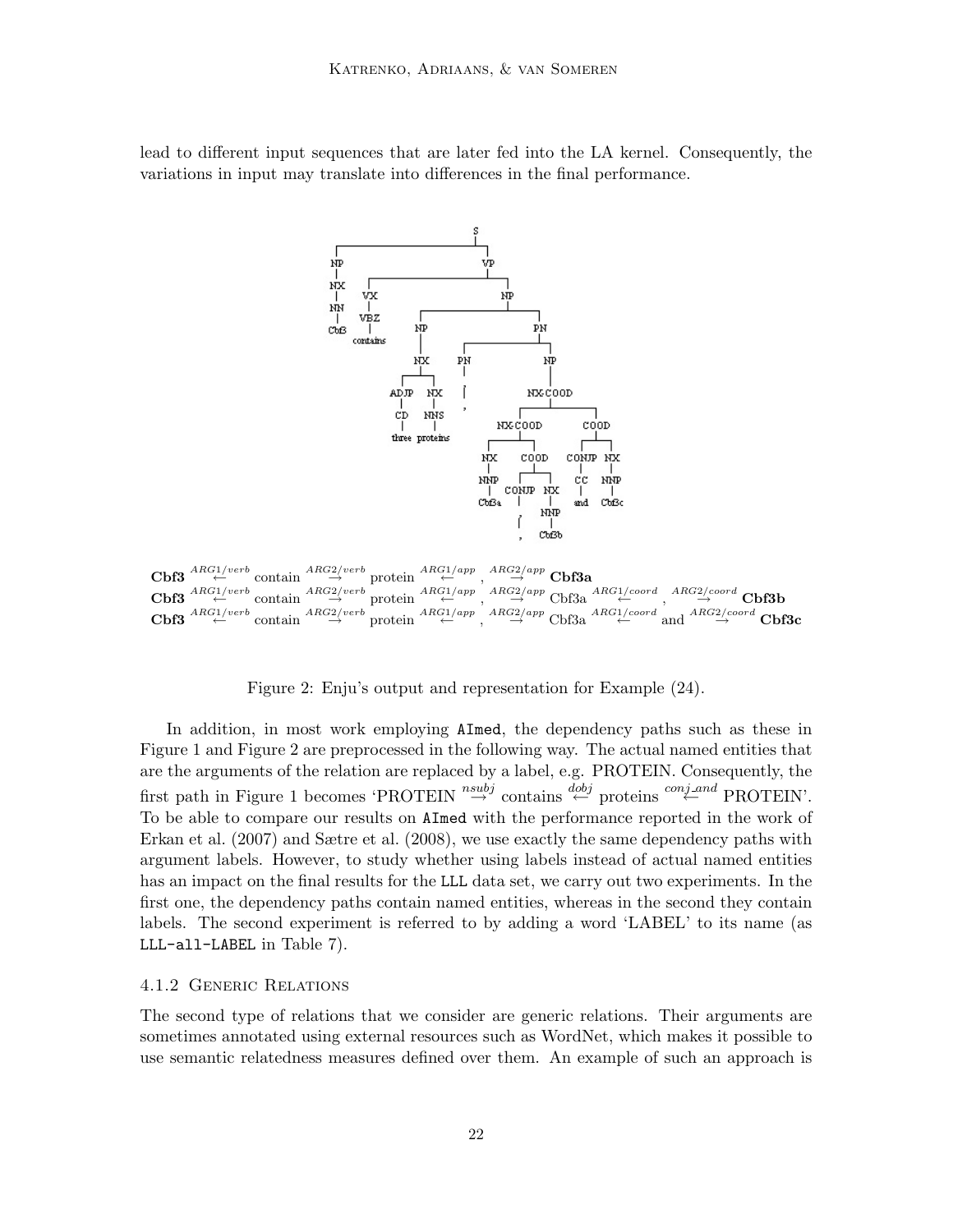data used for the SemEval-2007 challenge, "Task 04: Classification of Semantic Relations between Nominals" (Girju et al., 2009).

The goal of Task 4 was to classify seven semantic relations (CAUSE - EFFECT, INSTRUment - Agency, Product - Producer, Origin - Entity, Theme - Tool, Part - WHOLE and CONTENT - CONTAINER), whose examples were collected from the Web using some predefined queries. In other words, given a set of examples and a relation, the expected output would be a binary classification of whether an example belongs to the given relation or not. The arguments of the relation were annotated by synsets from the WordNet hierarchy, as in Figure 3. Given this sentence and a pair (spiritual awareness, joy) with the corresponding synsets joy  $1:12:00$  and awareness  $%1:09:00$ , this would mean that a classifier has to decide whether this pair is an example of the CAUSE-EFFECT relation. This particular sentence was retrieved by quering the Web with the phrase "joy comes from \*". The synsets were manually selected from the WordNet hierarchy. There are seven semantic relations used in this challenge, which gives seven binary classification problems.

Genuine  $\langle e_1 \rangle$ joy $\langle e_1 \rangle$  comes from  $\langle e_2 \rangle$ spiritual awareness $\langle e_1 \rangle$  on life and an absolute clarity of direction, living for a purpose.

 $WordNet(e1) = "joy\%1:12:00", WordNet(e2) = "awareness\%1:09:00",$ Query: "joy comes from \*", CAUSE-EFFECT $(e2, e1)$  = true

Figure 3: An annotated example of CAUSE - EFFECT from the SemEval-2007, Task 4 training data set.

| relation type              | $\#\text{examples (train)}$ | $\#pos$ (train) | $\#\text{examples}$ (test) | direction  |
|----------------------------|-----------------------------|-----------------|----------------------------|------------|
| ORIGIN - ENTITY            | 140                         | 54              | 81                         | asymmetric |
| <b>PRODUCT - PRODUCER</b>  | 140                         | 85              | 93                         | asymmetric |
| THEME - TOOL               | 140                         | 58              | 71                         | asymmetric |
| <b>INSTRUMENT - AGENCY</b> | 140                         | 71              | 78                         | asymmetric |
| PART - WHOLE               | 140                         | 65              | 72                         | asymmetric |
| <b>CONTENT - CONTAINER</b> | 140                         | 65              | 74                         | asymmetric |
| CAUSE - EFFECT             | 140                         | 73              | 80                         | asymmetric |

Table 4: Distribution of the SemEval-2007, Task 4 examples (training and test data), where  $\#$ pos stands for the number of positive examples per data set and  $\#$ examples indicates the number of examples in total.

Syntactic analysis To generate dependency paths, all seven data sets used in SemEval -2007, Task 4, were analyzed by the Stanford parser. The dependency path for the sentence in Figure 3 is given in (25).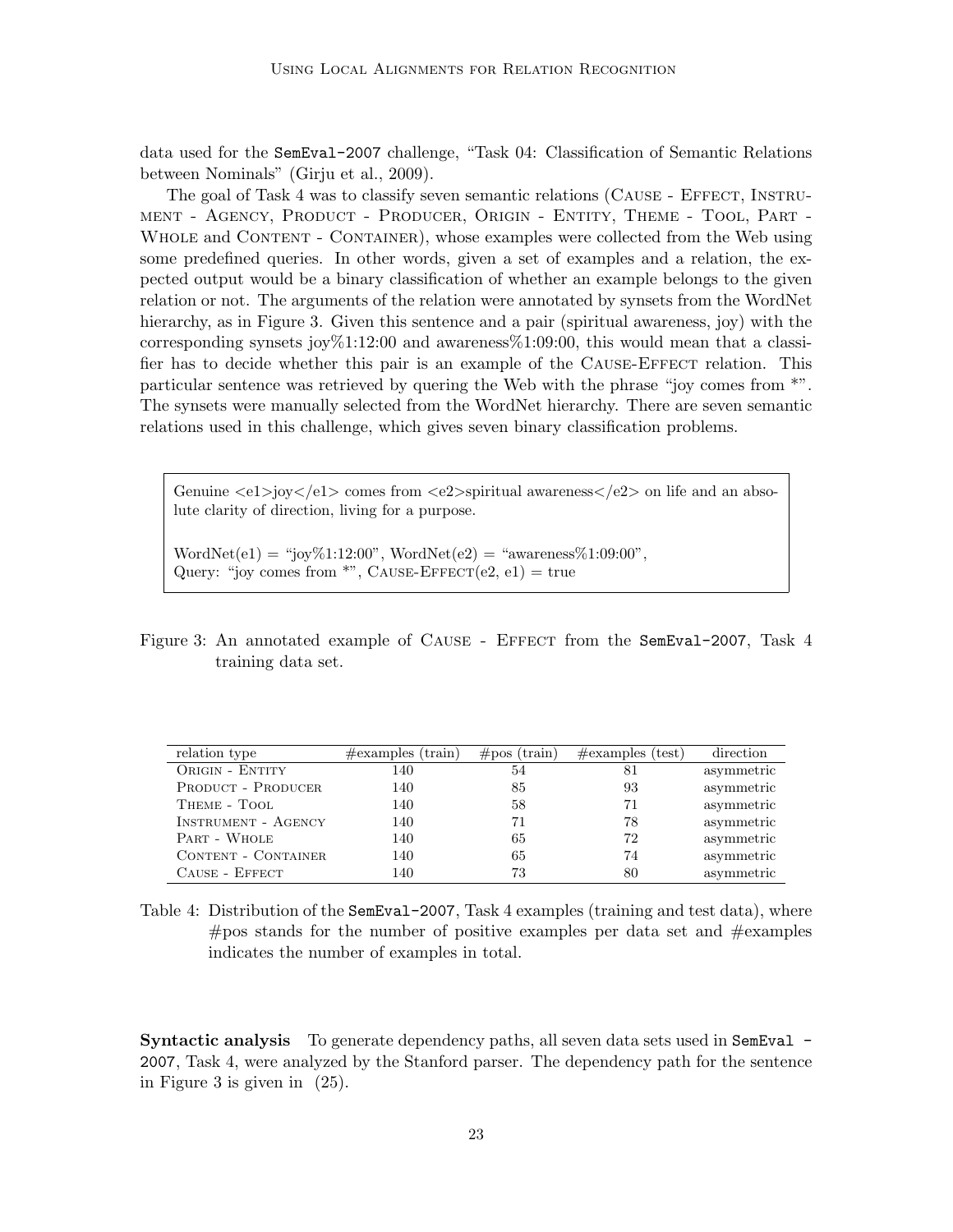(25) awareness#n#1<sup>prep\_from</sup> come  $\stackrel{nsubj}{\rightarrow} joy\#n\#1$ 

Here, words annotated with WordNet have their PoS tag attached, followed by the sense. For instance, 'awareness' is a noun and in the current context its first sense is used, which corresponds to 'awareness $\#n\#1$ '.

#### 4.2 Substitution Matrix

To build a substitution matrix for the LA kernel, we use either distributional similarity or WordNet semantic relatedness measures. For a data set of dependency paths, which contains t unique elements (words and syntactic functions), the size of the matrix is  $t \times t$ . If k elements out of t are words, the number of substitution scores to be computed by distributional similarity (or semantic relatedness) measures equals  $k(k+1)/2$ . This is due to the fact that the measures we use are symmetric. The substitution matrix is built for each corpus we used in the experiments, which results in three substitution matrices for the biomedical domain (for BC-PPI, LLL, and AImed) and seven substitution matrices for generic relations. In what follows, we discuss the settings which were used for calculating the substitution matrix in more detail.

Distributional similarity can be estimated either by using contextual information (O´ Séaghdha & Copestake,  $2008$ ), or by exploring grammatical relations between words (Lee, 1999). In this work we opt for contextual information. This is motivated by the presence of words belonging to different parts of speech in the dependency paths. For instance, even though, according to dependency grammar theory (Mel'ˇcuk, 1988), adjectives do not govern other words, they may still occur in the dependency paths. In other words, even if parsing does not fail, it may produce unreliable syntactic structures. To be able to compare words of any part of speech, we have decided to estimate distributional similarity based on contextual information, rather than on grammatical relations.

While computing distributional similarity, it may happen that a given word  $x_i$  does not occur in the corpus. To handle such cases, we always set  $d(x_i, x_i) = 1$  (the largest possible similarity score), and  $d(x_i, x'_j) = 0$  when  $x_i \neq x'_j$  (the lowest possible similarity score).

#### 4.2.1 Biomedical domain

To estimate distributional similarity for the biomedical domain, we use the TREC 2006 Genomics collection (Hersch, Cohen, Roberts, & Rakapalli, 2006) which contains 162,259 documents from 49 journals. All documents have been preprocessed by removing HTMLtags, citations in the text and reference sections and stemmed by the Porter stemmer (van Rijsbergen, Robertson, & Porter, 1980). Furthermore, the query-likelihood approach with Dirichlet smoothing (Chen & Goodman, 1996) is used to retrieve document passages given a query. All passages are ranked according to their likelihood of generating the query. Dirichlet smoothing is used to avoid zero probabilities and poor probability estimates (which may happen when words do not occur in the documents). All  $k$  unique words occurring in the set of dependency paths sequences are fed as queries to collect a corpus for estimating similarity. Immediate context surrounding each pair of words is used to calculate the distributional similarity of these words. We set the context window to  $\pm 2$  (2 tokens to the right and 2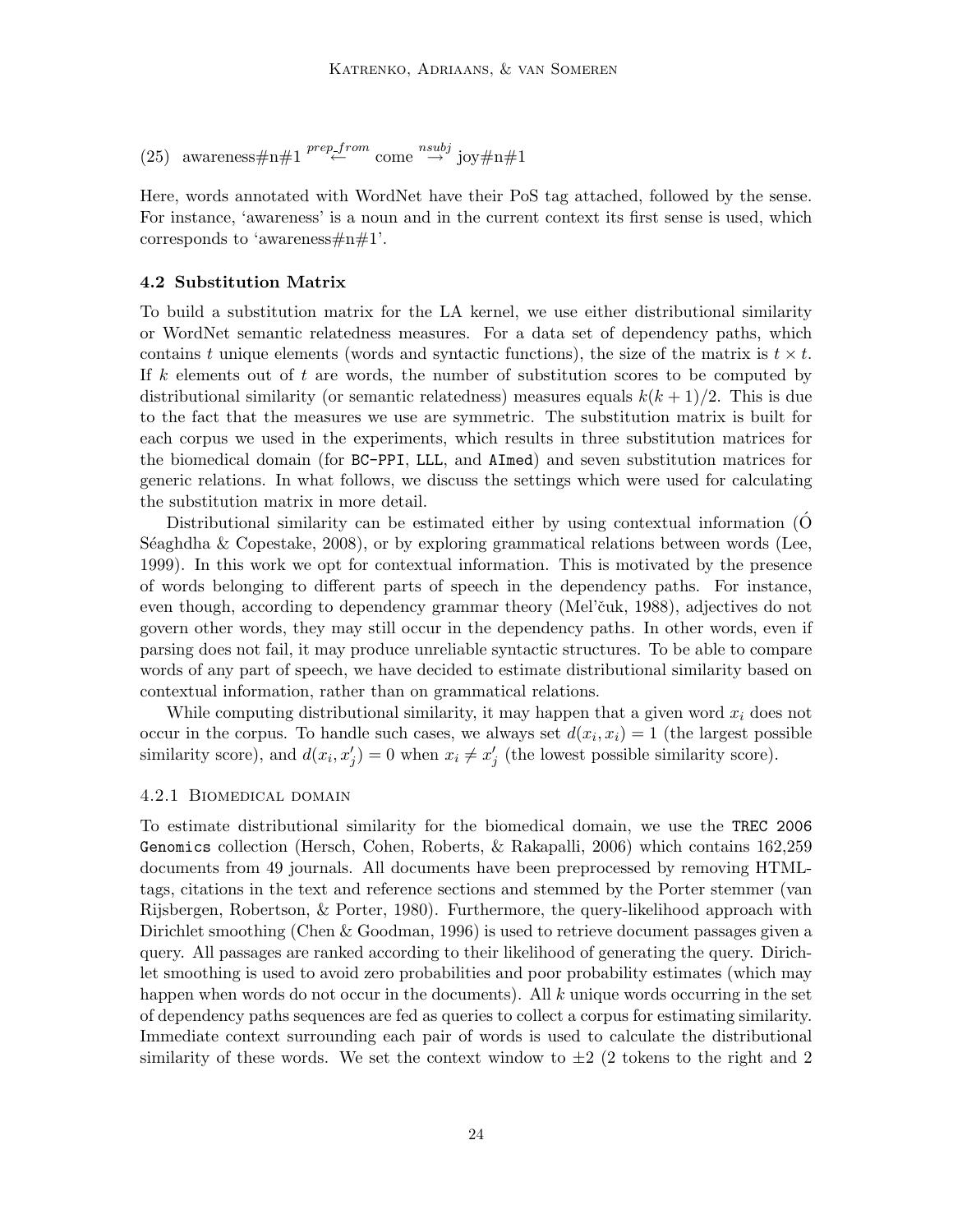tokens to the left of a word in focus) and do not perform any kind of further preprocessing such as PoS tagging.

### 4.2.2 Generic relations

For generic relations, we use all WordNet relatedness measures described in Section 3.2.2. We have already shown that the WordNet relatedness measures work only on synsets, which assumes that all words have to be manually annotated with information from WordNet. Since this is done only for the relations' arguments (see the example in Figure 3), and for no other words in sentences (and, correspondingly, in the dependency paths), we build a substitution matrix as follows. For any two words annotated with WordNet, their substitution score equals a value returned by a relatedness measure being used. For any other word pair, it equals 1 whenever the words are identical, and 0 otherwise. <sup>5</sup> For example, if we consider the words in the dependency path in  $(25)$  and the Wu-Palmer (wup) relatedness measure, the substitution scores that we obtain are as follows:

 $d(\text{awareness} \# \text{n} \# 1, \text{awareness} \# \text{n} \# 1) = 1 \quad d(\text{awareness} \# \text{n} \# 1, \text{prep\_from} \uparrow) = 0$  $d(\text{awareness} \# \text{n} \# 1, \text{ come}) = 0$   $d(\text{awareness} \# \text{n} \# 1, \text{nsub} \cdot 1) = 0$  $d(\text{awareness} \# \text{n} \# 1, \text{ joy} \# \text{n} \# 1) = 0.35$  d(prep\_from  $\uparrow$ , prep\_from  $\uparrow$ ) = 1  $d(prep\_from\,\uparrow, come) = 0$   $d(prep\_from\,\uparrow,nsubj\downarrow) = 0$  $d(\text{prep\_from}\,\uparrow, \text{joy}\,\#n\,\#1) = 0$   $d(\text{come, come}) = 1$  $d(\text{come, nsubj}) = 0$   $d(\text{come, joy#n#1}) = 0$ d(nsubj $\downarrow$ , nsubj $\downarrow$ ) = 1 d(nsubj $\downarrow$ , joy#n#1) = 0  $d(iov \# n \# 1, iov \# n \# 1) = 1$ 

Figure 4: The substitution scores for the dependency path in  $(25)$  using *wup* measure. Syntactic relations (prep from, subj) are accompanied by the direction of the dependency tree traversal (either ↑ or ↓).

In the dependency path  $(25)$ , there are 5 unique elements  $(t)$ , 2 of which are annotated with WordNet synsets  $(k)$ . Consequently, there are  $5*6/2 = 15$  substitution scores in total, 3 of which are computed using WordNet relatedness.

To compute WordNet relatedness, we use the WordNet::Similarity package for Word-Net 3.0 (Pedersen, Patwardhan, & Michelizzi, 2004).

# 4.3 Baselines and Kernel Settings

In this section, we discuss two baselines and kernel settings.

#### 4.3.1 Baselines

To test how well local alignment kernels perform compared to kernels proposed in the past, we implemented the shortest path kernel described in the work of Bunescu and Mooney

<sup>5.</sup> This also applies to the cases when the relation arguments could not have been annotated with WordNet information.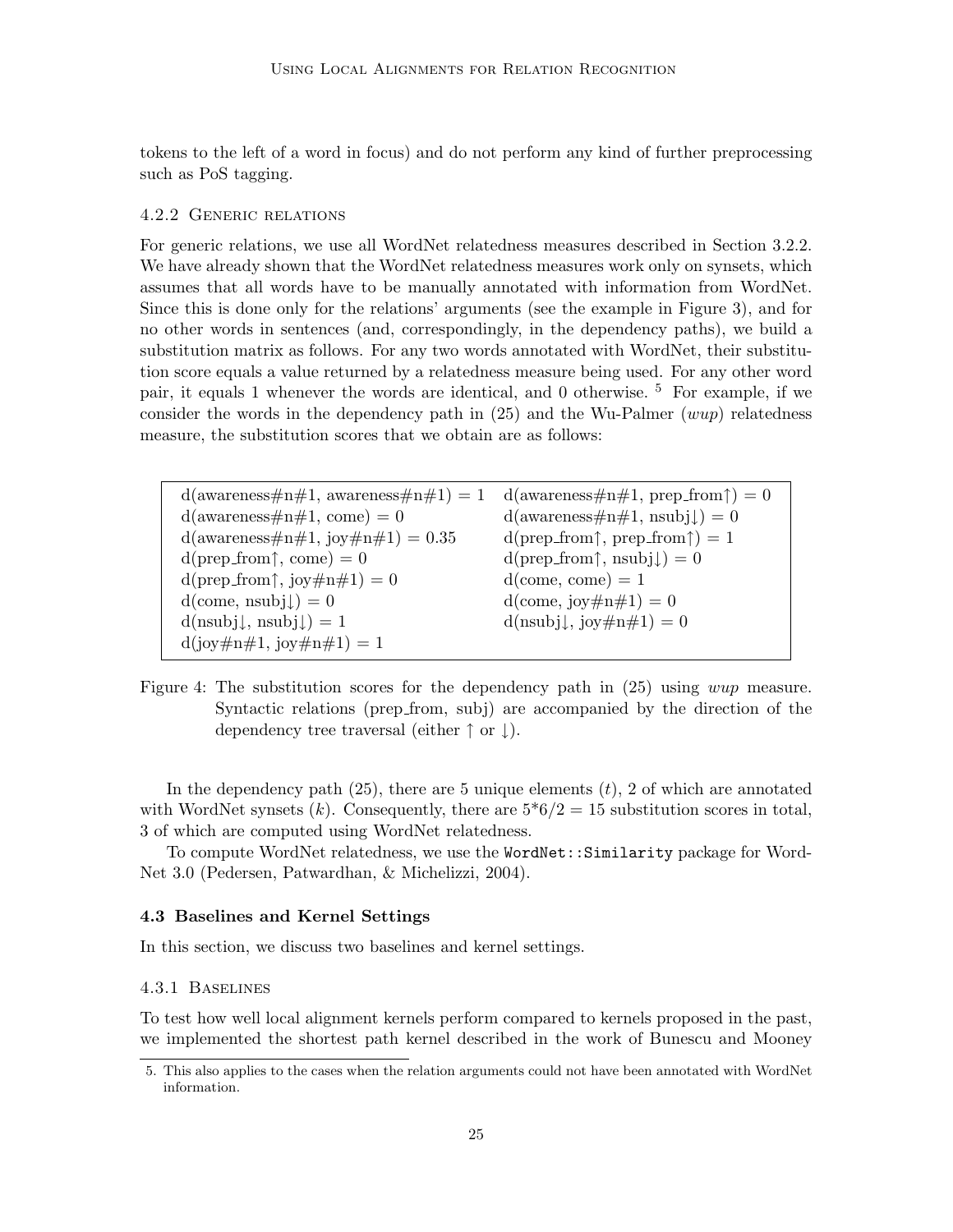(2005a) (Section 2.3.5) as one of the baselines (Baseline I). This method seems to be the most natural choice because it operates on the same data structures (dependency paths). Similarly to Bunescu and Mooney's (2005a) work, in our experiments we use lemma, part of speech tag and direction, but we do not consider entity type or negative polarity of items.

The choice of the LA kernel in this paper was motivated not only by its ability to compare sequences in a flexible way, but also because of the possibility to explore additional information (not present in the training set) via a substitution matrix. The other baseline, Baseline II, is used to test whether the choice of similarity measures affects the results. In this case, the substitution scores  $d(\cdot, \cdot)$  are not calculated using distributional similarity or WordNet relatedness, but generated randomly within the interval [0, 1].

#### 4.3.2 Kernel settings

The kernels we compute are used together with the support vector machine tool LibSVM (Chang & Lin, 2001) to detect hyperplanes separating positive examples from negative ones. Before plugging all kernel matrices for 10-fold cross-validation into LibSVM, they are normalized as in Equation 26.

$$
k(x', y') = \frac{k(x, y)}{\sqrt{k(x, x)k(y, y)}}
$$
(26)

To handle imbalanced data sets (most notably AImed and BC-PPI), the examples are weighted using inverse-class probability (i.e. all training examples of class A are weighted  $1/\text{prob}(A)$  where  $\text{prob}(A)$  is the fraction of training examples with class A). All significance tests were done using a two-tailed paired t-test with confidence level 95% ( $\alpha = 0.05$ ).

In addition, in all experiments we tuned the penalty parameter  $C$  (Equation 4) in the range  $(2^{-6}, 2^{-4}, \ldots, 2^{12}).$ 

To use the LA kernel, one has to set the following parameters: the gap opening cost, the gap extension cost, and the scaling parameter  $\beta$ . In our cross-validation experiments, the gap opening cost is set to 1.2, the extension cost to 0.2 and the scaling parameter  $\beta$  to 1. The choice of the scaling value was motivated by the experiments on amino acids in the biological domain (Saigo et al., 2004). After initial experiments, we present here a further study where the parameter values are varied.

# 5. Experiment I: Domain-Specific Relations

The goal of this evaluation is to study the behavior of the LA kernel on domain-specific relations in the biomedical domain. In this section, we report on the experiments conducted on three biomedical corpora using the LA kernel based on the distributional similarity measures, two baselines and results published previously (e.g., using the graph kernel by Airola et al., 2008 or the tree kernel by Sætre et al., 2008). To the best of our knowledge, string kernels have not been applied to dependency paths yet. However, a gap-weighted string kernel (described in Section 2) also allows gapping and can be thus compared to the LA kernel. To test how Lodhi et al.'s (2002) kernel performs on dependency paths, we use it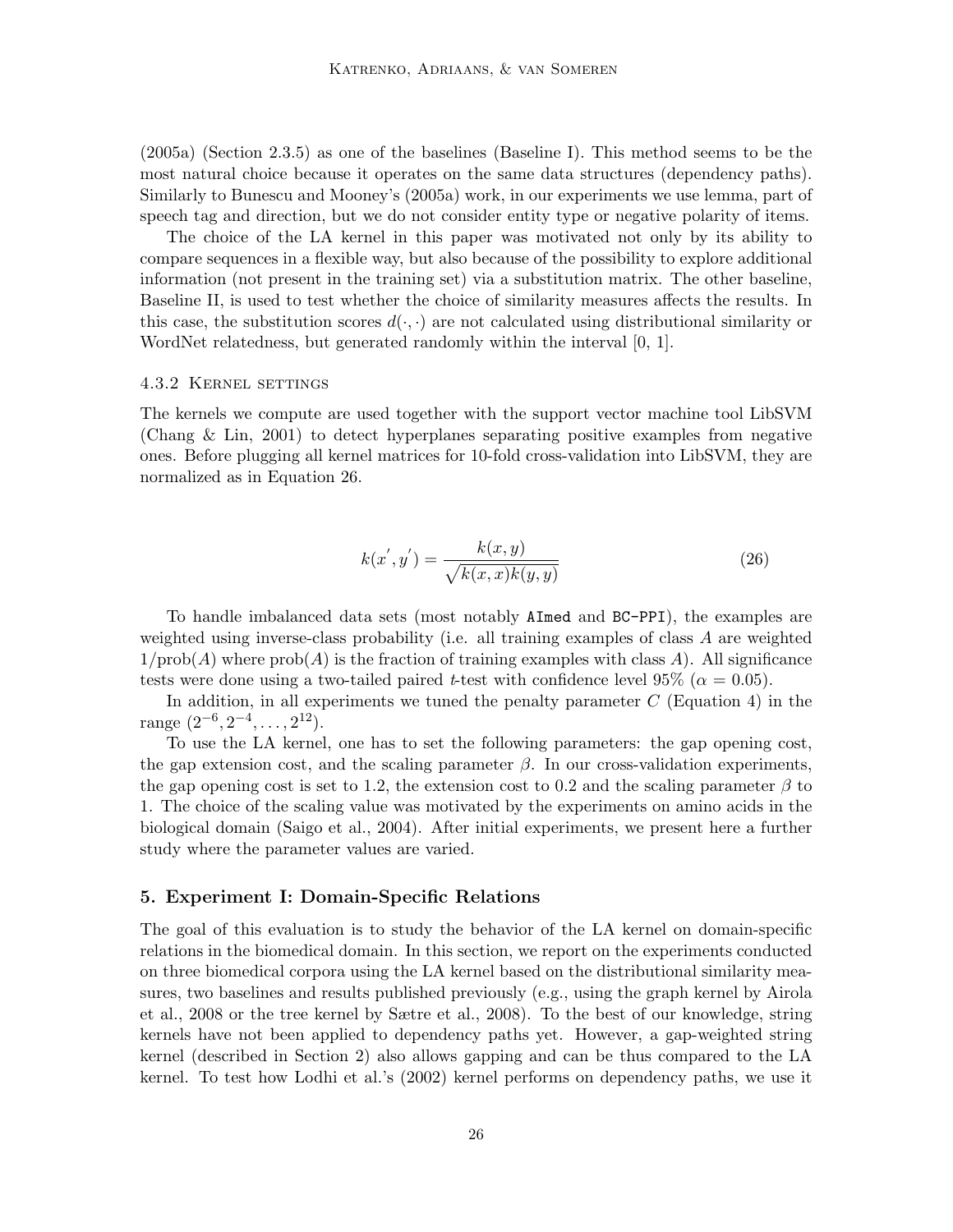on all three corpora. We have not tuned parameters of this string kernel and set the length of subsequences to 4 and the decay factor  $\lambda$  to 0.5. <sup>6</sup>

#### 5.1 LLL and BC-PPI Data Sets

This subsection presents results on two biomedical data sets, BC-PPI and LLL. Whenever possible, we also discuss the performance previously reported in the literature.

The 10-fold cross-validation results on the BC-PPI corpus are presented in Table 5 and on the LLL training data set in Table 6. The LA kernel based on the distributional similarity measures (LA-Dice, LA-Cosine and LA-L2) performs significantly better than the two baselines. Recall that Baseline I corresponds to the shortest path approach (Section 2.3.5) and Baseline II is the LA kernel with the randomly generated substitution scores. In contrast to Baseline I, it is able to handle sequences of different lengths including gaps. According to Equation 5, a comparison of any two sequences of different lengths results in the 0-score. Nevertheless, it still yields high recall, while precision is much lower. This can be explained by the fact that the shortest path uses PoS tags. Even though two sequences of the same length can be very different, their comparison may still result in a non-zero score, provided that their part of speech tags match. Furthermore, Baseline II suggests that accurate estimation of substitution scores is important for achieving good performance. Baseline II may yield better results than Baseline I, but randomly generated substitution scores degrade the performance.

| Method                                          | Precision | Recall | F-score |
|-------------------------------------------------|-----------|--------|---------|
| LA-Dice                                         | 75.56     | 79.72  | 77.56   |
| LA-Cosine                                       | 76.40     | 80.66  | 78.13   |
| $LA-L2$                                         | 77.56     | 79.31  | 78.42   |
| Baseline I                                      | 32.04     | 75.63  | 45.00   |
| Baseline II                                     | 66.36     | 54.48  | 59.80   |
| Gap-weighted string kernel (Lodhi et al., 2002) | 72.00     | 75.31  | 73.62   |

Table 5: 10-fold cross-validation on the BC-PPI data set.

At first glance, the choice of the distributional similarity measures does not affect the overall performance yielded by the LA kernel. On the BC-PPI data, the method based on the L2 measure outperforms the methods based on Dice ( $p \leq 0.07$ ) and on Cosine, but the differences in the latter case are not significant. No statistically significant differences were observed between the method based on Dice and Cosine.

In contrast to the BC-PPI data set, the kernels which use *Dice* and *Cosine* measures on the LLL data set significantly outperform the one based on L2 (at  $p\leq 1.22\times10^{-7}$  and  $p\leq 1.33\times10^{-6}$ , respectively).

On both data sets, the LA method using distributional similarity measures significantly outperforms the baselines. Interestingly, the gap-weighted string kernel by Lodhi et al. (2002) yields good performance too and seems to be a better choice than the subsequence

<sup>6.</sup> Lodhi et al.  $(2002)$  have mentioned in their paper that "the  $F_1$  numbers (with respect to SSK) seem to peak at a subsequence length between 4 and 7".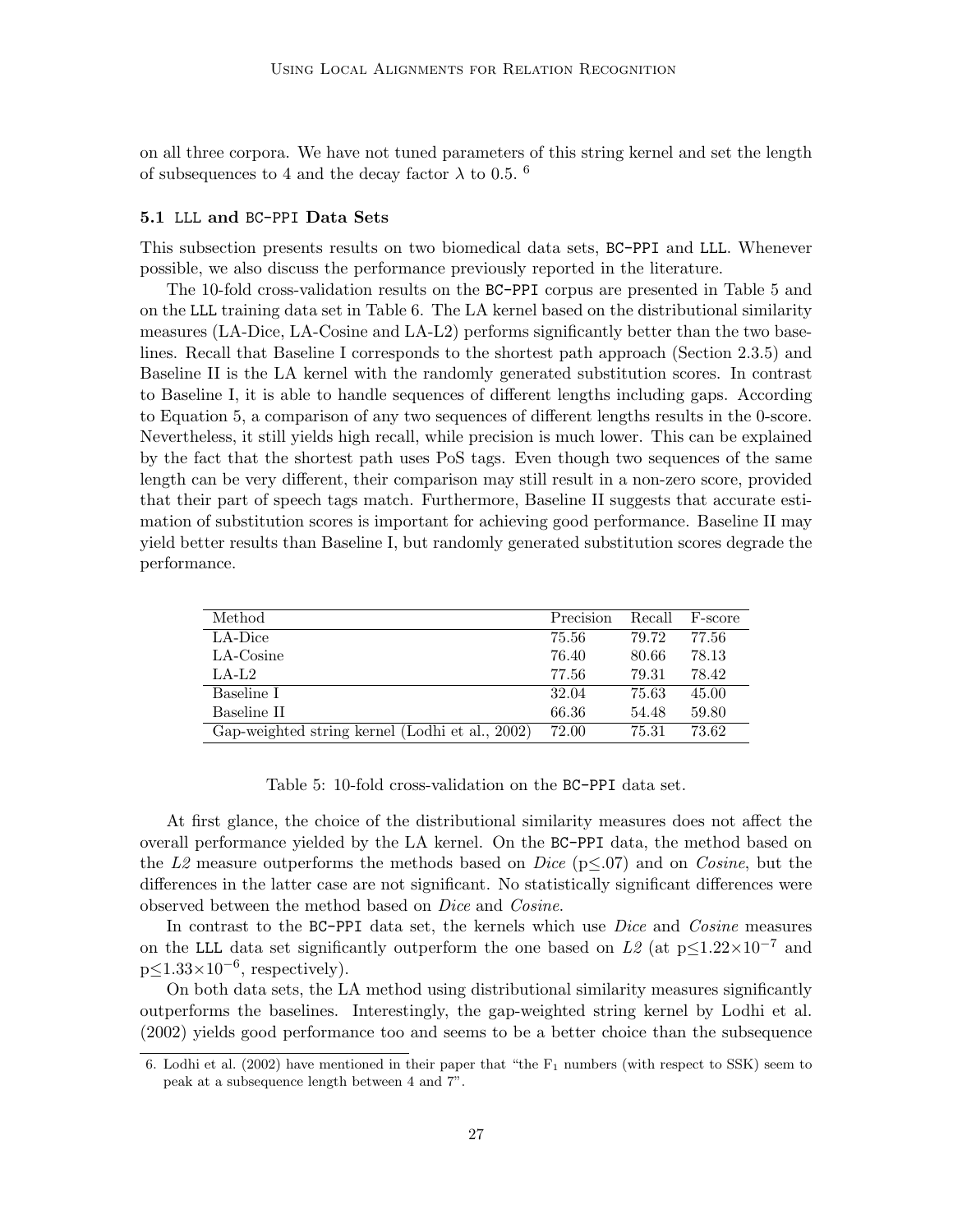kernel based on shallow linguistic information (Giuliano et al., 2006). Recent work on LLL (Fundel, Kueffner, & Zimmer, 2007) employs dependency information but, in contrast to our method, it serves as the representation on which extraction rules are defined. Airola et al. (2008) apply a graph kernel-based approach to extract interactions and use, among others, the LLL and AImed data sets. As can be seen in Table 6, their method yields results which are comparable to the gap-weighted string kernel on the dependency paths. To the best of our knowledge, the performance achieved by the LA kernel on the LLL training set is the highest (in terms of the F-score) among the results which have been reported in the literature.

| Method                                            | Precision | Recall | F-score |
|---------------------------------------------------|-----------|--------|---------|
| LA-Dice                                           | 88.76     | 81.62  | 85.03   |
| $LA$ -Cosine                                      | 88.63     | 82.09  | 85.23   |
| $LA-L2$                                           | 86.80     | 75.04  | 80.49   |
| Baseline I                                        | 39.02     | 100.00 | 56.13   |
| Baseline II                                       | 65.82     | 41.32  | 50.76   |
| Graph kernel (Airola et al., 2008)                | 72.5      | 87.2   | 76.8    |
| Gap-weighted string kernel (Lodhi et al., 2002)   | 83.66     | 71.11  | 76.88   |
| Shallow linguistic kernel (Giuliano et al., 2006) | 62.10     | 61.30  | 61.70   |
| Rule-based method (Fundel et al., 2007)           | 68        | 83     | 75      |

Table 6: 10-fold cross-validation on the LLL-all training data set.

We also apply our method to the LLL test data (Table 7). <sup>7</sup> Even though the performance on the test set is poorer, LA-Dice outperforms both baselines. In addition, the gap-weighted string kernel (Lodhi et al., 2002) seems to perform much worse on the test set. For the LA kernel, precision is high, while recall decreases (and most drastically for the data subset which includes co-references). This might be due to the fact that for some sentences only incomplete parses are generated and, consequently, no dependency paths between the entities are found. For 91 out of 567 possible interaction pairs generated on the test data, there is no dependency path extracted. In contrast, the approach reported by Giuliano et al. (2006) does not make use of syntactic information, and on the data subset without coreferences achieves higher recall.

On the other hand, lower recall can also be caused by using actual names of proteins and genes as arguments. In the work reported before, the relation arguments and other named entities are often replaced by their types (e.g., PROTEIN) and these are used as input for the learning algorithm. We conducted additional experiments using named entity types in the dependency paths, which led to a great improvement in terms of recall and F-score (Table 7, LLL-coref-LABEL, LLL-nocoref-LABEL, LLL-coref-LABEL). Our method clearly outperforms the shallow linguistic kernel and also achieves better results than the best-performing system in the LLL competition  $(S_{best})$ , which, according to Nédellec (2005), applied Markov logic to the syntactic paths.

<sup>7.</sup> Airola et al. (2008) do not report on the performance on the LLL data set and, for this reason, information on the graph all-paths kernel is not included in Table 7.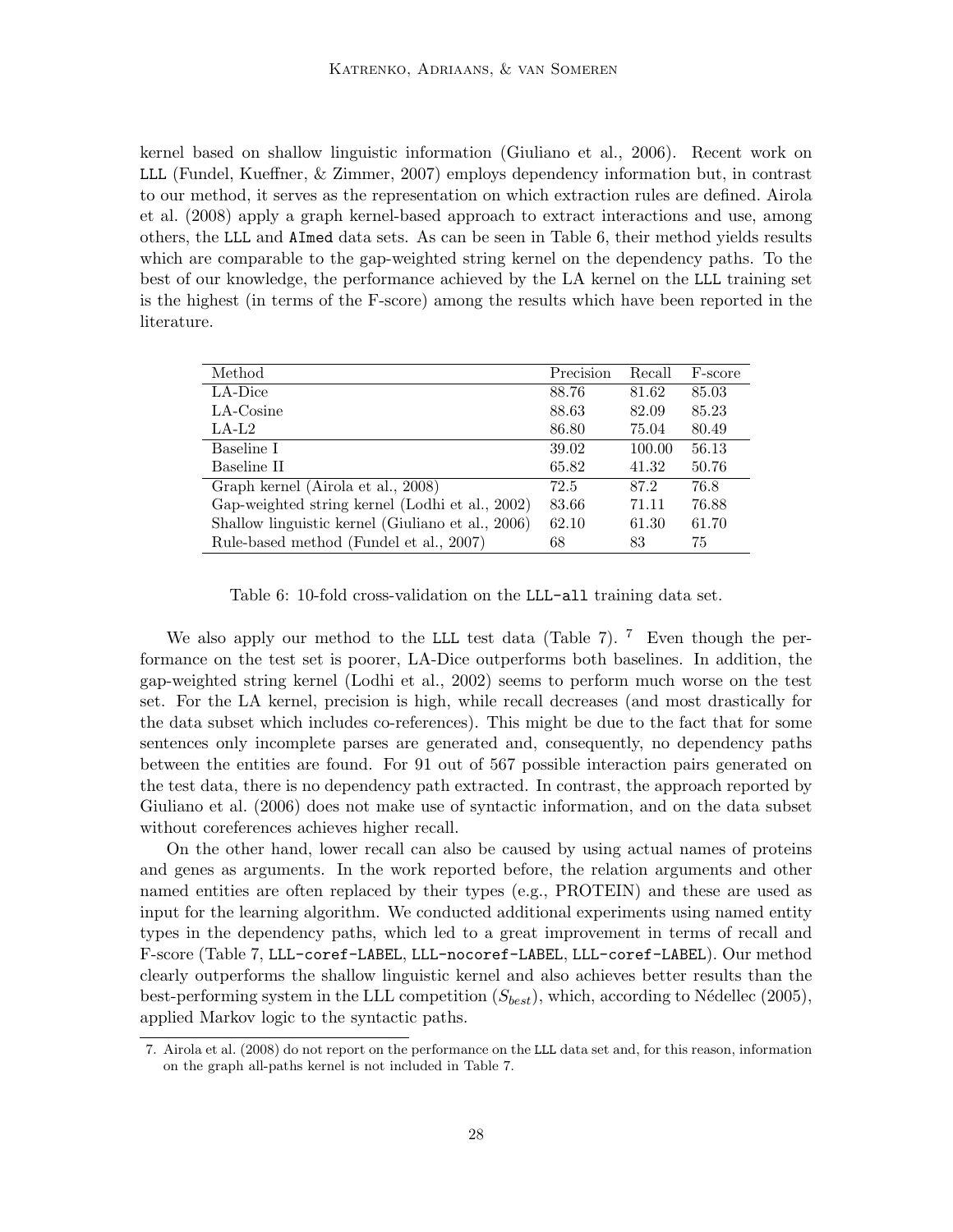| Data set          | Method                                            | Precision | Recall | F-score |
|-------------------|---------------------------------------------------|-----------|--------|---------|
| LLL-coref         | LA-Dice                                           | 52.3      | 37.9   | 44.0    |
| LLL-nocoref       | LA-Dice                                           | 70.7      | 53.7   | 61.0    |
| LLL-all           | LA-Dice                                           | 72.7      | 48.1   | 57.9    |
| LLL-all           | Baseline I                                        | 48.6      | 43.3   | 45.8    |
| LLL-all           | Baseline II                                       | 12.9      | 45.7   | 20.1    |
| LLL-coref-LABEL   | LA-Dice                                           | 60.0      | 51.7   | 55.5    |
| LLL-nocoref-LABEL | LA-Dice                                           | 69.0      | 53.7   | 60.4    |
| LLL-all-LABEL     | LA-Dice                                           | 74.5      | 53.0   | 61.9    |
| LLL-coref         | Shallow linguistic kernel (Giuliano et al., 2006) | 29.0      | 31.0   | 30.0    |
| LLL-nocoref       | Shallow linguistic kernel (Giuliano et al., 2006) | 54.8      | 62.9   | 58.6    |
| LLL-all           | Shallow linguistic kernel (Giuliano et al., 2006) | 56.0      | 61.4   | 58.6    |
| LLL-all           | Gap-weighted string kernel (Lodhi et al., 2002)   | 56.0      | 16.8   | 25.9    |
| LLL-all           | $S_{best}$ (Nédellec, 2005)                       | 60.9      | 46.2   | 52.6    |

Table 7: Results on the LLL test data set.

#### 5.2 AImed Data Set

Yet another data set that we consider is AImed. This data set has often been used for experiments on relation extraction in the biomedical domain, which enables comparison with other methods. It should be noted, however, that in this particular case, a corpus is a collection of documents (abstracts). This may lead to two ways of performing 10-fold cross-validation. One possibility lies in randomly splitting data in 10 parts, while the other is to do cross-validation on the level of documents. The experiments we report here are done using the first setting and can be directly compared against the methods described in the work of Sætre et al. (2008), Erkan et al. (2007) and Giuliano et al. (2006). In addition, we use the same dependency paths for the LA kernel as the ones employed by Sætre et al. and Erkan et al.. The results by Airola et al. (2008) and by Bunescu (2007) are obtained by cross-validating on the level of documents.

We conducted experiments by setting the distributional measure to *Dice*, referred to as LA-Dice in Table 8. In the upper part of the table we used dependency paths generated by the Stanford parser and in the lower part those obtained by Enju. As we discussed in Section 2, Erkan et al. (2007) use similarity measures to compare dependency paths, but they do not consider any additional sources whose information can be incorporated into the learning procedure. They, however, experiment with supervised (SVM) and semi-supervised learning (TSVM), where the number of training instances is varied. Table 8 shows the best performance that was achieved by Erkan et al.'s (2007) method. Among models based on SVM, the one with Cosine distance, SVM-Cos, yields the best results. In the TSVM setting, the one with the *Edit* measure performs the best. We observe that LA-Dice slightly outperforms both and has, in particular, high precision.

In their work, Sætre et al. (2008) explore several parsers and combinations of features. The features include not only paths from Enju, but also word dependencies generated by data-driven KSDEP parser, and word features. KSDEP parser is based on a probabilistic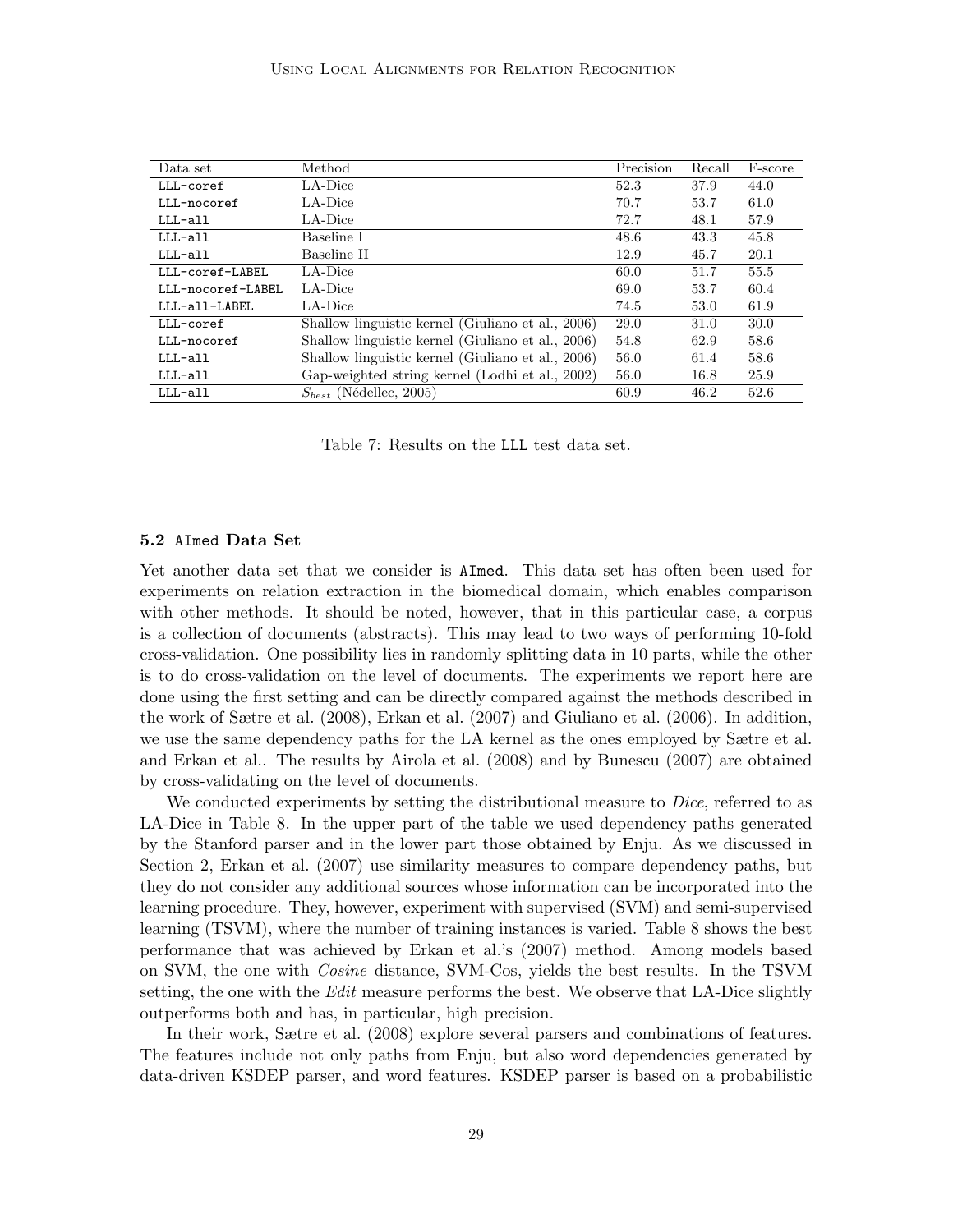shift-reduce algorithm (Sagae & Tsujii, 2007). In general, the method by Sætre et al. also uses SVM, but in this case it focuses on tree kernels (discussed in Section 2.3.3). To make a fair comparison, we conducted experiments on the paths obtained by deep syntactic analysis (Enju parser) and compared our scores against Sætre et al.'s (2008) results. In contrast to the previous experiments, we achieve higher recall but lower precision. Overall, the LA kernel yields better performance than the one reported by Sætre et al. However, when different sets of features are combined (parses from Enju and KSDEP plus word features - 'Enju+KSDEP+W' in Table 8), the overall performance can be improved.

| Method                                            | Parser         | Precision | Recall | F-score |
|---------------------------------------------------|----------------|-----------|--------|---------|
| LA-Dice                                           | Stanford       | 69.09     | 54.63  | 61.02   |
| Baseline I (Bunescu, 2007)                        | Collins        | 69.08     | 35.00  | 46.46   |
| Baseline II                                       | Stanford       | 48.89     | 25.06  | 33.07   |
| $SVM-Cos$ (Erkan et al., 2007)                    | Stanford       | 61.99     | 54.99  | 58.09   |
| TSVM-Edit (Erkan et al., 2007)                    | Stanford       | 59.59     | 60.68  | 59.96   |
| Gap-weighted string kernel (Lodhi et al., 2002)   | Stanford       | 67.25     | 54.67  | 60.31   |
| LA-Dice                                           | Enju           | 71.16     | 46.71  | 56.40   |
| Tree kernel (Sætre et al., 2008)                  | Enju           | 76.0      | 39.7   | 52.0    |
| Tree kernel (Sætre et al., 2008)                  | $Enju+KSDEP+W$ | 78.1      | 62.7   | 69.5    |
| Graph kernel (Airola et al., 2008)                | Charniak-Lease | 52.9      | 61.8   | 56.4    |
| Shallow linguistic kernel (Giuliano et al., 2006) | none           | 60.9      | 57.2   | 59.0    |

Table 8: 10-fold cross-validation on the AImed data set.

Bunescu (2007) reports the evaluation results on the AImed corpus in the form of a precision-recall curve. If we consider the highest precision that was obtained in our experiments (69.09 or 71.16, depending on the input), this roughly corresponds to a recall of 35% in his plot (referred to as Baseline I in Table 8). In sum, the shortest path approach never approaches performance of the LA kernel on any of the biomedical data sets that were studied here. The other baseline, Baseline II, achieves the lowest scores from all the methods presented here.

Table 8 illustrates that not only various methods have been trained on the AImed corpus, but also many different parsers have been used. It should be noted that the graph kernel has been trained and tested on the syntactic representation generated by the Charniak-Lease parser, and the shortest path kernel has explored dependency paths obtained from the Collins parser. The Charniak-Lease parser is a statistical parser trained on the biomedical data (Lease & Charniak, 2005), whose phrase structures can be transformed into dependencies. Likewise, the Collins parser is a statistical parser (Collins, 1999). This leads to the question whether the choice of syntactic parser has a significant impact on the extraction results. To compare the impact of the syntactic parsers on relation extraction for AImed, Miyao et al. (2008) have conducted a complex study with eight parsers (including the Stanford analyzer) and five parse representations  $8$ . They consider two cases. In the first one, parsers have not been trained on biomedical data. Regardless of the parser being used in their experiments, accuracy for the extraction task is similar. In the second experiment,

<sup>8.</sup> These are either various dependency tree formats (e. g., in the Stanford dependency format), or phrase structures, or predicate-arguments structures.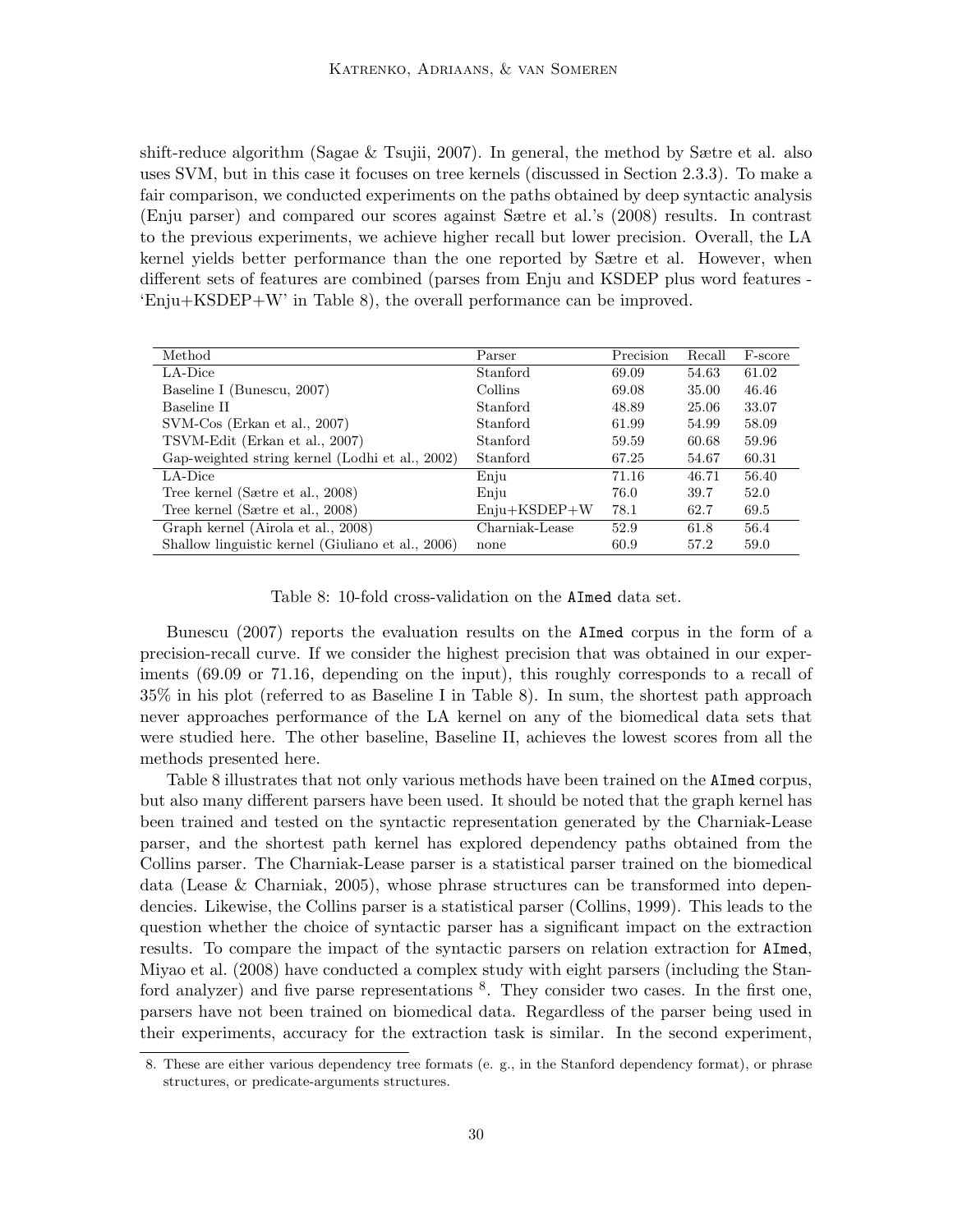parsers have been re-trained on domain-specific data. In this case, it has been shown that the relation extraction results can be improved. The actual gain, however, can vary from one parser to another.

For the AImed data, the LA kernel with the *Dice* measure gives state-of-the-art results. It is outperformed only by approaches that use more information than just dependency paths.

### 5.3 LA Kernel Parameters

Saigo et al. (2004) have already shown that the scaling parameter  $\beta$  (Equation 11) has a significant impact on accuracy. We have also carried out additional experiments by varying gap values and the value of  $\beta$ . Results are visualized in Figure 5. The opening and extension gap values are separated by the slash symbol and the values on the X-axis in the form  $a/b'$ should be read as "the opening gap is set to a and the extension gap is equal to  $b$ ". The kernel matrices were normalized and all examples were weighted. According to our previous experiments, the results yielded by the Dice measure do not significantly differ from the ones achieved by the Cosine measure and we selected the Dice measure to conduct all experiments. The performance on the BC-PPI data set is shown in Figure 5.



Figure 5: Varying gaps and the scaling  $(\beta)$  parameter on the BC-PPI data set (10-fold cross-validation): F-score.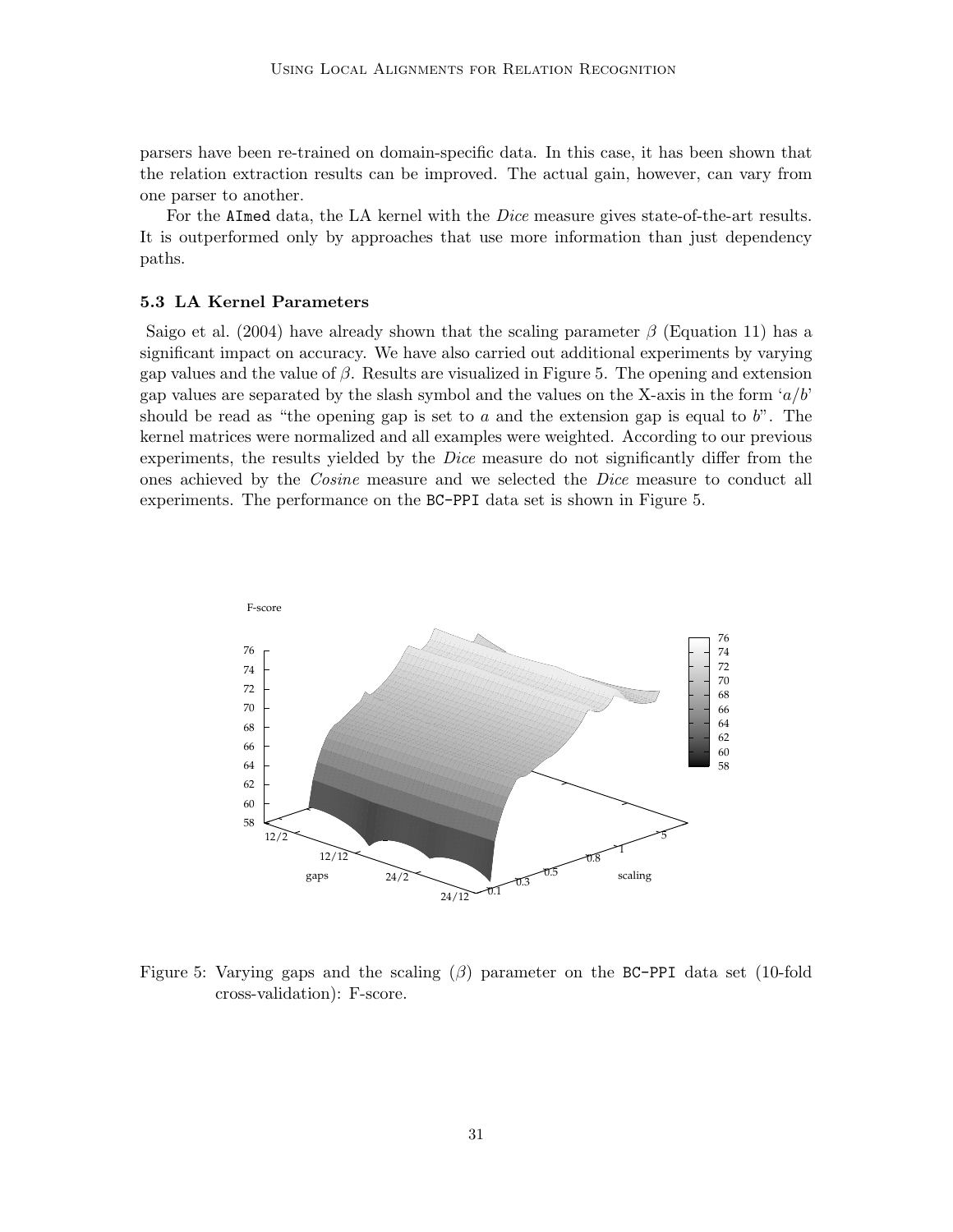

Figure 6: Varying gaps and the scaling (β) parameter on the BC-PPI data set (10-fold cross-validation): Precision.



Figure 7: Varying gaps and the scaling (β) parameter on the BC-PPI data set (10-fold cross-validation): Recall.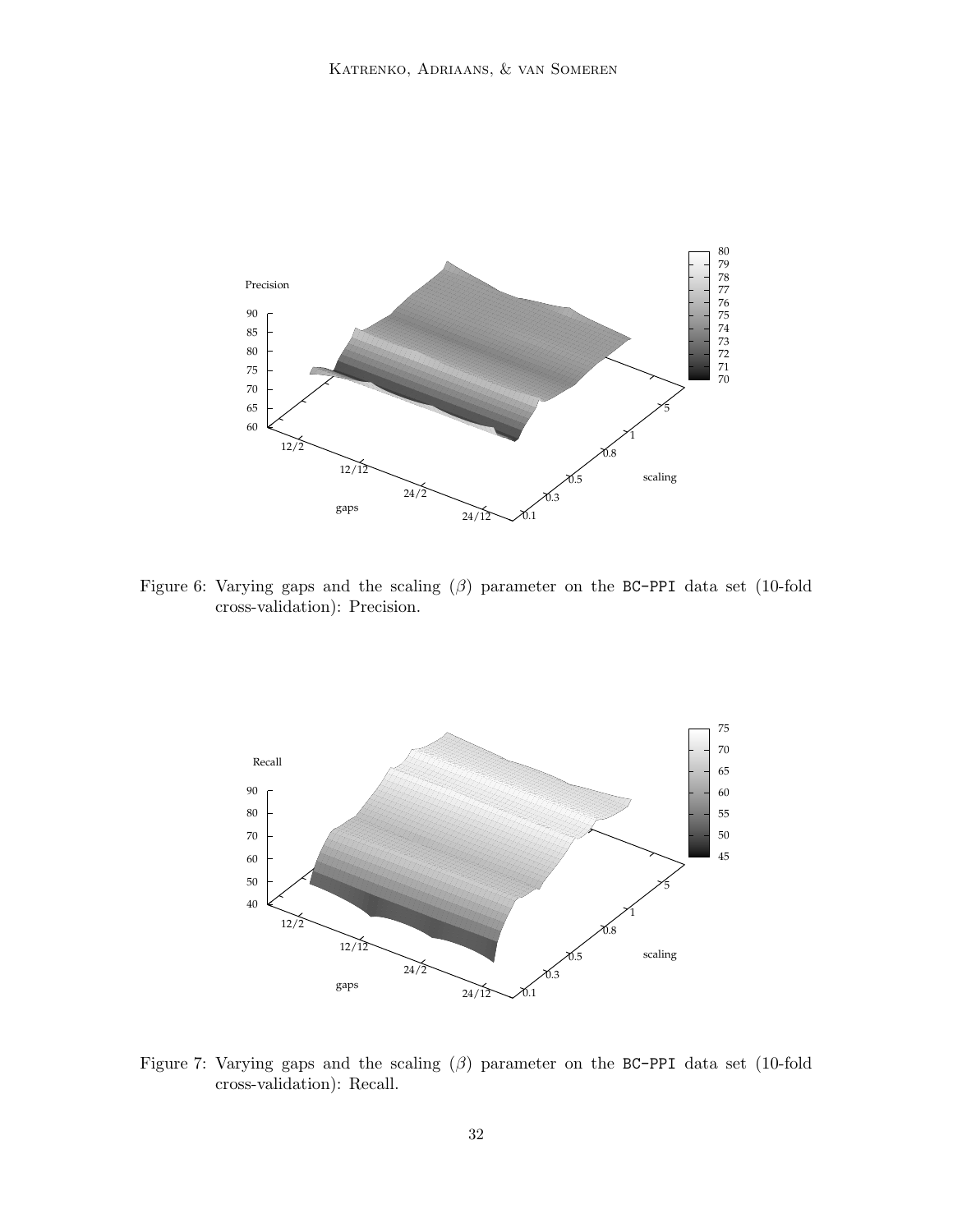The results in Figure 5 indicate that decreasing  $\beta$  leads to a decrease in overall performance. Moreover, varying gap values causes subtle changes in the F-score, but these changes are not as drastic as changes due to the lower  $\beta$ .

Changes in the F-score are more likely to be explained by variances in precision and recall. To investigate this matter, we look at how both measures depend on parameter changes. If  $\beta$  is set to a low value, one can expect that this will nearly diminish the impact of the substitution matrix, i.e. similarity among elements. For this reason we hypothesize that larger values of the scaling parameter  $\beta$  should result in higher recall. Indeed, Figure 7 supports this hypothesis and the recall plot resembles the one for the F-score. Varying parameter values has a much lower impact on precision (Figure 6) but nonetheless precision does decrease as the  $\beta$  parameter becomes larger.

Overall,  $\beta$  seems to influence the final results the most, although gap values make a contribution as well. According to the results we obtained, setting an extension gap  $e$  to a large value (or equal to the opening gap o) is undesirable. Since the scaling parameter  $\beta$  is applied not only to the substitution matrix but to the gap values as well, setting  $\beta$  below 0.5 decreases the effects of gap penalization and similarity of elements. Consequently, the best performance is achieved by setting  $\beta$  to 1. This suggests that the final performance of the LA kernel is influenced by a combination of parameters and their choice is crucial for obtaining good performance.

### 6. Experiment II: Generic Relations

Another series of experiments was carried out on seven generic relations from the SemEval - 2007 challenge, Task 4. The choice of the data sets in this case was motivated by two factors. First, semantic relations used here differ from the relations from the biomedical domain. Second, since the arguments of relations are annotated with WordNet, it becomes possible to explore information from WordNet and use it as prior knowledge for the LA kernel.

Many participants of this challenge considered WordNet either explicitly (Tribble & Fahlman, 2007; Kim & Baldwin, 2007), or as a part of a complex system (Giuliano et al., 2007). Since it is not always obvious how to use WordNet so that it yields the best performance, many researchers have made additional decisions such as use of supersenses (Hendrickx et al., 2007), selection of a predefined number of high-level concepts (Nulty, 2007), or cutting the WordNet hierarchy at a certain level (Bedmar et al., 2007). Some other systems such as the one by Nakov (2007) were based solely on information collected from the Web. Even though it became evident that the best performing systems used WordNet, the variance in the results is remarkable and it is not clear whether this difference in performance can be explained by the machine learning methods being used, the combination of features, or by some other factors.

The SemEval-2007 Task-4 data set includes some relation examples which are nominal compounds (like 'coffee maker'), and this greatly reduces availability of information between two arguments in the dependency paths. The relation arguments in this case are linked by one grammatical relation (e.g., 'coffee' and 'maker' are linked by the grammatical relation 'nn', which corresponds to 'noun compound'). We assume, therefore, information coming from WordNet to be especially helpful when the dependency paths are that short. In all our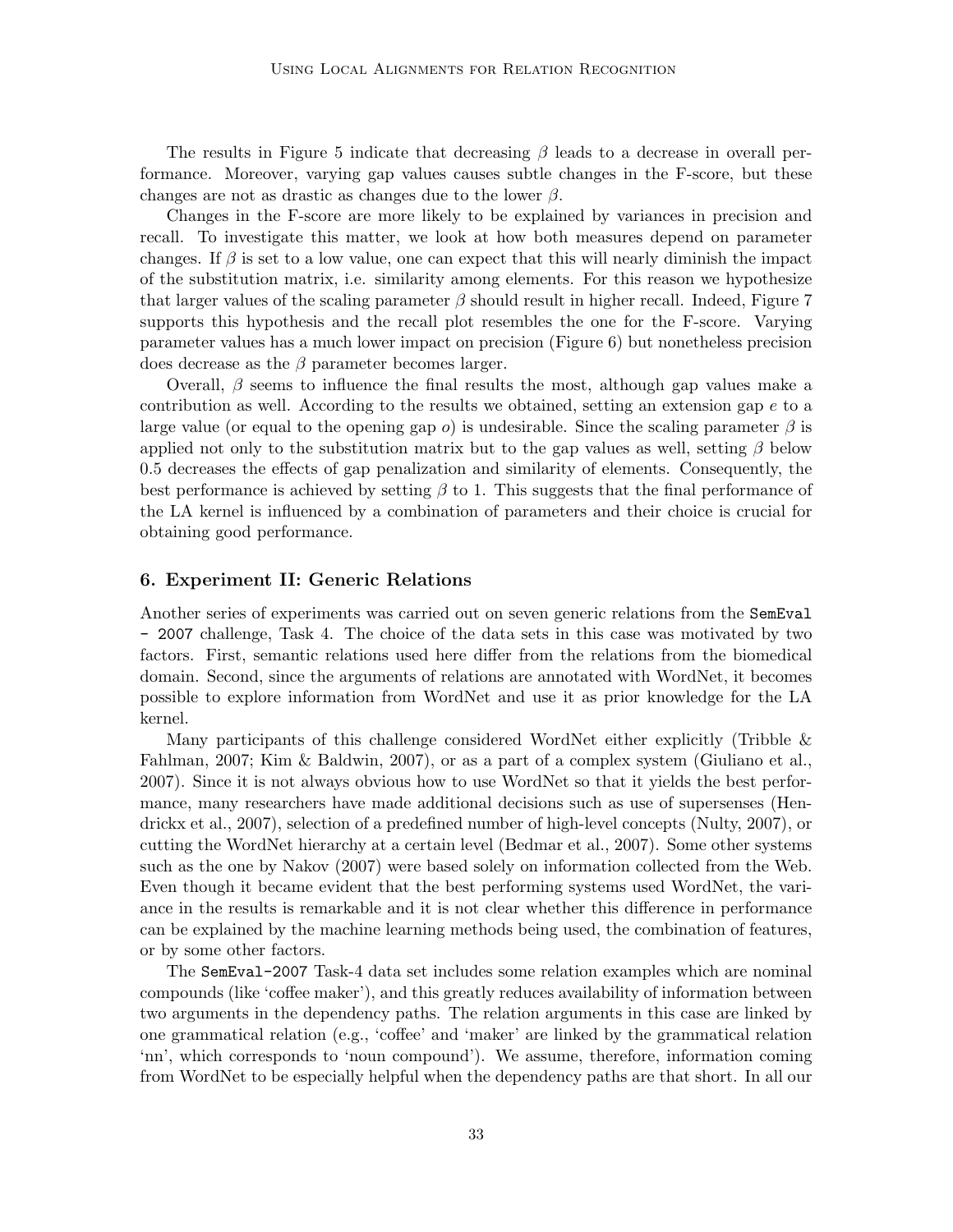experiments we used 5 relatedness measures defined earlier in Section 3.2 plus one additional measure which is called 'random'. The random measure indicates that the relatedness values between any two relation arguments were generated randomly (within [0, 1]) and is thus very suitable as a baseline (Baseline II). Similarly to the experiments in the biomedical domain, another baseline is the shortest path kernel (Baseline I). Note that in the Task 4 overview paper, Girju et al. (2007) reported on three baselines, which, in their case, were (i) guessing 'true' or 'false' for all examples, depending on which class is the majority class in the test set (Baseline III), (ii) always guessing 'true' (Baseline IV), and (iii) guessing 'true' or 'false' with the probability that corresponds to the class distribution in the test set (Baseline V).

The first question of interest is what implications the choice of semantic relatedness measure has for the performance of the LA kernel. To answer this question, we perform 10-fold cross-validation on the training set (Figure 9, Figure 10 and Figure 11). Among all 5 measures only *jcn* and *resnik* fail to perform better than the random score. In most cases, the Resnik score is outperformed by other measures. The behaviour of the Leacock-Chodorow score *(lch)* and *jcn* varies from one semantic relation to another. For instance, use of jcn seems to boost precision for CAUSE-EFFECT, PART-WHOLE, PRODUCT - PRODUCER, and Theme - Tool. For the remaining three relations it is clearly not the best-performing measure.

To check whether there are differences between relatedness measures, we have carried out significance tests comparing all measures for all relations. Our findings are summarized in Table 9. Here, the symbol ∼ between two relatedness measures stands for the measure equivalence, or, in other words, indicates that there is no significant difference. Similarly to the experiments in the biomedical field, all significance tests were conducted using a two-tailed paired t-test with confidence level  $95\%$ . In addition, for any two measures a and  $b, a > b$  means that a performs significantly better than b. For instance, the ranking for Cause - Effect in Table 9 should be read as follows. The two best performing measures are wup and lch, which significantly outperform lin, followed by random and res, which, in turn, yield significantly better results than *jcn*. It can be seen from this table that *wup* and lch are clearly the best performing measures for all seven relations (each of them is the best measure for six out of seven relations).

| Relation type              | Ranking                                         |
|----------------------------|-------------------------------------------------|
| CAUSE - EFFECT             | $wup \sim lch > lin > res \sim random > jcn$    |
| <b>INSTRUMENT - AGENCY</b> | $wup \sim lch > lin > res > jcn \sim random$    |
| <b>PRODUCT - PRODUCER</b>  | $wup \sim lch > lin \sim jcn \sim res > random$ |
| ORIGIN - ENTITY            | $wup \sim lch > lin > res \sim jcn > random$    |
| THEME - TOOL               | $lch > lin \sim wup > res > jcn > random$       |
| PART - WHOLE               | $wup \sim lin \sim lch > res > jcn \sim random$ |
| <b>CONTENT - CONTAINER</b> | $wup > lch > lin \sim res > jcn \sim random$    |

Table 9: Ranking of the relatedness measures with respect to their accuracy on the training sets ( $\sim$  stands for measure equivalence,  $a > b$  indicates that the measure a significantly outperforms b).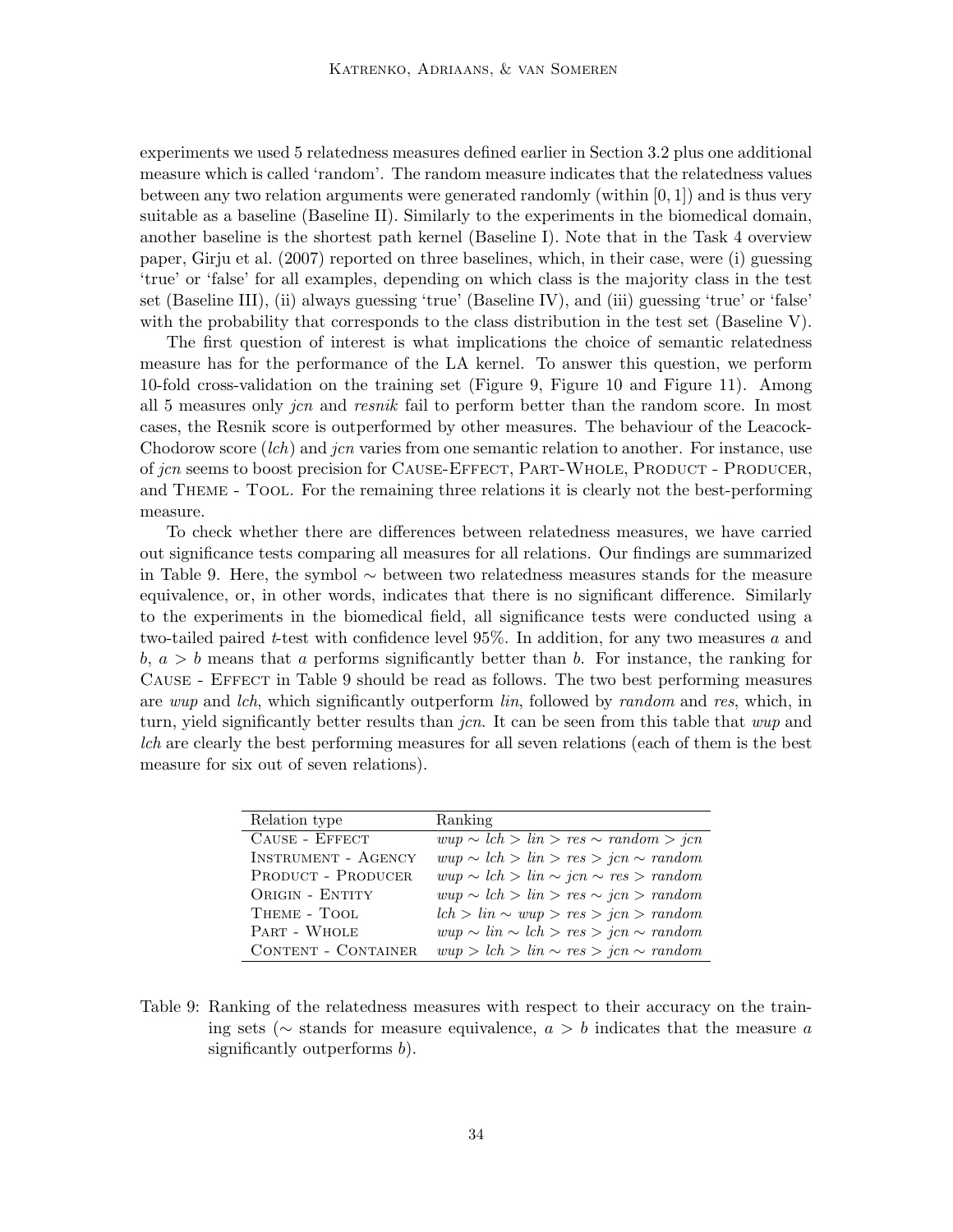For each relation, we applied the best performing measure on the training set for this particular relation to the test data. The results are reported in Table 10. On average, the LA kernel employing the WordNet relatedness measures significantly outperforms two baselines. Moreover, when compared to the best results of the SemEval-2007 competition (Beamer et al., 2007), our method approaches performance yielded by the best system (best<sub>SV</sub>). This system used not only various lexical, syntactic, and semantic feature sets, but also expanded the training set by adding examples from many different sources. We have already mentioned in Section 2 that the recent work by  $\acute{O}$  Séaghdha (2009) explores WordNet structure and graph kernels to classify semantic relations. The overall performance which is achieved by this method (Table 10) is comparable to the one by the LA kernel, but it is unclear whether there are any semantic relations for which one of the approaches performs better.

| Relation type                                   | Accuracy | Precision | Recall | F-score | measure |
|-------------------------------------------------|----------|-----------|--------|---------|---------|
| CAUSE - EFFECT                                  | 61.25    | 62.50     | 60.98  | 61.73   | lch     |
| INSTRUMENT - AGENCY                             | 75.64    | 73.17     | 78.95  | 75.95   | wup     |
| <b>PRODUCT - PRODUCER</b>                       | 75.27    | 76.71     | 90.32  | 82.96   | lch     |
| ORIGIN - ENTITY                                 | 74.07    | 75.86     | 61.11  | 67.69   | wup     |
| THEME - TOOL                                    | 73.24    | 67.86     | 65.52  | 66.67   | lch     |
| PART - WHOLE                                    | 80.56    | 70.00     | 80.77  | 75.00   | wup     |
| CONTENT - CONTAINER                             | 71.62    | 74.29     | 68.42  | 71.23   | wup     |
| Average                                         | 73.09    | 71.48     | 72.30  | 71.60   |         |
| Baseline I                                      | 58.23    | 52.50     | 54.30  | 49.19   |         |
| Baseline II                                     | 55.83    | 61.61     | 55.50  | 53.93   |         |
| Baseline III                                    | 57.0     | 81.3      | 42.9   | 30.8    |         |
| Baseline IV                                     | 48.5     | 48.5      | 100.0  | 64.8    |         |
| Baseline V                                      | 48.5     | 48.5      | 57.1   | 48.5    |         |
| $best_{SV}$                                     | 76.3     | 79.7      | 69.8   | 72.4    |         |
| Gap-weighted string kernel (Lodhi et al., 2002) | 61.19    | 66.2      | 47.52  | 43.02   |         |
| WordNet kernels (Ó Séaghdha, 2009)              | 74.1     |           |        | 71.0    |         |

Table 10: Results on the SemEval-2007, Task 4 test data set (selecting the best performing measure on the training set for each relation).

In addition, we report results on the SemEval Task 4 test set per relatedness measure (Table 11), which are averages over all seven relations. Similarly to our findings on the training set, wup and lch are the best performing measures on test data as well.

One would expect that the optimal use of prior knowledge should allow us to reduce the number of training instances without significant changes in performance. To study how (and whether) the amount of training data influences the results on the test set, we split the training set in several subsets, creating a model for each subset and applying it to the SemEval-2007, Task 4 test data. The split corresponds to the split used by the challenge organizers. As Figure 8<sup>9</sup> suggests, most relations are recognized well even when a relatively small data sample is used. The exception is the THEME-TOOL relation where increasing the

<sup>9.</sup> The model trained on only 35 ORIGIN-ENTITY examples classifies none of the test examples as positive, for this reason there is no point in Figure 8 for this relation given 35 training examples.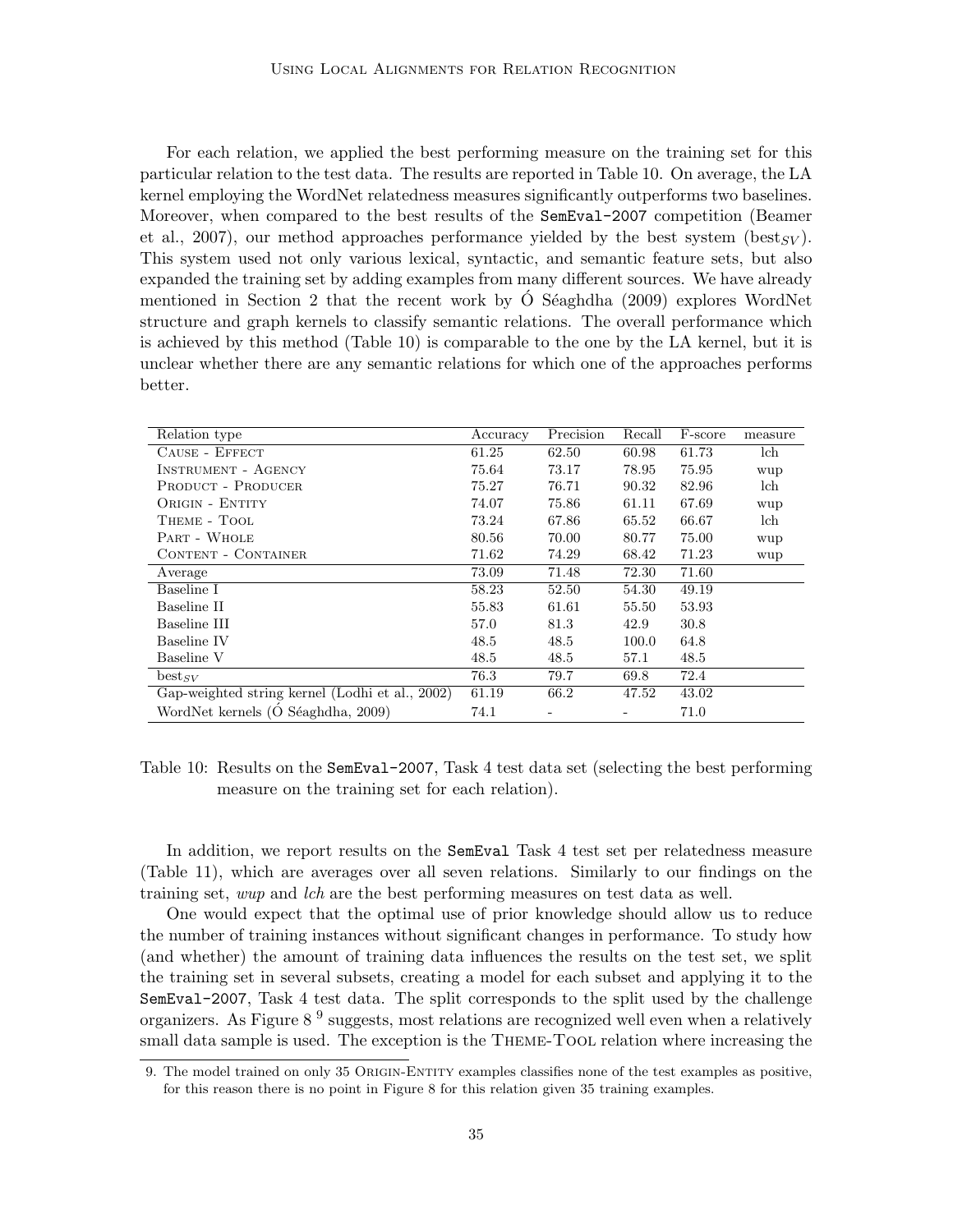training data clearly helps. This finding is in line with the results of Giuliano et al. (2007) whose system was a combination of kernels on the same data. Their results also indicate that all relations but one (Theme-Tool) are extracted well, even if only a quarter of the training set is used.

| Relatedness measure | Accuracy | Precision | Recall | F-score |
|---------------------|----------|-----------|--------|---------|
| wup                 | 72.91    | 71.20     | 72.56  | 71.62   |
| lch                 | 72.96    | 72.31     | 70.93  | 71.02   |
| lin                 | 65.27    | 62.01     | 67.07  | 63.65   |
| res                 | 62.94    | 62.51     | 59.66  | 60.46   |
| jcn                 | 55.55    | 52.25     | 69.28  | 57.07   |
| random              | 56.57    | 53.10     | 52.94  | 52.83   |

Table 11: Results on the SemEval-2007, Task 4 test data set, averages for all 7 relations per WordNet relatedness measure.



Figure 8: Learning curve on the SemEval-2007, Task 4 test data set.

Some other recent work on the SemEval Task 4 data set includes investigation of distributional kernels (O Séaghdha & Copestake, 2008), pattern clusters (Davidov & Rappoport, 2008), relational similarity (Nakov & Hearst, 2008), and WordNet kernels. Unlike WordNet kernels, the first three approaches do not use WordNet. O Séaghdha and Copestake  $(2008)$ report an accuracy of 70.7 and the F-score of 67.5 as the best results yielded by distributional kernels and the best performance of Davidov and Rappoport's (2008) method is an accuracy of 70.1, and the F-score of 70.6. WordNet kernels, similarly to our findings with the LA kernel, yield better accuracy than methods not using WordNet (74.1), but the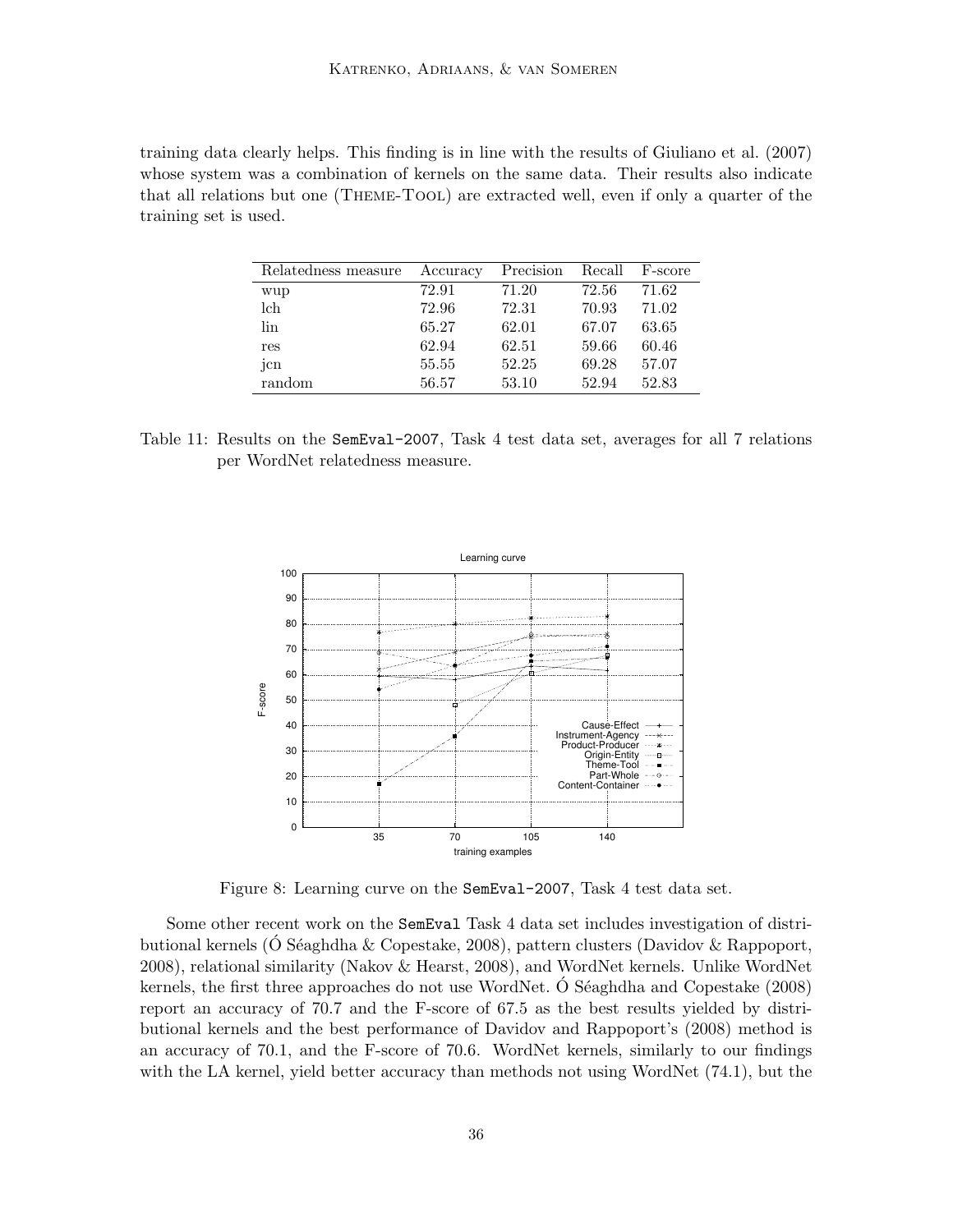

Figure 9: 10-fold cross-validation on the training set (CAUSE - EFFECT, INSTRUMENT -AGENCY and PRODUCT - PRODUCER relations).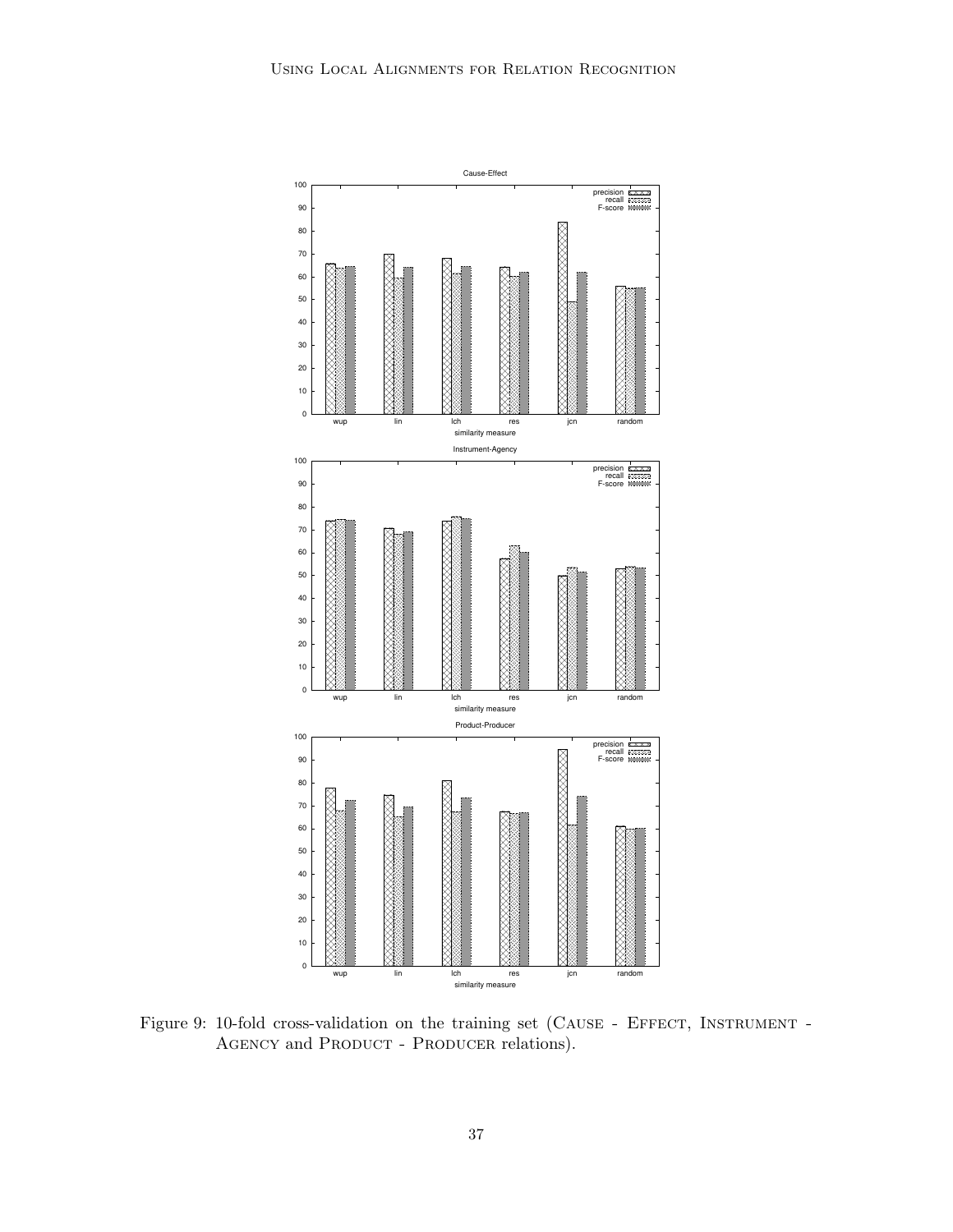

Figure 10: 10-fold cross-validation on the training set (ORIGIN - ENTITY, THEME - TOOL and Part - Whole relations).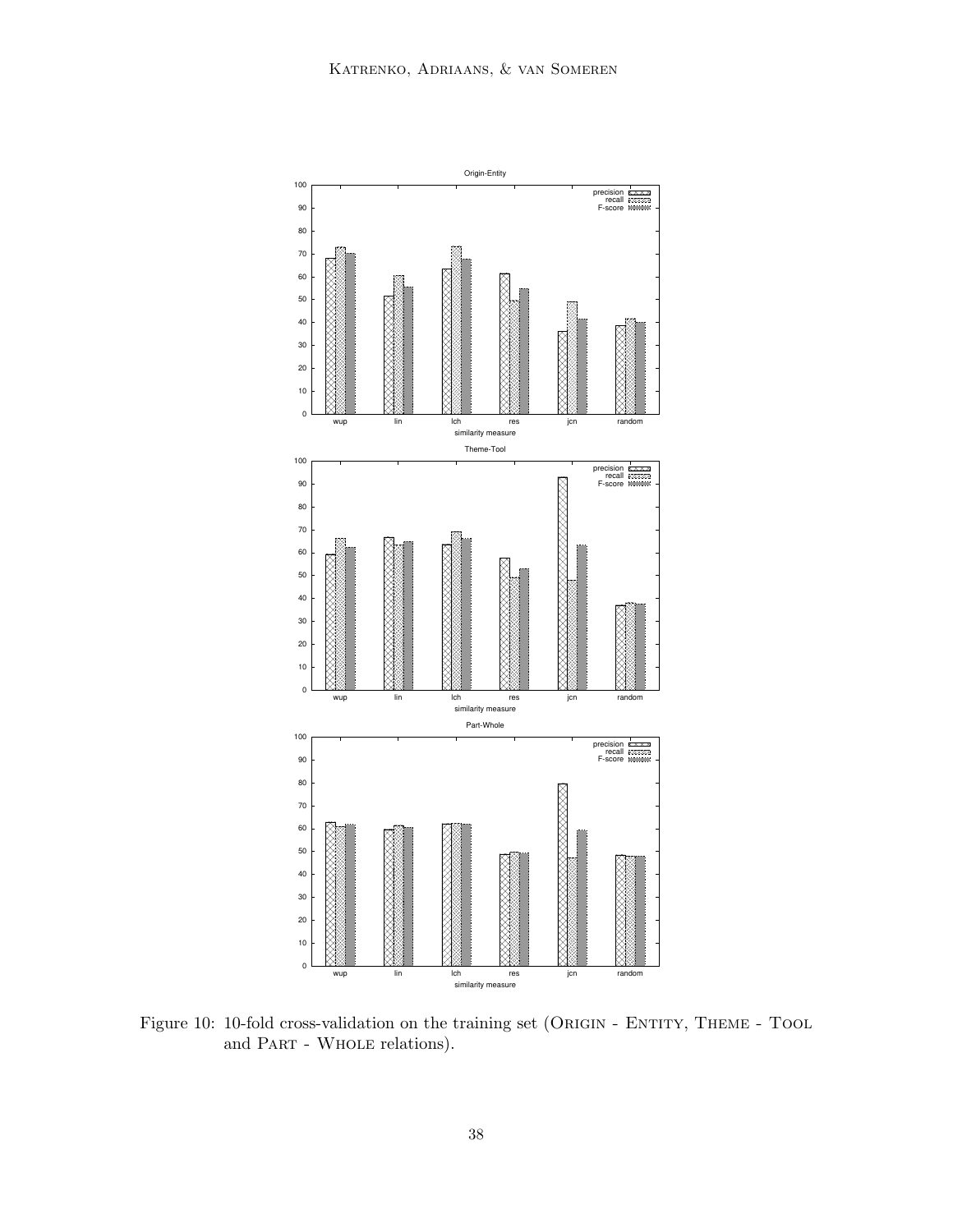

Figure 11: 10-fold cross-validation on the training set (CONTENT - CONTAINER relation).

F-score is comparable to the performance reported by  $\acute{O}$  Séaghdha and Copestake (2008) and by Davidov and Rappoport (2008).

# 7. Discussion

In this section we revisit the goals that were stated at the end of Section 2 and discuss our findings in more detail.

# 7.1 The LA Kernel for Relation Extraction

We have introduced the LA kernel, which has proven to be effective for biomedical problems, in the NLP domain and showed that it is well suited for relation extraction. In particular, the experiments in two different domains either outperform existing methods or yield performance on par with existing state-of-the-art kernels.

One of the motivations for using the LA kernel in the relation extraction task is to exploit prior knowledge. Here, we explore two possibilities, distributional similarity and information provided by WordNet.

### 7.1.1 Distributional Similarity Measures

In our setting, we consider three distributional measures that have already been studied before. For instance, Lee (1999) uses them to detect similar nouns based on verb-object co-occurrence pairs. The results suggest the Jaccard coefficient (which is related to the Dice measure) to be one of the best performing measures followed by some others including Cosine. Euclidean distance fell into the group with the largest error rates. Given previous work by Lee (1999), one would expect Euclidean distance to achieve worse results than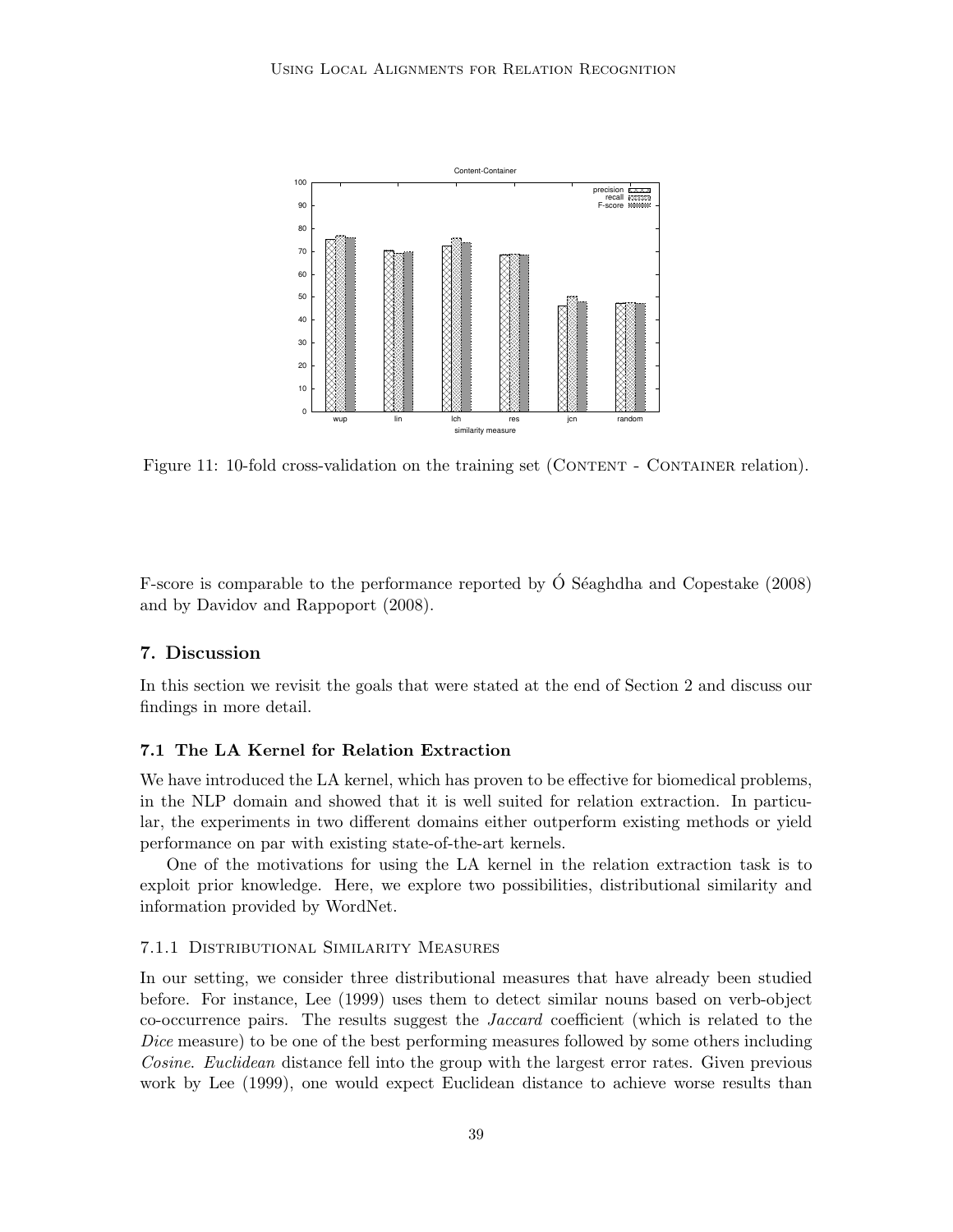the other two measures. Indeed, on the LLL corpus, the LA kernel employing  $L2$  shows a significant decrease in performance. As to the other measures, the method using Dice significantly outperforms the one based on the  $L2$  measure only on the LLL corpus while there is no significant improvement on the BC-PPI data set. Based on the experiments we have conducted, we conclude that the LA kernel using *Dice* and *Cosine* measures performs similarly on the LLL data set and the BC-PPI corpus. Given the results on various biomedical corpora (and different settings we have experimented with), we obtained experimental support for choosing the *Dice* or *Cosine* measure over the *Euclidean* distance.

### 7.1.2 WordNet Similarity Measures

For generic relations, semantic relatedness plays a significant role. The difference in the F-score between models that use semantic relatedness and the kernel where the relatedness values are generated randomly (Baseline II) amounts to nearly 20%. All measures exhibit different performance on the seven generic relations that we have considered. We can observe, for instance, that wup, lch, and lin almost always yield the best results, no matter what relation is considered. We found the Resnik score and Jiang and Conrath's measure to yield lower results than other measures. Even though the F-scores per relation vary quite substantially (by placing CAUSE-EFFECT, THEME-TOOL, ORIGIN-ENTITY among the most difficult relations to extract), two measures, wup and lch, are the top-performing measures for all seven relations. These two measures explore the WordNet taxonomy using a length of the paths between two concepts, or their depth in the WordNet hierarchy and, consequently, belong to the path-based measures. The other three measures, res, lin and jcn are information content based measures, and here relatedness between two concepts is defined through the amount of information they share. Our experiments with the LA kernel on generic relation recognition suggest that, in this particular case, the path-based measures should be preferred over the information content based measures.

We should stress, however, that this is the evaluation of the semantic relatedness measures in the context of relation recognition, and one can by no means draw a conclusion that the top measures for other NLP tasks will stay the same. For example, Budanitsky and Hirst (2006) use semantic relatedness measures to detect malapropism and show that Jiang and Conrath's measure  $(jcn)$  yields the best results, followed by Lin's measure  $(lin)$ , and the one by Leacock and Chodorow (lch), and then by Resnik's measure (res). Our results are quite similar to their findings if we consider the res measure, but jcn is not on the top of the accuracy ranking list for any of the seven semantic relations that we have studied.

#### 7.2 Factors and Parameters that Influence the LA Kernel Performance

Our experiments in two domains have shown that the LA kernel either outperforms existing methods on the same corpora, or yields performance on par with existing state-of-the-art kernels.

#### 7.2.1 Baselines

An advantage of the LA kernel over the Bunescu shortest path method (Baseline I) is that it is capable of handling paths of different lengths. By allowing gaps and penalizing them,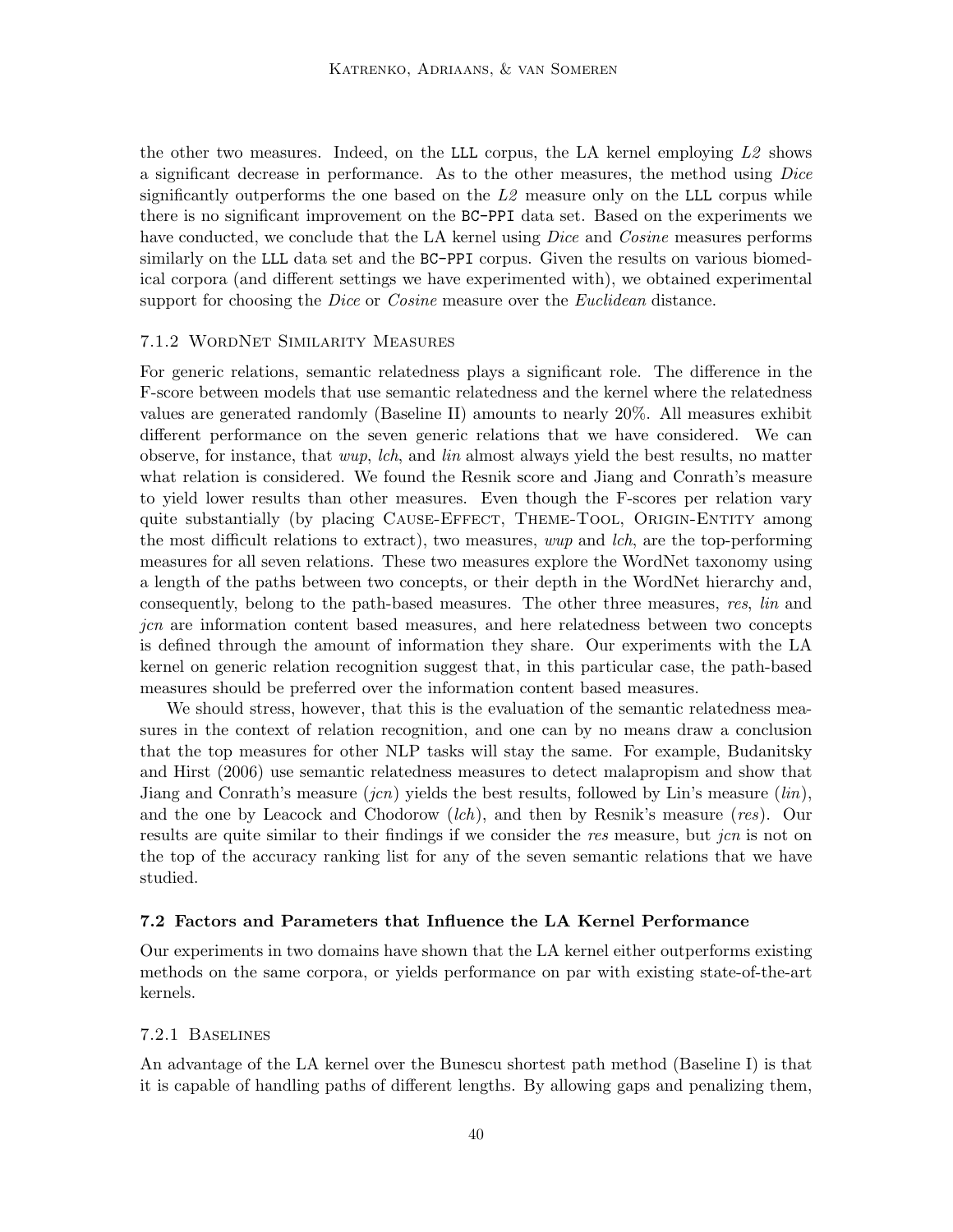the final kernel matrix becomes less sparse. The shortest path approach also attempts to generalize over the dependency paths, but it usually overgeneralizes which leads to high recall scores (Table 5 and Table 6) but to poor overall performance. One explanation for overgeneralization may be that this method accounts well for structural similarity (provided sequences are of the same length) but fails to provide finer distinctions among dependency paths. Consider, for example, two sequences 'trip  $\leftarrow$  makes  $\rightarrow$  tram' and 'coffee  $\leftarrow$  makes  $\rightarrow$  guy', whereby the first path represents a negative instance of the PRODUCT-PRODUCER relation and the second path corresponds to a positive one. Even though they do not match exactly, the elements that do not match are all nouns in singular. Consequently, comparison according to the shortest path method will result in a relatively high similarity score. In contrast, the LA kernel will consider similarity of the elements and the pairs 'trip'-'coffee' and 'tram'-'guy' will obtain low scores.

In addition, Baseline II, which is based on randomly generated substitution scores, performs poor for all data sets (or comparable to Baseline I). This leads us to the conclusion that accurate estimation of similarities is another reason why the LA kernel performs well on relation extraction.

# 7.2.2 Comparison with Other Methods

As we have already pointed out, the obvious shortcoming of Baseline I is its inability to handle dependency paths of different length. For this reason, we have also applied the gap-weighted string kernel (Lodhi et al., 2002) to all data sets. In this case, dependency paths can be compared in a flexible way because gapping is allowed, but no other additional information is used. This kernel outperforms Baseline I by increasing precision of relation extraction while preserving a relatively high recall. The only data set where it fails to yield good results is the LLL test data, and we believe this is due to the differences in the LLL training and test data. For all data sets, the LA kernel achieves better performance than the gap-weighted string kernel. The margin, however, is different for different data sets. In the biomedical domain, the differences between the two methods can more clearly be seen on the BC-PPI and LLL data sets, while the results on the AImed corpus are comparable. However, other methods tested on AImed do not get higher scores unless they use more features than just dependency paths. This holds for both types of cross-validation used on this corpus. For generic relations, the difference between the LA kernel and the gapweighted string kernel is much larger. In particular, in the case of the gap-weighted kernel, precision is high, but recall is much lower. This can be explained by the fact that generic relations benefit from the knowledge found in WordNet and recall achieved by the LA kernel is, therefore, high. The gap-weighted kernel has access only to information found in the dependency paths and, for this reason, fails to find more relations.

The LA kernel also achieves the best performance on the LLL training set, outperforming the graph kernel (Airola et al., 2008), the shallow linguistic kernel (Giuliano et al., 2006) and the rule-based system by Fundel et al. (2007). All three have used different input for their methods, varying from plain text to dependency structures. For this reason, a direct comparison is unfortunately not possible, but we can conclude that the methods employing dependency information always are among the best performing approaches.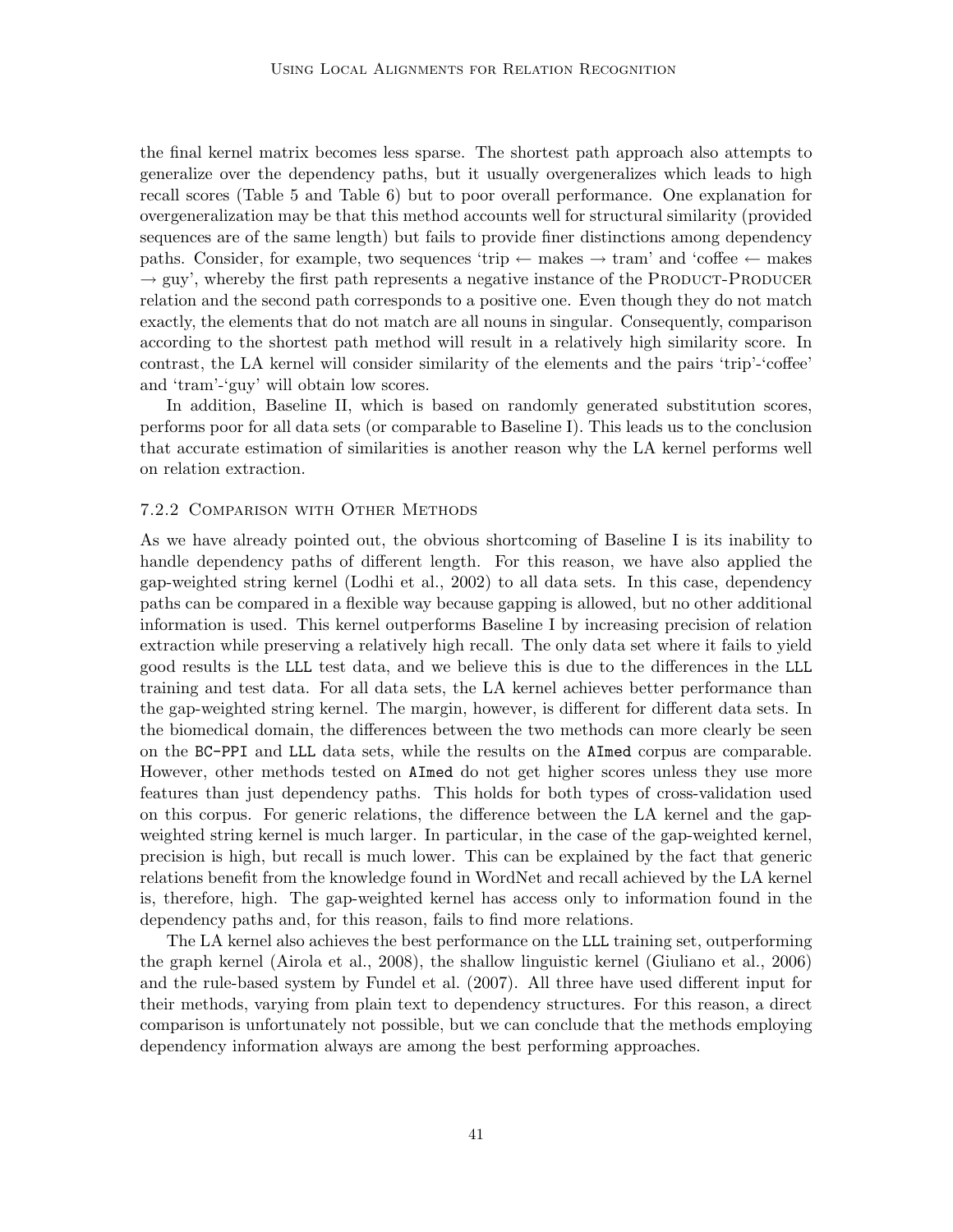Two other approaches whose performance has been reported on the AImed data set include the tree kernel (Sætre et al., 2008) and TSVM (Erkan et al., 2007). Both of them explore syntactic information in different ways. While Sætre et al. consider subtrees, the method of Erkan et al. has more similarities with our approach because it relies on the dependency path comparison. To do this comparison, they only use information already available in the dependency paths (SVM setting), or more dependency paths (TSVM setting). According to Lauer and Bloch (2008), TSVMs fall into the category using prior knowledge by 'sampling methods', because it explores prior knowledge by generating new examples. In contrast, we employ information from large unlabeled text sources in order to enable finer comparison of the dependency paths and always work in the supervised learning setting. Using the same evaluation procedure as in the work of Sætre et al. and Erkan et al. we show that the LA kernel outperforms both methods, but the differences on this data set are much smaller than on the other data sets we have used.

#### 7.2.3 The LA Parameters

We have demonstrated that the choice of LA parameters is crucial for achieving good performance. In our experiments, the scaling parameter  $\beta$  contributes to the overall performance at most, but the other parameters such as gap values have to be taken into account as well. When  $\beta$  approaches infinity, the LA kernel approximates the Smith-Waterman distance, but increasing  $\beta$  does not necessarily have a positive impact on the final performance. This finding is in line with the results reported by Saigo et al. (2004) on the homology detection task. The best performance is yielded by setting the scaling parameter to 1 or a bit higher, and by penalizing the gap extension less than the gap opening.

### 8. Conclusions and Future Work

We have presented a novel approach to relation extraction that is based on the local alignments of sequences. Using an LA kernel provides us an opportunity to explore various sources of information and to study their role in relation recognition. Possible future directions include, therefore, an examination of other distributional similarity measures, studying their impact on the extraction of generic relations, and looking for other sources of information which could be helpful for relation recognition. It may be interesting to consider relational similarity (Turney, 2006), which looks for the correspondence between relation instances. In this case, one should be able to infer that 'doctor' corresponds to 'scalpel' in a similar way as 'fisherman' to 'net' (where both (scalpel, doctor) and (net, fisherman) are examples of INSTRUMENT - AGENCY).

Despite the sparseness problem that might occur when WordNet-based measures are used, these measures have an advantage over the distributional measures by treating elements to be compared as concepts rather than words. In the NLP community, a few steps have been already taken to solve this problem by clustering words in large corpora aiming at word sense discovery (Pennacchiotti & Pantel, 2006). Recently, Mohammad (2008) in his thesis investigated the compatibility of distributional measures with ontological ones. By using corpus statistics and a thesaurus, the author introduced distributional profiles of senses and defined distance measures on them. Even though this new approach to calculat-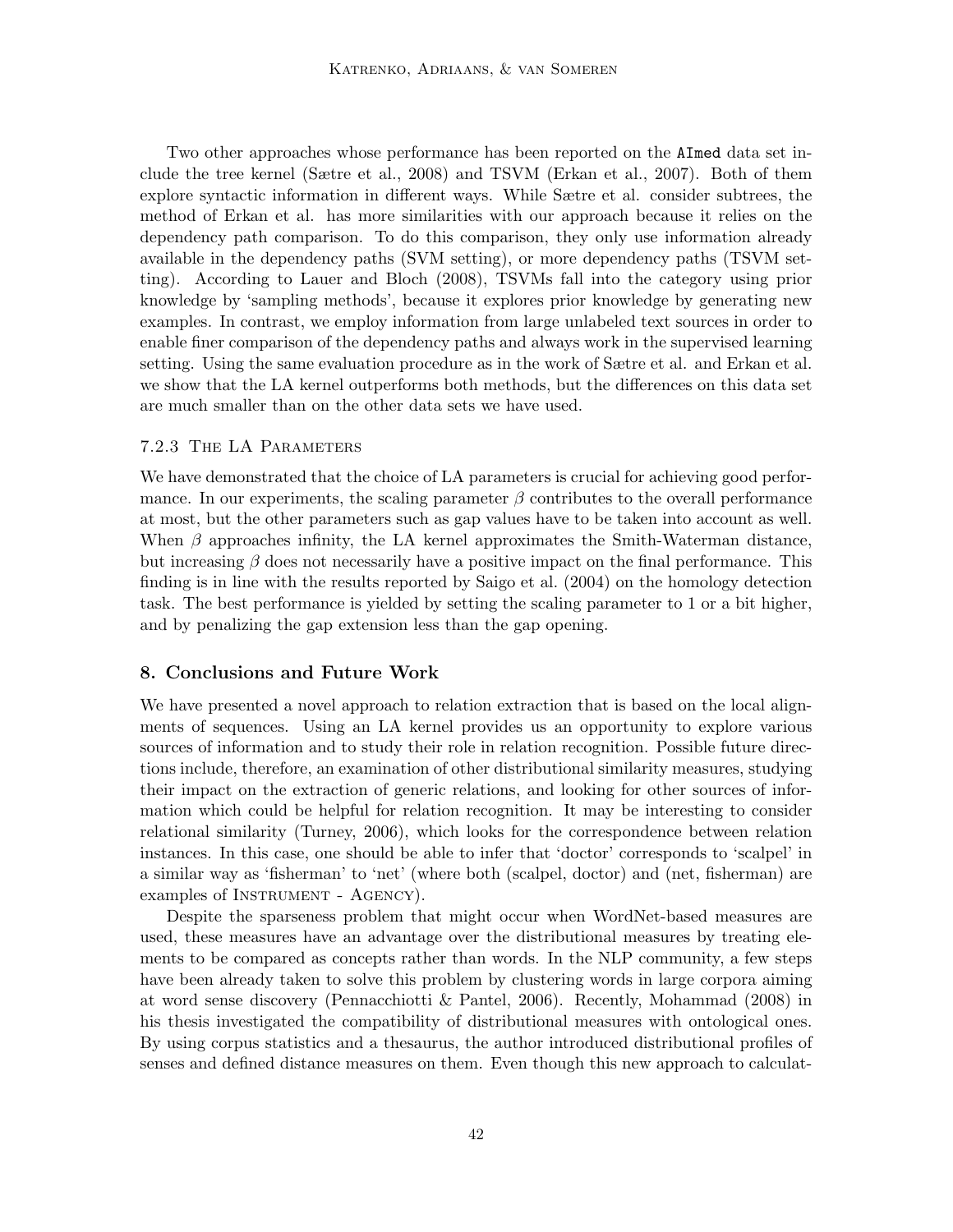ing similarity was tested on generic corpora, it would be of a certain interest to apply it to domain-specific data.

Overall, local alignment kernels provide a flexible means to work with data sequences. First, they allow a partial match between sequences which is particularly important when dealing with text. Second, it is possible to incorporate prior knowledge in the learning process while preserving kernel validity. In general, LA kernels can be applied to other NLP problems as long as the input data is in the form of sequences.

#### Acknowledgments

The authors wish to thank Simon Carter and Gerben de Vries for their comments and proofreading, and three anonymous reviewers for their highly valuable feedback. They also acknowledge the input from the Adaptive Information Management (AIM) group at the University of Amsterdam. The preliminary version of this work has been dicussed at the 22nd International Conference on Computational Linguistics (CoLing 2008) and at the Seventh International Tbilisi Symposium on Language, Logic and Computation (2007). This work was carried out in the context of the Virtual Laboratory for e-Science project (www.vl-e.nl). This project is supported by a BSIK grant from the Dutch Ministry of Education, Culture and Science (OC&W) and is part of the ICT innovation program of the Ministry of Economic Affairs (EZ).

# References

- Airola, A., Pyysalo, S., Björne, J., Pahikkala, T., Ginter, F., & Salakoski, T. (2008). Allpaths graph kernel for protein-protein interaction extraction with evaluation of crosscorpus learning. BMC Bioinformatics, 9 (Suppl II).
- Beamer, B., Bhat, S., Chee, B., Fister, A., Rozovskaya, A., & Girju, R. (2007). UIUC: A Knowledge-rich Approach to Identifying Semantic Relations between Nominals. In Proceedings of the Workshop on Semantic Evaluations (SemEval), Prague, Czech Republic.
- Bedmar, I. S., Samy, D., & Martinez, J. L. (2007). UC3M: Classification of semantic relations between nominals using sequential minimal optimization. In SemEval-2007.
- Budanitsky, A., & Hirst, G. (2006). Evaluating WordNet-based measures of lexical semantic relatedness. Computational Linguistics, 32 (1), 13–47.
- Bunescu, R. C. (2007). Learning for Information Extraction. Ph.D. thesis, Department of Computer Sciences, University of Texas at Austin.
- Bunescu, R. C., Ge, R., Kate, R. J., Marcotte, E. M., Mooney, R. J., Ramani, A. K., & Wong, Y. W. (2005). Comparative experiments on learning information extractors for proteins and their interactions. Artificial Intelligence in Medicine, 33, 139–155.
- Bunescu, R. C., & Mooney, R. J. (2005a). A shortest path dependency kernel for relation extraction. In Joint Conference on Human Language Technology / Empirical Methods in Natural Language Processing (HLT/EMNLP), Vancouver, BC.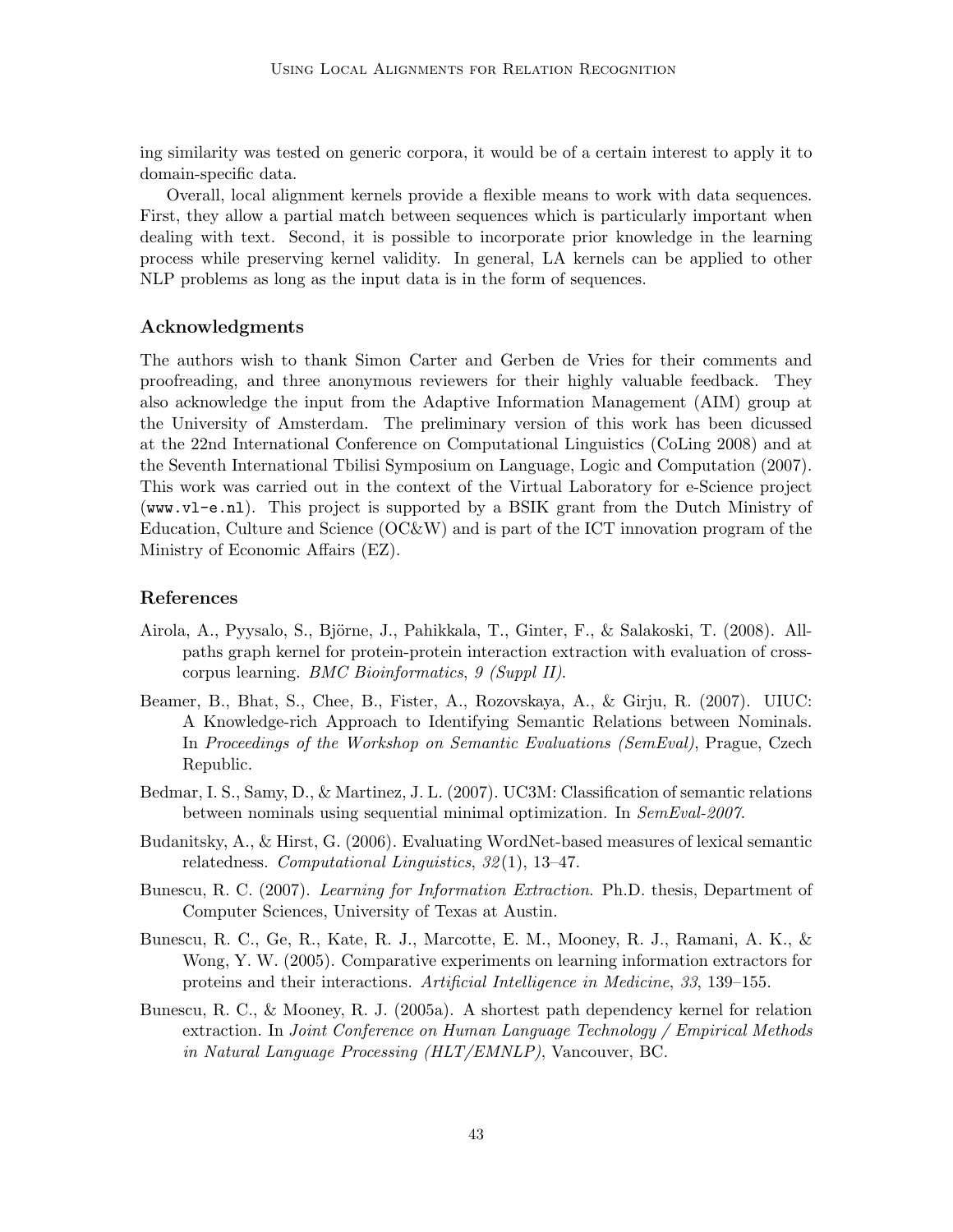- Bunescu, R. C., & Mooney, R. J. (2005b). Subsequence kernels for relation extraction. In Proceedings of the 19th Conference on Neural Information Processing Systems, Vancouver, BC.
- Bunescu, R. C., & Mooney, R. J. (2006). Text Mining and Natural Language Processing, chap. Extracting Relations from Text. From Word Sequences to Dependency Paths. Springer.
- Burges, C. J. C. (1998). A tutorial on support vector machines for pattern recognition. Data Mining and Knowledge Discovery,  $2(2)$ , 121–167.
- Camacho, R. (1994). The use of background knowledge in inductive logic programming. Report.
- Cancedda, N., Gaussier, E., Goutte, C., & Renders, J.-M. (2003). Word-sequence kernels. Journal of Machine Learning Research, 3, 1059–1082.
- Chang, C.-C., & Lin, C.-J. (2001). LIBSVM: a library for support vector machines. Software available at http://www.csie.ntu.edu.tw/~cjlin/libsvm.
- Chen, S. F., & Goodman, J. (1996). An empirical study of smoothing techniques for language modeling. In ACL'96.
- Clegg, A. B. (2008). Computational-Linguistic Approaches to Biological Text Mining. Ph.D. thesis, University of London.
- Cohen, W. W., Ravikumar, P., & Fienberg, S. (2003). A comparison of string distance metrics for name-matching tasks. In IIWeb 2003, pp. 73–78.
- Collins, M. (1999). Head-Driven Statistical Models for Natural Language Parsing. Ph.D. thesis, University of Pennsylvania.
- Collins, M., & Duffy, N. (2001). Convolution kernels for natural language. In Advances in Neural Information Processing Systems 14, pp. 625–632. MIT Press.
- Cortes, C., & Vapnik, V. (1995). Support vector networks. *Machine Learning*,  $20(3)$ , 273–297.
- Davidov, D., & Rappoport, A. (2008). Classification of semantic relationships between nominals using pattern clusters. In *Proceedings of ACL-08:HLT*, pp. 227–235.
- Dolan, W. B., Quirk, C., & Brockett, C. (2004). Unsupervised construction of large paraphrase corpora: Exploiting massively parallel news sources. In COLING 2004, Geneva, Switzerland.
- Erkan, G., Ozgür, A., & Radev, D. R. (2007). Semi-supervised classification for extracting protein interaction sentences using dependency parsing. In 2007 Joint Conference on Empirical Methods in Natural Language Processing and Computational Natural Language Learning, pp. 228–237.
- Fellbaum, C. (1998). WordNet: An Electronic Lexical Database. MIT Press.
- Firth, J. R. (1957). A synopsis of linguistic theory 1930–1955. Studies in Linguistic Analysis. Philological Society, Oxford. Reprinted in Palmer, F. (ed.), 1968.
- Fundel, K., Kueffner, R., & Zimmer, R. (2007). RelEx relation extraction using dependency parse trees. *Bioinformatics*, 23(3).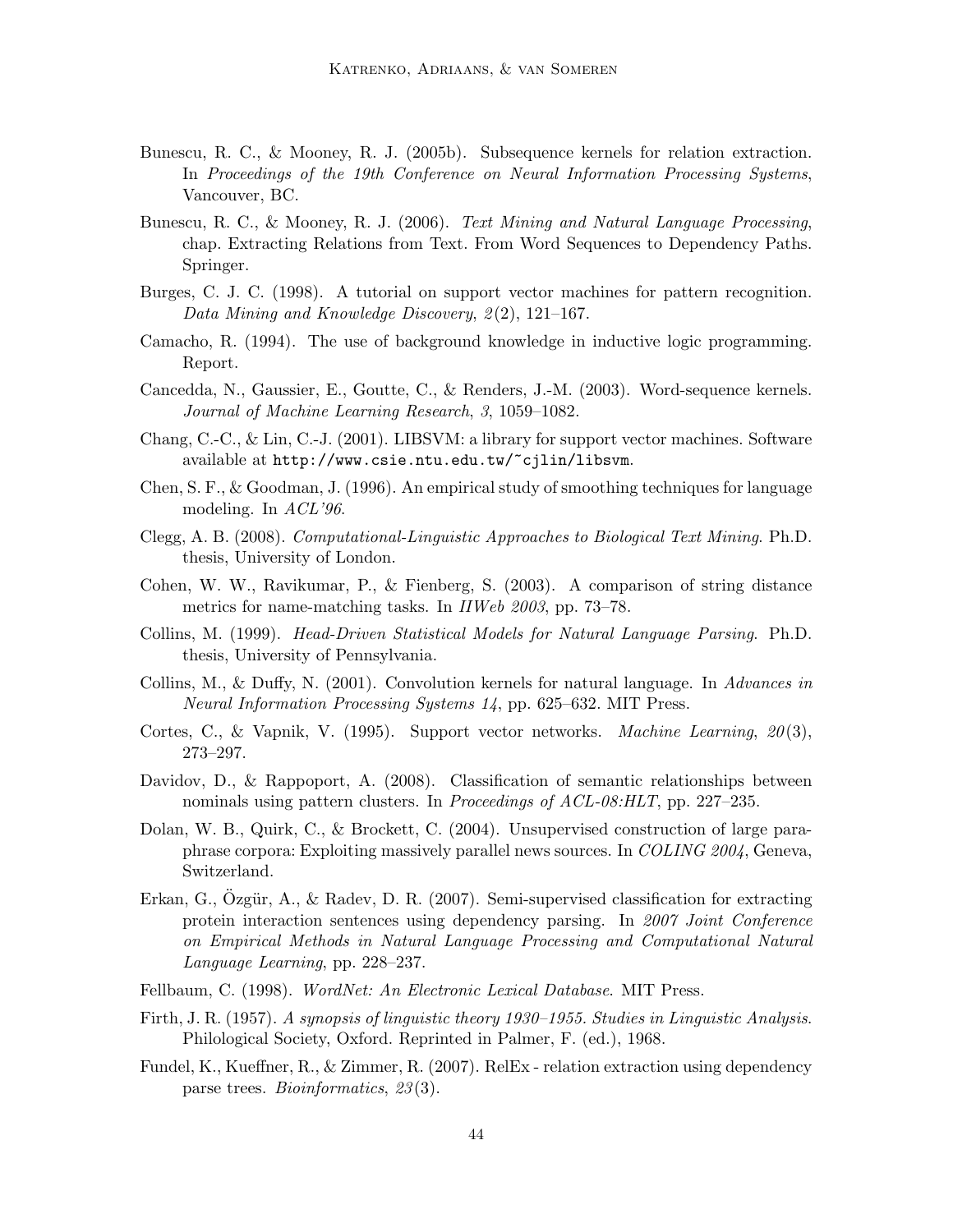- Girju, R., Badulescu, A., & Moldovan, D. (2006). Automatic discovery of part-whole relations. Computational Linguistics,  $32(1)$ ,  $83-135$ .
- Girju, R., Nakov, P., Nastase, V., Szpakowicz, S., Turney, P., & Yuret, D. (2007). SemEval-2007 Task 04: Classification of semantic relations between nominals. In ACL 2007.
- Girju, R., Nakov, P., Nastase, V., Szpakowicz, S., Turney, P., & Yuret, D. (2009). Classification of semantic relations between nominals. Language Resources and Evaluation,  $43(2), 105-121.$
- Giuliano, C., Lavelli, A., Pighin, D., & Romano, L. (2007). FBK-IRST: Kernel methods for semantic relation extraction. In SemEval-2007.
- Giuliano, C., Lavelli, A., & Romano, L. (2006). Exploiting shallow linguistic information for relation extraction from biomedical literature. In EACL 2006.
- Grishman, R., & Sundheim, B. (1996). Message Understanding Conference 6: A brief history. In Proceedings of the 16th International Conference on Computational Linguistics.
- Haussler, D. (1999). Convolution kernels on discrete structures. Tech. rep. UCS-CRL-99-10, UC Santa Cruz.
- Hearst, M. (1992). Automatic acquisition of hyponyms from large text data. In *Proceedings* of COLING-92, pp. 539–545.
- Hendrickx, I., Morante, R., Sporleder, C., & van den Bosch, A. (2007). ILK: Machine learning of semantic relations with shallow features and almost no data. In SemEval-2007.
- Hersch, W., Cohen, A. M., Roberts, P., & Rakapalli, H. K. (2006). TREC 2006 genomics track overview. In Proceedings of the 15th Text Retrieval Conference.
- Jiang, J. J., & Conrath, D. W. (1997). Semantic similarity based on corpus statistics and lexical taxonomy. In Proceedings of International Conference on Research in Computational Linguistics (ROCLING X), pp. 19–33.
- Joachims, T. (1999). Transductive inference for text classification using Support Vector Machines. In Proceedings of ICML.
- Katrenko, S., & Adriaans, P. (2008). Semantic types of some generic relation arguments: Detection and evaluation. In Proceedings of the  $46th$  Annual Meeting of the Association for Computational Linguistics: Human Language Technologies (ACL/HLT), Columbus, USA.
- Khoo, C. S. G., Chan, S., & Niu, Y. (2000). Extracting causal knowledge from a medical database using graphical patterns. In Proceedings of the 38th Annual Meeting on Association for Computational Linguistics, pp. 336–343, Morristown, NJ, USA. Association for Computational Linguistics.
- Kim, S. N., & Baldwin, T. (2007). MELB-KB: Nominal classifications as noun compound interpretation. In SemEval-2007.
- Lauer, F., & Bloch, G. (2008). Incorporating Prior Knowledge in Support Vector Machines for Classification: a Review. Neurocomputing, 71, 1578–1594.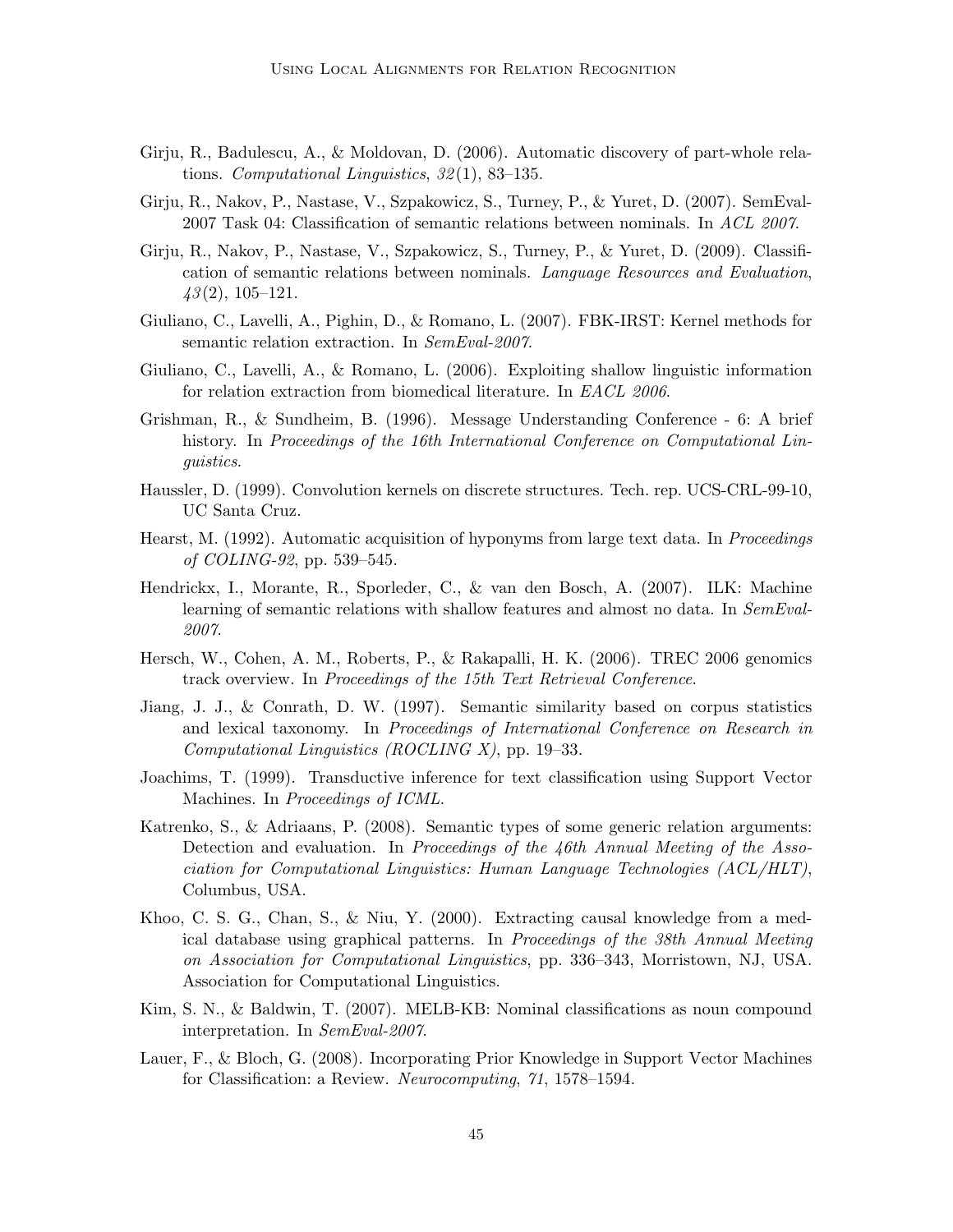- Leacock, C., & Chodorow, M. (1998). Combining local context and WordNet similarity for word sense identification. MIT Press, Cambridge, MA.
- Lease, M., & Charniak, E. (2005). Parsing biomedical literature. In Proceedings of IJCNLP.
- Lee, L. (1999). Measures of distributional similarity. In Proceedings of the 37th annual meeting of the Association for Computational Linguistics on Computational Linguistics, pp. 25–32.
- Leslie, C., Eskin, E., Cohen, A., Weston, J., & Noble, W. S. (2004). Mismatch string kernels for discriminative protein classification. *Bioinformatics*,  $20(4)$ ,  $467-476$ .
- Leslie, C., Eskin, E., & Noble, W. S. (2002). The spectrum kernel: A string kernel for SVM protein classification. In Pacific Symposium on Biocomputing 7, pp. 566–575.
- Leusch, G., Ueffing, N., & Ney, H. (2003). A novel string-to-string distance measure with applications to machine translation evaluation. In Machine Translation Summit IX, pp. 240–247, New Orleans, LO.
- Lin, D. (1998). An information-theoretic definition of similarity. In Proceedings of the 15th International Conference on Machine Learning, pp. 296–304.
- Lodhi, H., Saunders, C., Shawe-Taylor, J., Christianini, N., & Watkins, C. (2002). Text classification using string kernels. Journal of Machine Learning Research, 2, 419–444.
- McDonald, R. (2005). Extracting relations from unstructured text. Tech. rep. MS-CIS-05- 06, UPenn.
- Mel'čuk, I. (1988). Dpendency syntax: theory and practice. SUNY Press.
- Mitchell, T. (1997). Machine Learning. McGraw Hill.
- Miyao, Y., Sætre, R., Sagae, K., Matsuzaki, T., & Tsuji, J. (2008). Task-oriented evaluation of syntactic parsers and their representations. In Proceedings of ACL-08:HLT, pp. 46– 54.
- Mohammad, S. (2008). *Measuring Semantic Distance using distributional profiles of con*cepts. Ph.D. thesis, Graduate Department of Computer Science of University of Toronto.
- Monge, A. E., & Elkan, C. (1996). The field matching problem: Algorithms and applications. In KDD 1996, pp. 267–270.
- Moschitti, A. (2006). Efficient convolution kernels for dependency and constituent syntactic trees. In ECML 2006, pp. 318–329.
- Nakov, P. (2007). UCB: System description for SemEval task #4. In SemEval-2007.
- Nakov, P. (2008). Paraphrasing verbs for noun compound interpretation. In Proceedings of the Workshop on Multiword Expressions (MWE'08), in conjunction with the Language Resources and Evaluation conference, Marrakech, Morocco, 2008.
- Nakov, P., & Hearst, M. A. (2008). Solving relational similarity problems using the web as a corpus. In Proceedings of ACL-08:HLT.
- N´edellec, C. (2005). Learning Language in Logic Genic Interaction Extraction Challenge. In Proceedings of the Learning Language in Logic workshop.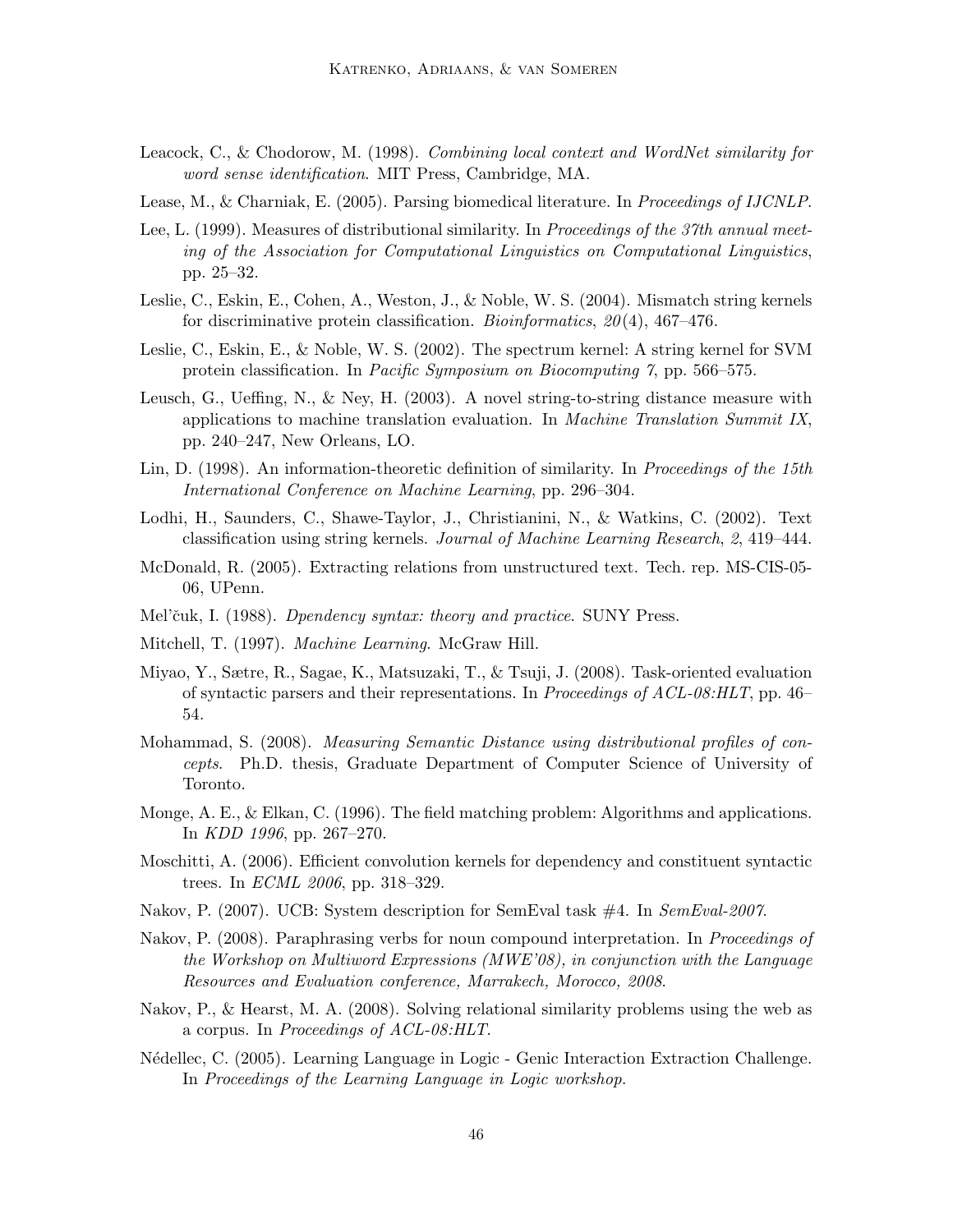- Needleman, S. B., & Wunsch, C. D. (1970). A general method applicable to the search for similarities in the amino acid sequence of two proteins. Journal of Molecular Biology,  $48(3)$ , 443-453.
- Nulty, P. (2007). UCD-PN: Classification of semantic relations between nominals using WordNet and web counts. In SemEval-2007.
- $\dot{\text{O}}$  Séaghdha, D. (2009). Semantic classification with WordNet kernels. In *Proceedings of the* North American Chapter of the Association for Computational Linguistics - Human Language Technologies Conference (NAACL-HLT), Boulder, CO.
- $\acute{O}$  Séaghdha, D., & Copestake, A. (2008). Semantic classification with distributional kernels. In Proceedings of CoLing 2008, Manchester, UK.
- Palmer, M., & Wu, Z. (1995). Verb semantics for English-Chinese translation. Tech. rep., Technical Report No. MS-CIS-95-39, Department of Computer & Information Science, University of Pennsylvania.
- Pedersen, T., Patwardhan, S., & Michelizzi, J. (2004). WordNet::Similarity Measuring the Relatedness of Concepts. In Proceedings of the Nineteenth National Conference on Artificial Intelligence (AAAI-04), pp. 1024–1025, San Jose, CA.
- Pennacchiotti, M., & Pantel, P. (2006). Ontologizing semantic relations. In ACL-44: Proceedings of the 21st International Conference on Computational Linguistics and the 44th annual meeting of the Association for Computational Linguistics, pp. 793–800, Morristown, NJ, USA. Association for Computational Linguistics.
- Ponzetto, S. P., & Strube, M. (2007). Knowledge Derived from Wikipedia for Computing Semantic Relatedness. Journal of Artificial Intelligence Research, 30, 181–212.
- Resnik, P. (1995). Using information content to evaluate semantic similarity. In *Proceedings* of the 14th International Joint Conference on Artificial Intelligence, pp. 448–453.
- Sætre, R., Sagae, K., & Tsuji, J. (2008). Syntactic features for protein-protein interaction extraction. In 2nd International Symposium on Languages in Biology and Medicine, pp. 6.1–6.14.
- Sagae, K., & Tsujii, J. (2007). Dependency parsing and domain adaptation with LR models and parser ensembles. In Proceedings of EMNLP-CoNLL.
- Saigo, H., Vert, J.-P., & Akutsu, T. (2006). Optimizing amino acid substitution matrices with a local alignment kernel. *BMC Bioinformatics*, 7:246.
- Saigo, H., Vert, J.-P., Ueda, N., & Akutsu, T. (2004). Protein homology detection using string alignment kernels. *Bioinformatics*,  $20(11)$ , 1682–1689.
- Sang, E. F. T. K., Canisius, S., van den Bosch, A., & Bogers, T. (2005). Applying spelling error correction techniques for improving semantic role labeling. In *Proceedings of the* Ninth Conference on Natural Language Learning, CoNLL-2005, Ann Arbor, MI.
- Saunders, C., Tschach, H., & Shawe-Taylor, J. (2002). Syllables and other string kernel extensions. In ICML 2002.
- Schölkopf, B. (1997). Support vector learning. Ph.D. thesis, Berlin Technical University.